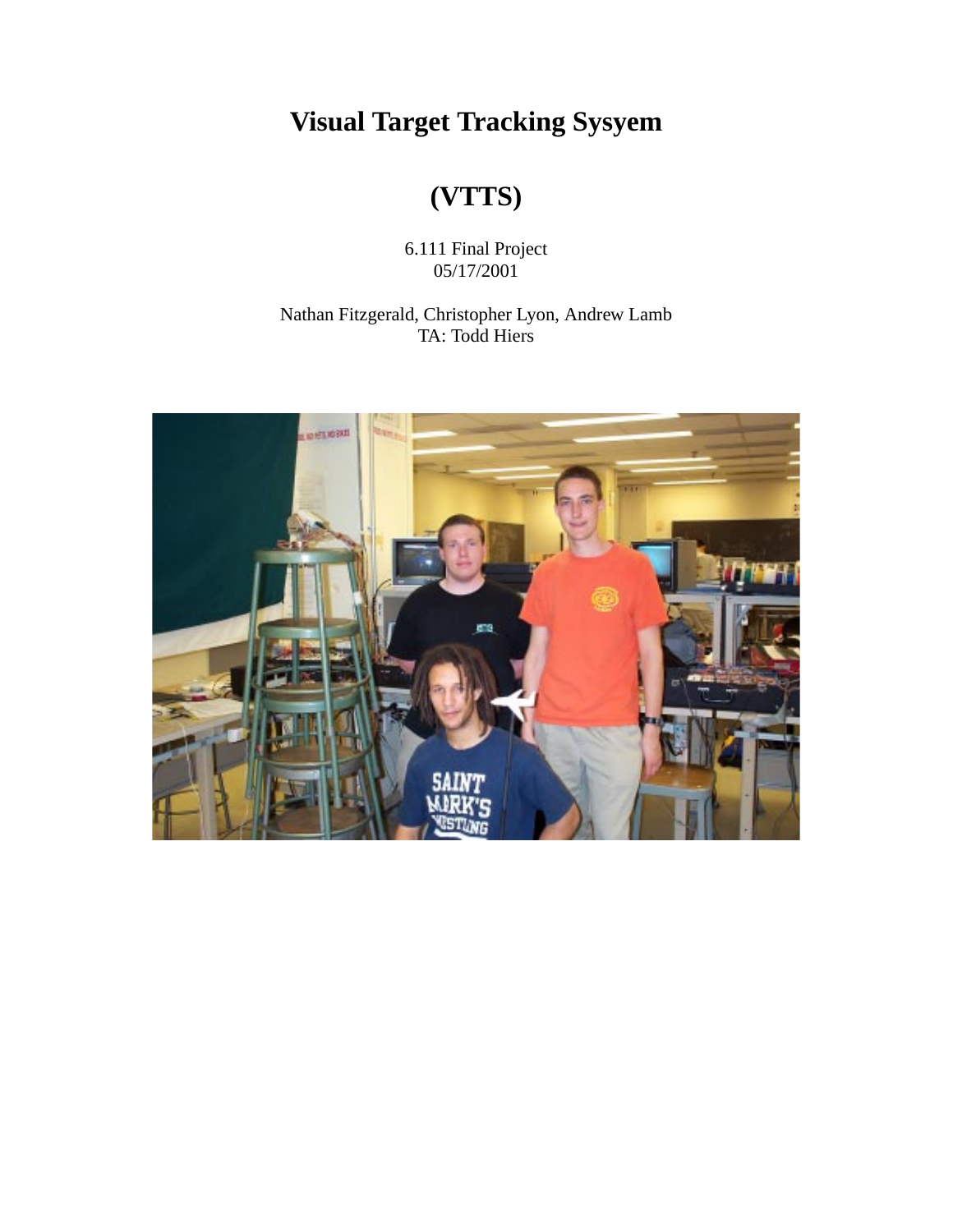# <span id="page-1-0"></span>**Table of Contents**

[Table of Contents 1](#page-1-0) [List of Figures 2](#page-2-0) [Introduction 3](#page-3-0) [Overview 3](#page-3-1) [System Decomposition 3](#page-3-2) [Digitizer-Analog \(Andrew Lamb\) 4](#page-4-0) [Overview 4](#page-4-1) [Inter-kit Communications 5](#page-5-0) [Why NTSC is tricky to digitize 5](#page-5-1) [Sync recovery 7](#page-7-0) [Discriminator 8](#page-8-0) [Implementation 9](#page-9-0) [Digitizer-Digital \(Andrew Lamb\) 10](#page-11-0) [Overview 10](#page-11-1) [High level approach 11](#page-12-0) [Sampling strategy 12](#page-12-1) [Playback strategy 13](#page-14-0) [Clock generation 14](#page-14-1) [Fast Sampling 15](#page-15-0) [Sample Synchronization 15](#page-16-0) [HSkip 16](#page-16-1) [Counters 16](#page-16-2) [Output unit 16](#page-17-0) [RAM 17](#page-17-1) MCU 17 [Target Detection \(Nathan Fitzgerald\) 20](#page-21-0) [Camera Control 24](#page-24-0) [Overview 24](#page-24-1) [Electronics \(Andrew Lamb\) 24](#page-24-2) [Camera Mount \(Nathan Fitzgerald\) 27](#page-27-0) [Video Output Unit \(Chris Lyon\) 27](#page-27-1) [Overview 27](#page-27-2) [Storage 28](#page-28-0) [Modification 29](#page-29-0) [Memory Copy 32](#page-32-0) [Video Controller 33](#page-33-0) MCU<sub>35</sub> [Clock Distribution 36](#page-36-0) [Appendix A: Digitizer VHDL and MCU code 37](#page-37-0) Appendix B: Monitor output VHDL and MCU code 52 [Appendix C: Target Detection VHDL and MCU code 65](#page-52-0)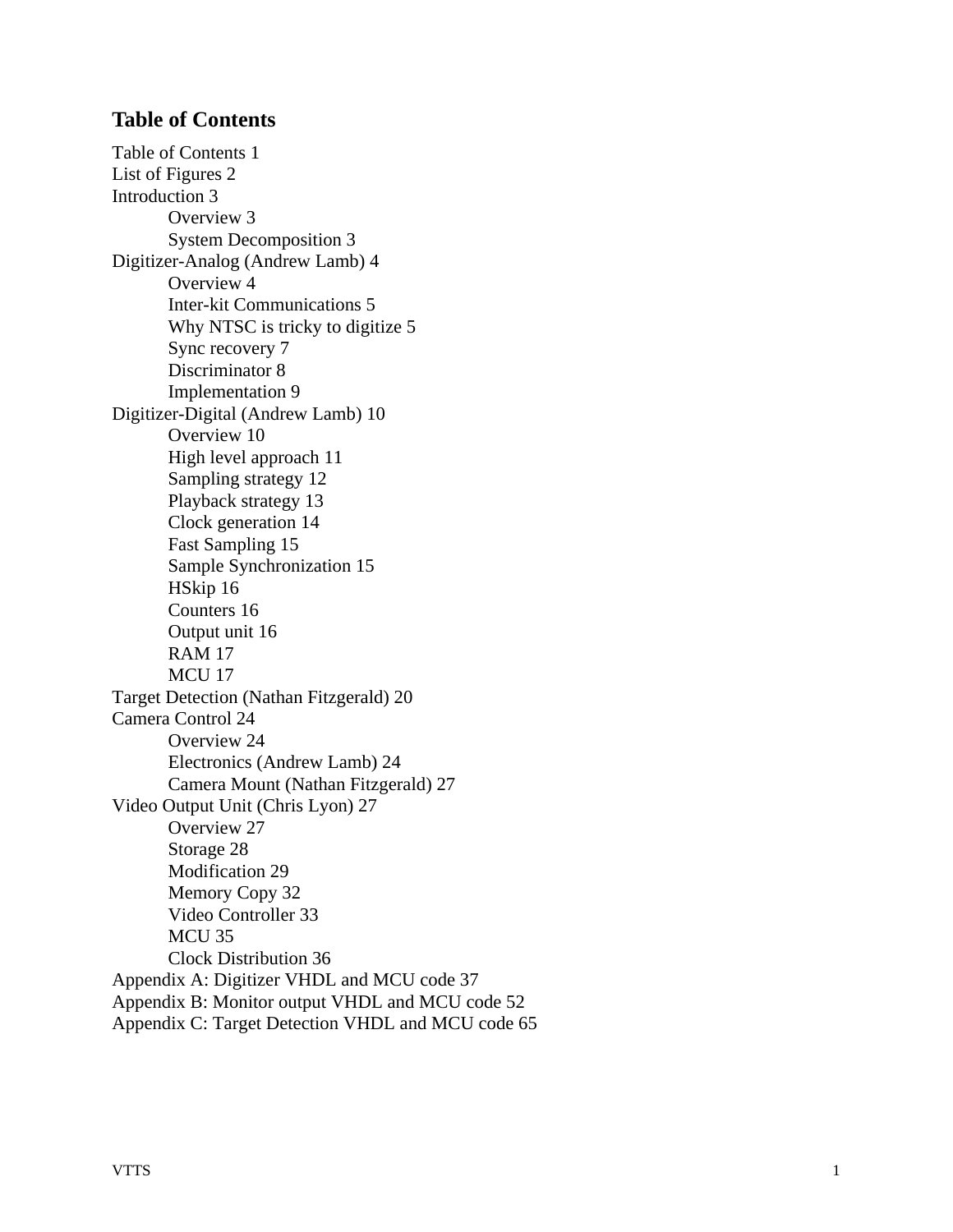# <span id="page-2-0"></span>**List of Figures**

VTTS in the Real World 3 [System Modularization 4](#page-4-2) [System diagram of the Digitizer 4](#page-4-3) [Timing of digitizer data and control signals 5](#page-5-2) [NTSC conversion 6](#page-6-0) [Schematic of NTSC format 7](#page-7-1) [Sync recovery and A2D wiring diagram 8](#page-8-1) Schematic of an analog comparator with variable threshold 8 [Oscilloscope trace of NTSC signal, HSync, and color burst 9](#page-9-1) [Oscilloscope trace of NTSC signal and Even 9](#page-10-0) [Oscilloscope trace of NTSC signal and discriminator output 10](#page-10-1) [Oscilloscope trace of NTSC signal and vertical blanking 10](#page-10-2) [Digitizer block diagram 10](#page-11-2) [Address and buffer unit block diagram 11](#page-12-2) [Pixel addresses 12](#page-13-0) [Example storage locations 13](#page-13-1) [Oscilloscope trace of inter-kit communication lines 14](#page-14-2) [Clock generation circuit 14](#page-15-1) [Oscilloscope trace showing clk and fastclk 15](#page-15-2) [Fast Sample block diagram 15](#page-15-3) [Synchronizer block diagram 15](#page-16-3) [Block diagram of the hskip module 16](#page-16-4) [Address and buffer unit counters 16](#page-16-5) [Output unit block diagram 16](#page-17-2) Ram Wiring 17 [MCU instruction format 17](#page-18-0) MCU block diagram 18 [Detector block diagram 20](#page-21-1) [Detector refined block diagram 21](#page-22-0) [Detector FSM 22](#page-22-1) [Detector Divider 23](#page-23-0) [Stepper motor system diagram 24](#page-24-3) [Stepper motor coil configuration 25](#page-25-0) Stepper motor FSM block diagram 25 [Stepper motor wiring diagram 26](#page-26-0) [Physical motor mount 27](#page-27-3)  [Video Output Unit Block Diagram 27](#page-27-4) [Storage Unit Circuit Diagram 28](#page-28-1) [Memory Storage Timing Diagram 29](#page-29-1) [Modification Algorithm 29](#page-29-2) [Overlay Image Pixel Maps 30](#page-30-0) [Modification Unit Circuit Diagram 31](#page-31-0) [Memory Modification Timing Diagram 32](#page-32-1) [Memory Copy Circuit Diagram 32](#page-32-2)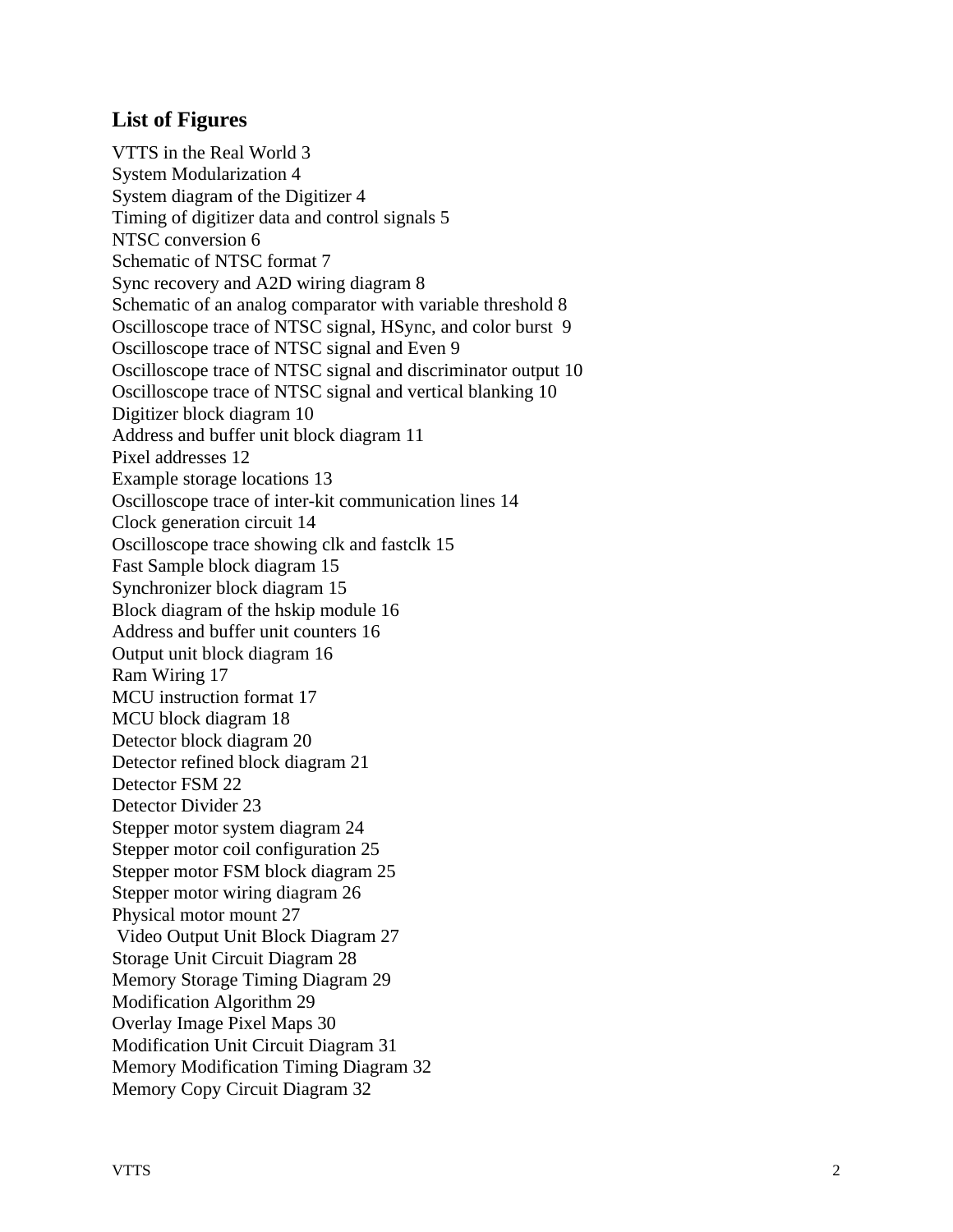[Memory Copy Timing Diagram 33](#page-33-1) [Video Controller Unit Circuit Diagram 34](#page-34-0) [Clock Distribution 37](#page-37-1)

# <span id="page-3-0"></span>**Introduction**

#### <span id="page-3-1"></span>**Overview**





The Visual Target Tracking System (VTTS) is a system for visually tracking targets using a gimbal mounted camera and digital control circuitry. A small black and white camera is mounted on a stand that can be moved with two directions of freedom. When an object is placed in the camera's field of view, the camera moves such that the object becomes centered in the camera's field of view. The camera's progress is monitored by a Television monitor which will display both a center square and a crosshair overlay on the center of the object. Figure 1 shows how the VTTS is connected to the real world.

#### <span id="page-3-2"></span>**System Decomposition**

The VTTS was broken into four distinct modules, the digitizer, target detection, the output unit, and the camera control. Figure 2 shows a schematic diagram of how the system was modularized.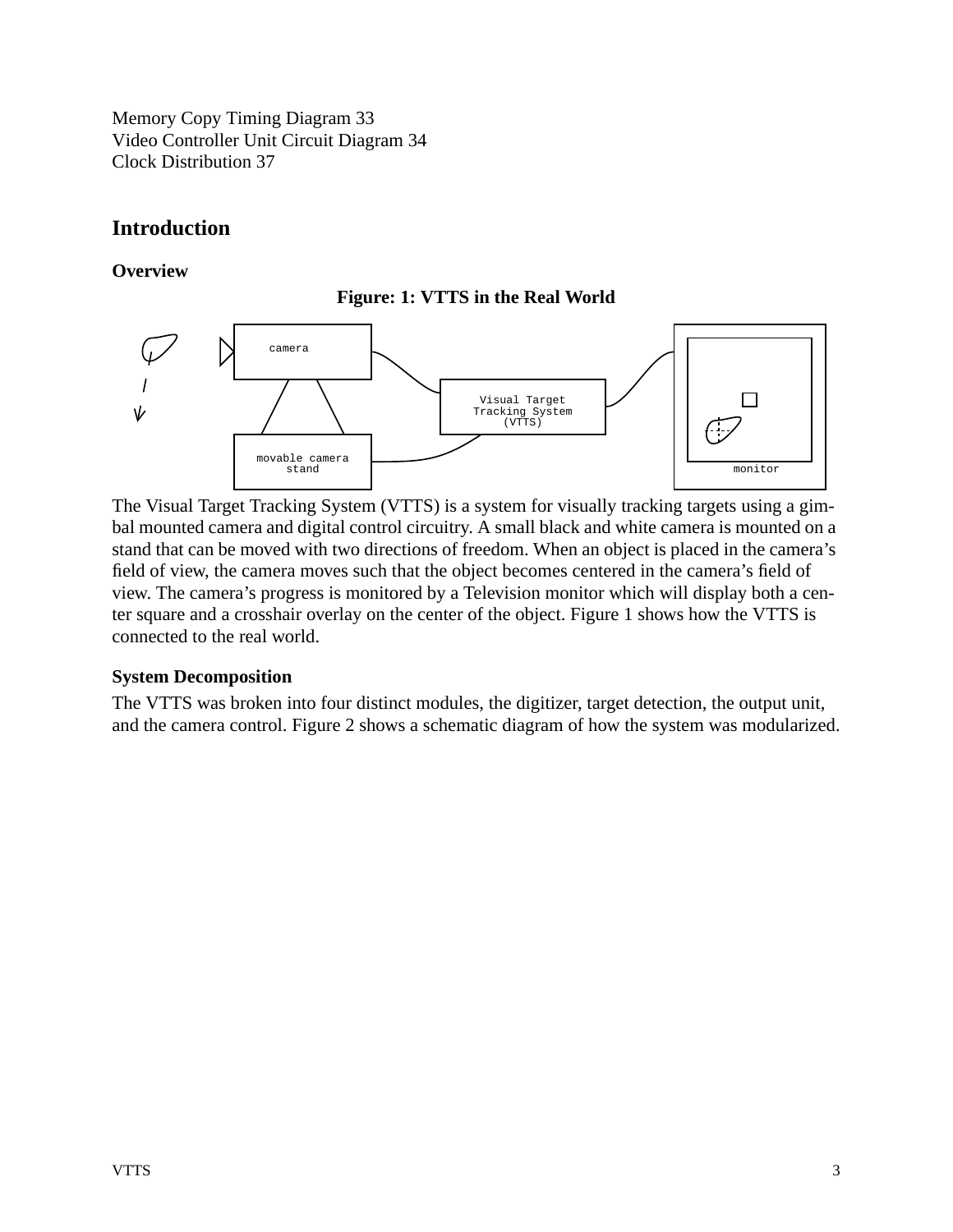<span id="page-4-2"></span>

# **Figure: 2: System Modularization**

# <span id="page-4-0"></span>**Digitizer-Analog (Andrew Lamb)**

#### <span id="page-4-3"></span><span id="page-4-1"></span>**Overview**





The digitizer takes an NTSC video signal from a standard video camera and presents a 64x64 pixel grid of black and white pixels for output and image detection. The digitizer outputs a 7 bit X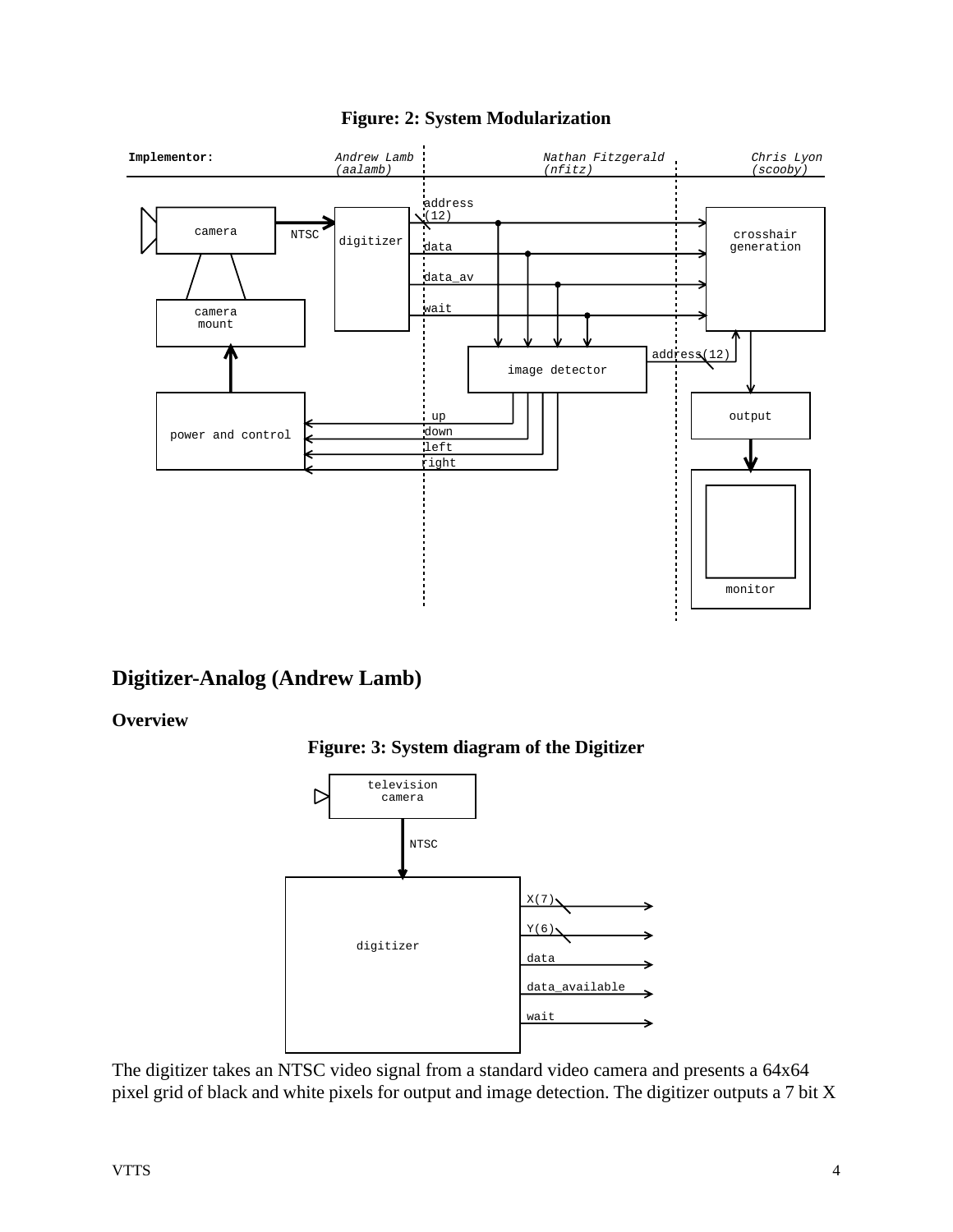address, a 6 bit Y address line, a data line and communication signals data\_available and wait. Figure 3 shows a system diagram of the digitizer.

The astute reader will realize that to address a 64x64 grid only 6 X address bits are required. The original design called for 192x128 (8 bits X, 7 bits Y) resolution, but as details about implementation became clearer the resolution was dropped to 64x64, yet the digitizer's design is capable of capturing the full 192x128 pixels. Unfortunately, much of the digitizer's complexity is due to the fact that it is capable of capturing in 192x128 mode, even when a lower resolution was finally used in the project. Internally, the digitizer still creates a 128x64 pixel grid, and the low X address bit is ignored by the other modules.

<span id="page-5-2"></span>

### <span id="page-5-0"></span>**Inter-kit Communications**

The digitizer generates two communication signals in addition to the pixel address and data. The wait signal is high while the digitizer is buffering the next NTSC frame from the camera. When the wait signal is high, the other kits can perform the computation necessary for image detection and crosshair overlay. When the wait signal goes low, new data and address information is sent. To signal that the data and address lines contain valid information, the data\_available signal is brought high. The digitizer keeps the address and data lines stable while data\_available is high. Figure 4 shows a timing diagram for inter-kit communication.

# <span id="page-5-1"></span>**Why NTSC is tricky to digitize**

The standard for broadcasting TV signals in the United States is called NTSC (National Television Systems Committee). NTSC was first proposed in 1940 and was standardized in 1953. Televisions sweep an electron beam horizontally across a phosphor coated screen, starting from the upper left and working downward. The phosphors emit light when struck by the electrons, and by changing the strength of the electron beam, the phosphors that are excited change and create a moving image.

There are 525 horizontal scan lines in each NTSC frame (a frame is one complete screen). Each NTSC frame is divided into 2 fields of 262.5 horizontal lines each. The first field contains the even horizontal lines, and the next field contains the odd lines. Even and odd fields are interlaced between each other. Figure 5 shows the relationship between the even and odd horizontal lines in each field, and the format of the digitizer's output. 30 frames (or 60 fields) are sent each second, and the first 22 horizontal lines in each frame are blank (called vertical blanking) to allow time for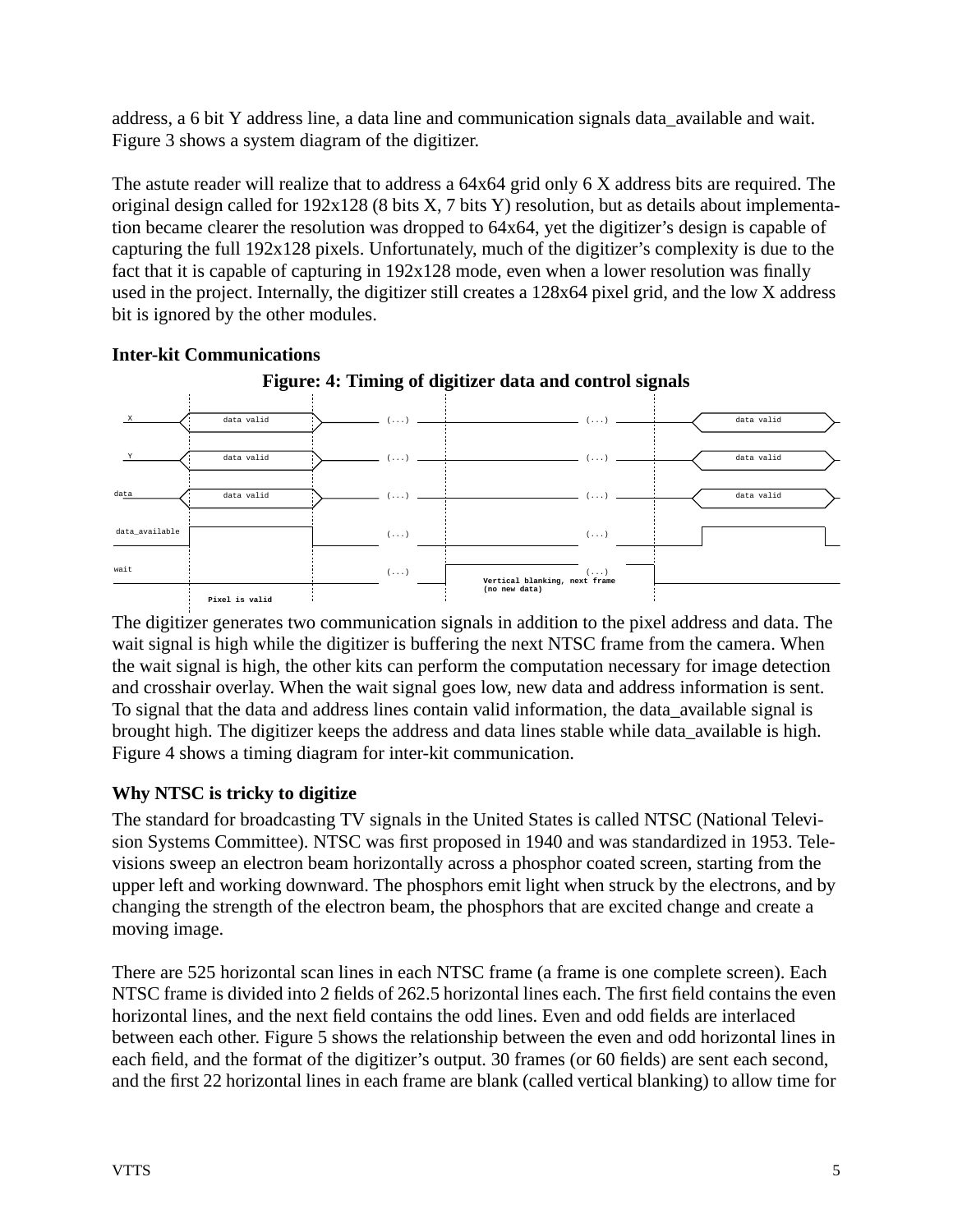the electron beam to return to the upper left corner of the screen. The useful part of NTSC (with active video information) is 480 horizontal lines (240 per frame) of continuos voltage levels.

Using only a single wire and 6 MHz of bandwidth, all of the information for both colors and electron bean movement are somehow transmitted in an NTSC signal. The end of each horizontal line is marked by a horizontal sync pulse of -1 Volt. The end of a frame is marked by another, longer pulse of  $-1$  Volt called the vertical sync.<sup>1</sup>

<span id="page-6-0"></span>



The digitizer converts the NTSC signal into a 64x64 grid of black and white pixels. The timing of the NTSC signal is crucial for the digitizer to work correctly, so NTSC timing is described in gory detail below.

A schematic view of the NTSC signal is shown in Figure 6. After the end of a horizontal sync, there is 7 uS "back porch" before active video data is available. In the 1957 revision of NTSC to support color, the "back porch" contains a "color burst" (see Figure 9 for an oscilloscope trace of an actual color burst) that sets the palette of colors that will be used for the upcoming data. The "color burst" is used to synchronize a phase locked loop, whose output is used to separate out chrominance and luminance information from the active video by some magical process. Color is way beyond the scope of the VTTS, and therefore the digitizer is interested only in the intensity of the signal so all color information is discarded. To avoid digitizing the back porch and colorburst, the first 7 uS of each horizontal scan line are ignored. After the first 7 uS there is active video for 51.8 uS in the form of a continuos voltage level.

<sup>1.</sup> http://library.cs.tuiasi.ro/dictionary/sml-computer-dictionary/ch15/442-443.html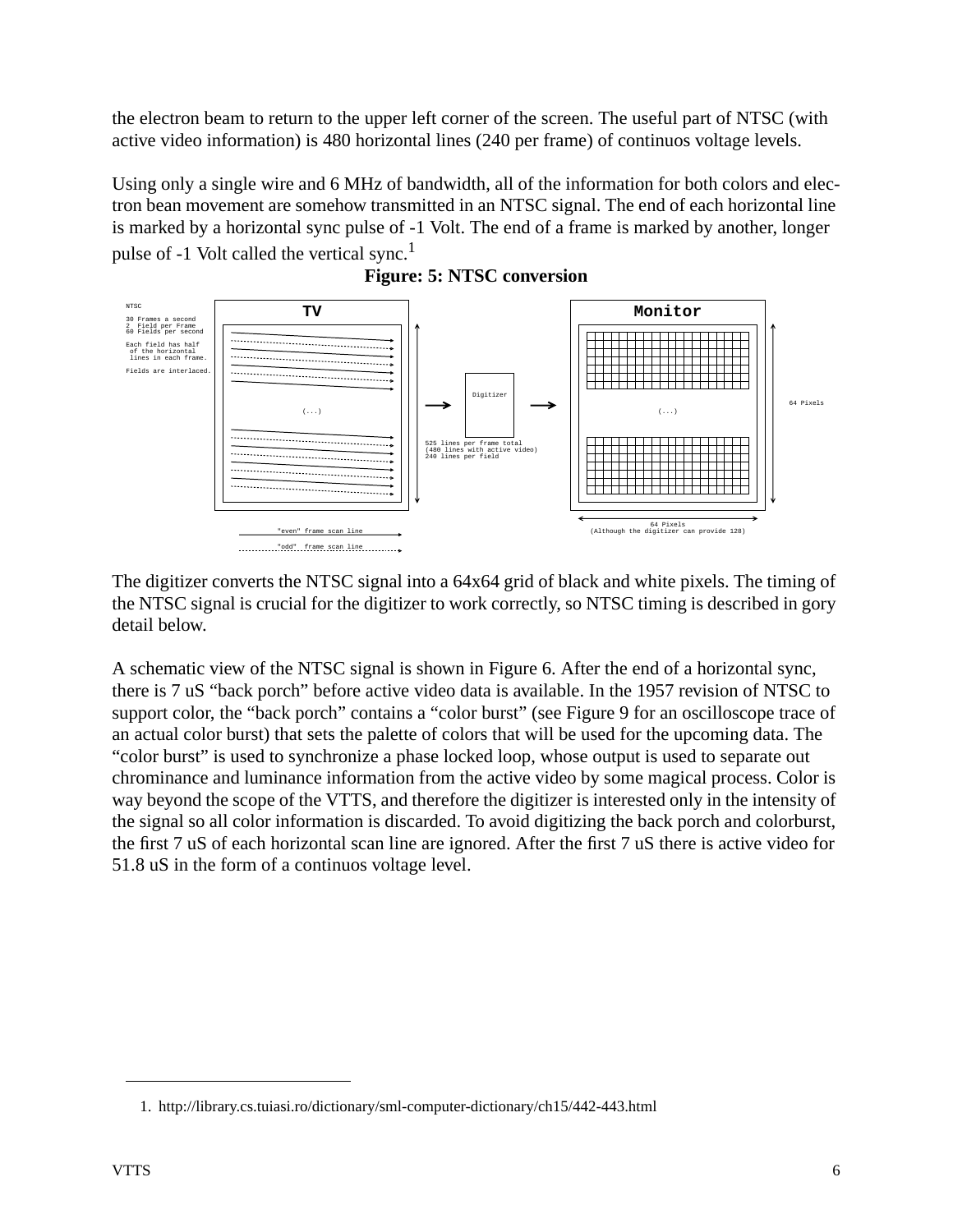#### **Figure: 6: Schematic of NTSC format**

<span id="page-7-1"></span>

#### <span id="page-7-0"></span>**Sync recovery**

NTSC is a very analog format, and the VTTS dreams in digital. The digitizer must therefore convert all of the NTSC analog tom-foolery into clean digital signals. A GS4981 sync recovery chip was used to detect the horizontal and vertical sync pulses, and an LM311 was used as a comparator to compare the NTSC data voltage to a predetermined threshold.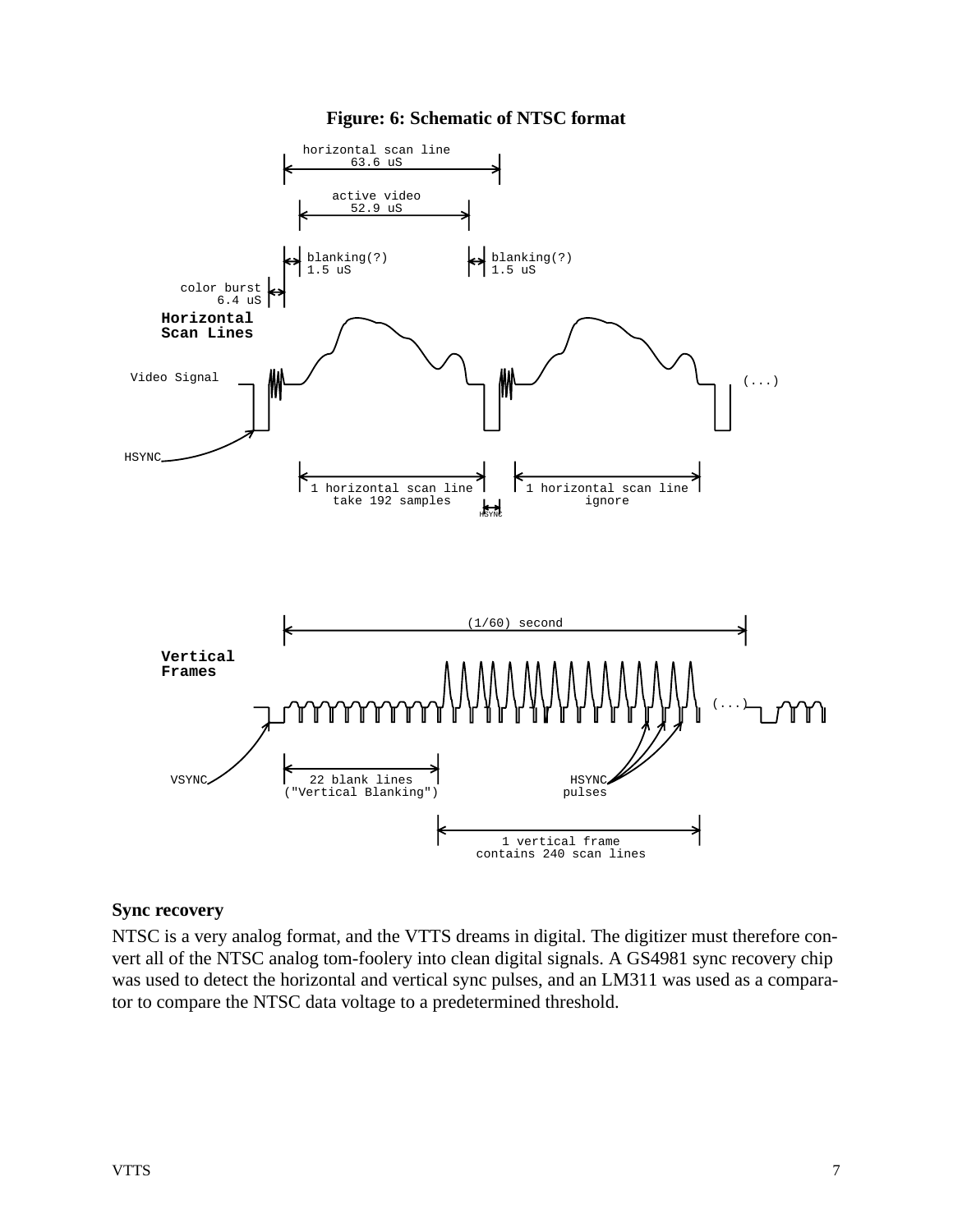<span id="page-8-1"></span>

**Figure: 7: Sync recovery and A2D wiring diagram**

The GS4981, while obsolete, works well when it is configured properly. Unfortunately, the application notes presented in the GS4981 spec sheet were hard to understand. There were about 5 test circuits which did not work. By trial, error and some luck, the circuit in Figure 7 was arrived at. This circuit gives a negative true HSYNC signal that is low during a horizontal sync and high otherwise. The circuit also gives a negative true VSYNC which is low during a vertical sync and high otherwise. Another useful signal derived from the VSYNC signal is the EVEN signal that is true for alternate frames, and provides a measure of relative location within a frame. The EVEN signal can be used to detect the start of individual frames.

# <span id="page-8-0"></span>**Discriminator**

The digitizer converts the continuous analog voltage level of the NTSC signal into a logical one or a zero. To perform the conversion, an analog comparator with a variable reference voltage was used<sup>1</sup>. Figure 8 shows a schematic for the discriminator circuit that was constructed. The refer-

<sup>1.</sup> A comparator is a operational amplifier configured in a feed back loop such that if the input voltage is above the threshold voltage, a logical one appears at the output, and if the input voltage is below the threshold voltage, a logical zero appears at the output.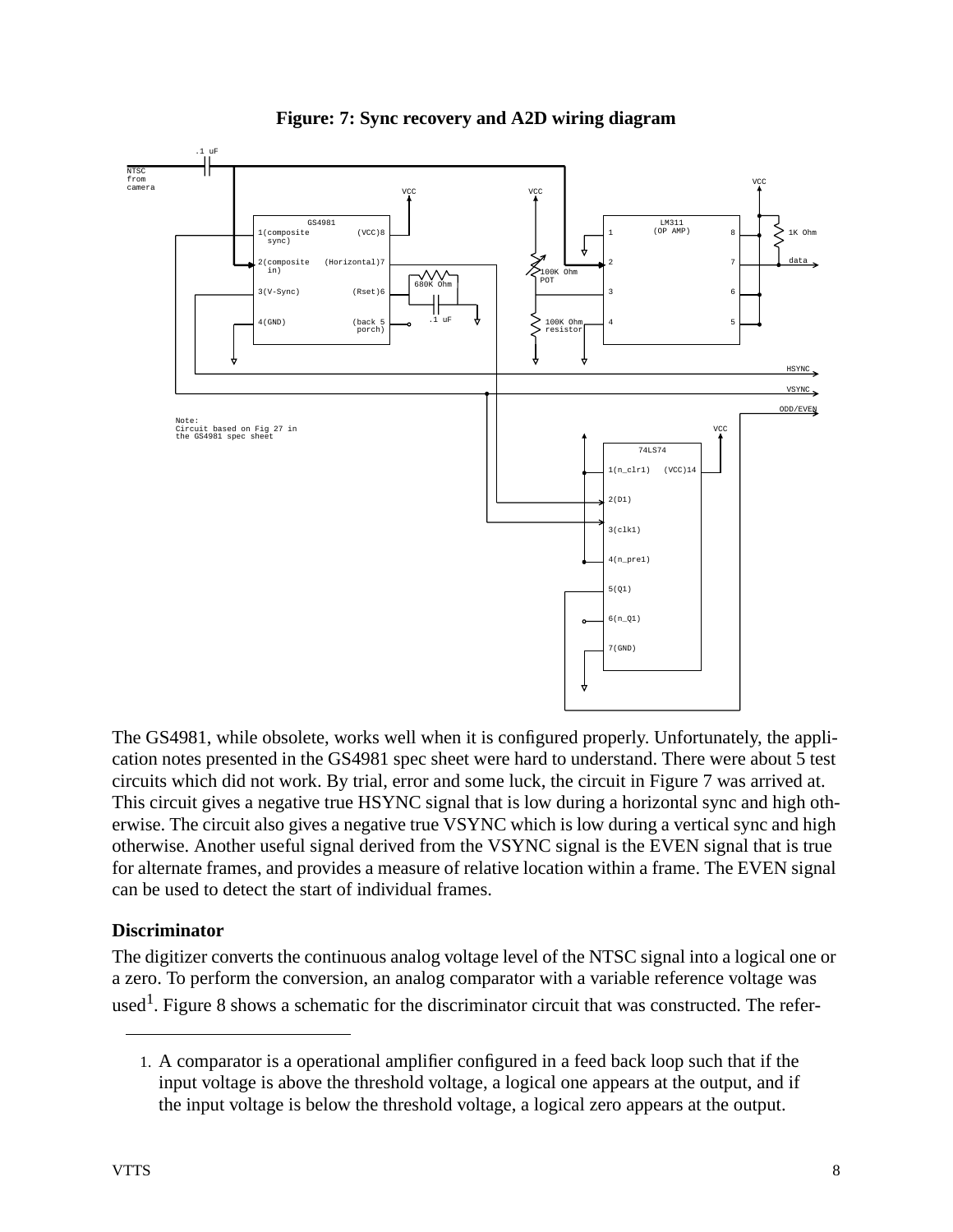ence voltage is set by placing a potentiometer in a voltage divider. By changing the resistance of the potentiometer, the threshold voltage can be either raised or lowered. The potentiometer is lovingly called the discriminator, and it functions like the contrast dial on a television set, allowing the VTTS to discriminate objects from the background.





#### <span id="page-9-0"></span>**Implementation**

The wiring of both the sync recovery circuitry and the discriminator is shown in Figure 7. Although schematics of the NTSC signal were provided during the design phase, many subtleties such as the vertical blanking, back porch and color burst were only apparent after the initial implementation. Therefore, included for the reader are actual oscilloscope traces of an NTSC signal and the corresponding output from the sync recovery circuitry and the discriminator in Figures 9, 10, 11 and 12.



<span id="page-9-1"></span>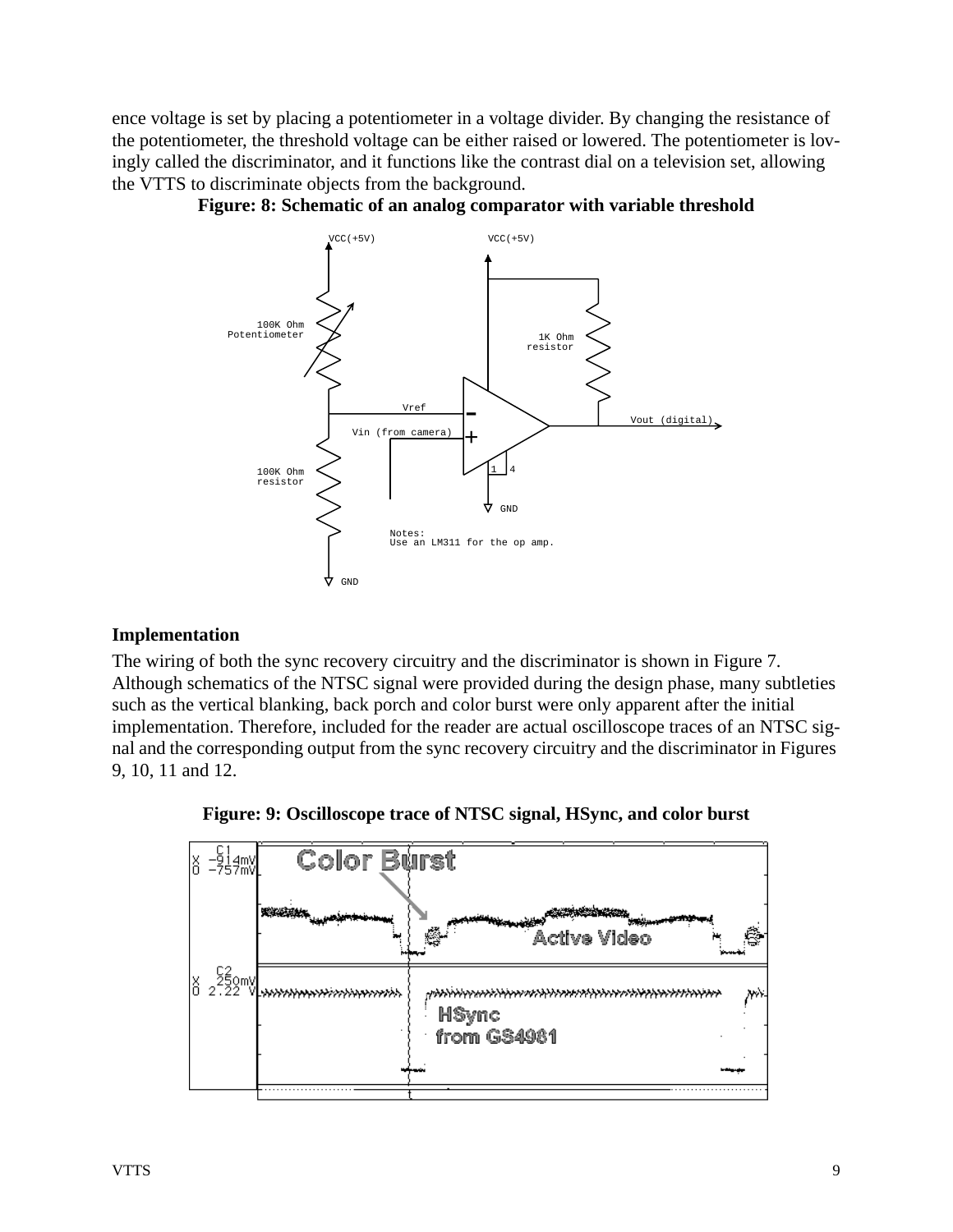<span id="page-10-0"></span>

**Figure: 10: Oscilloscope trace of NTSC signal and Even**

<span id="page-10-1"></span>



**Figure: 12: Oscilloscope trace of NTSC signal and vertical blanking**

<span id="page-10-2"></span>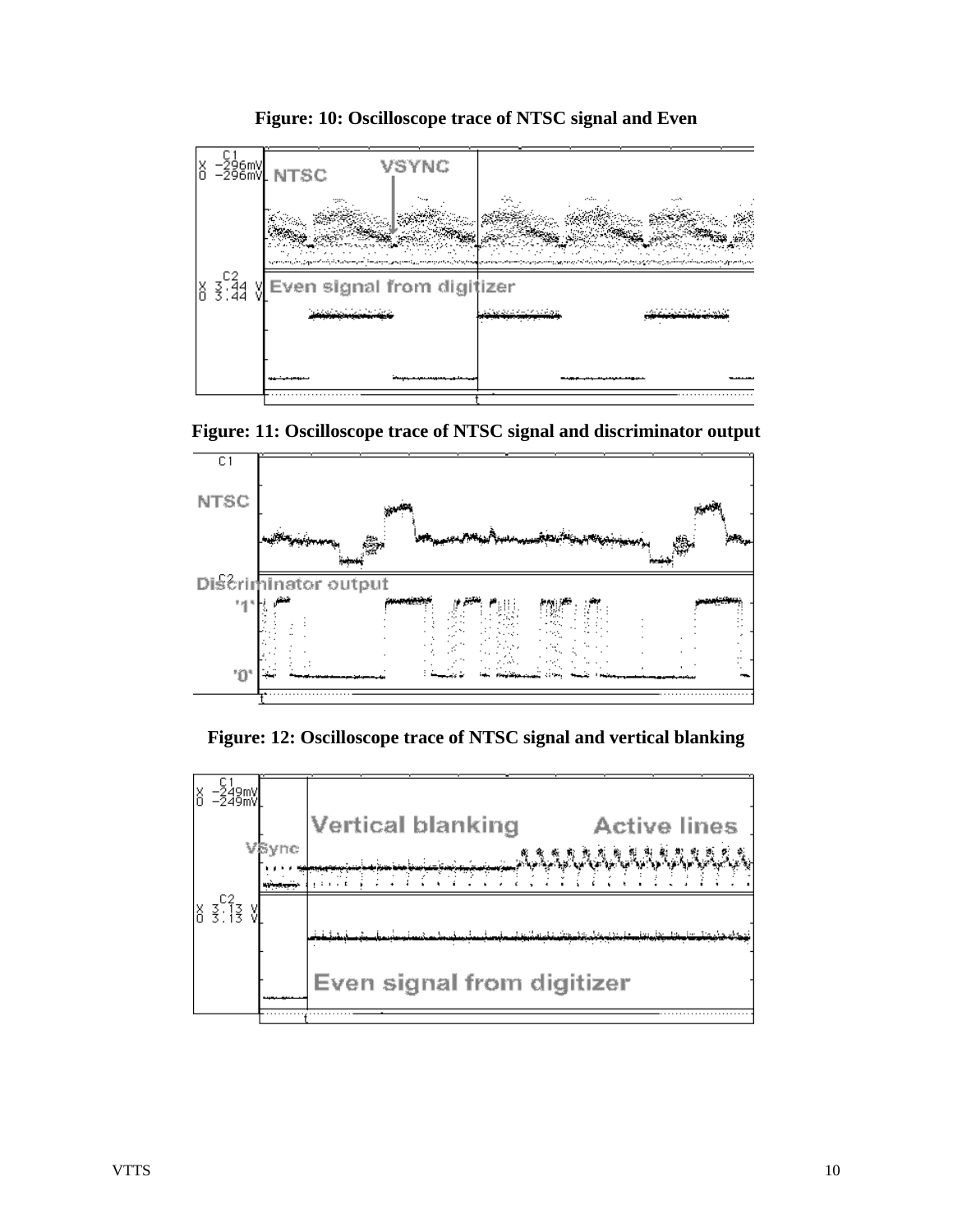# <span id="page-11-0"></span>**Digitizer-Digital (Andrew Lamb)**

# <span id="page-11-2"></span><span id="page-11-1"></span>**Overview**



#### **Figure: 13: Digitizer block diagram**

While the analog parts of the digitizer are interesting, the major functionality (and therefore complexity) is in the address and buffer unit. Originally, the digitizer was conceived of as some combinational logic with some counters that generated addresses with the hsync and vsync digital signals. Unfortunately, the original system design also called for 192 samples per horizontal line. To achieve a sample rate of 192 samples per line, an MCU buffering scheme was designed. Squeezing 192 samples per horizontal line determined much of the design for the digitizer, and by the time that the resolution was dropped to 64 samples per line, the digitizer design was already finalized and partially implemented.

Since 192 samples were to be taken over a period of about 50 uS, a minimum clock rate of 4 MHz would have been necessary. The 4 MHz number assumes a single sample can be processed each MCU cycle during a horizontal scan line, so 8MHz seemed a more reasonable estimate of the requisite clock speed. However, since the 6.111 "nerd kit" has a top safe speed of around 10MHz, 8MHz seemed too close to pushing the limit. Somehow the other kits would have had to process data at least this fast, and quickly it became apparent that an alternate approach was necessary.

Since only 64 of 262.5 possible horizontal lines are digitized, much of the NTSC data is ignored, and the digitizer spends a lot of time waiting for new data to sample. By buffering data into a RAM during one frame, and then playing it back out slowly and evenly during the next frame, the other kits have the necessary time to process the incoming data.

A buffering unit was implemented that is capable of storing a screen's worth of data and then slowly playing the buffered data back out to the other units. Figure 13 shows a block diagram of the entire digitizer module.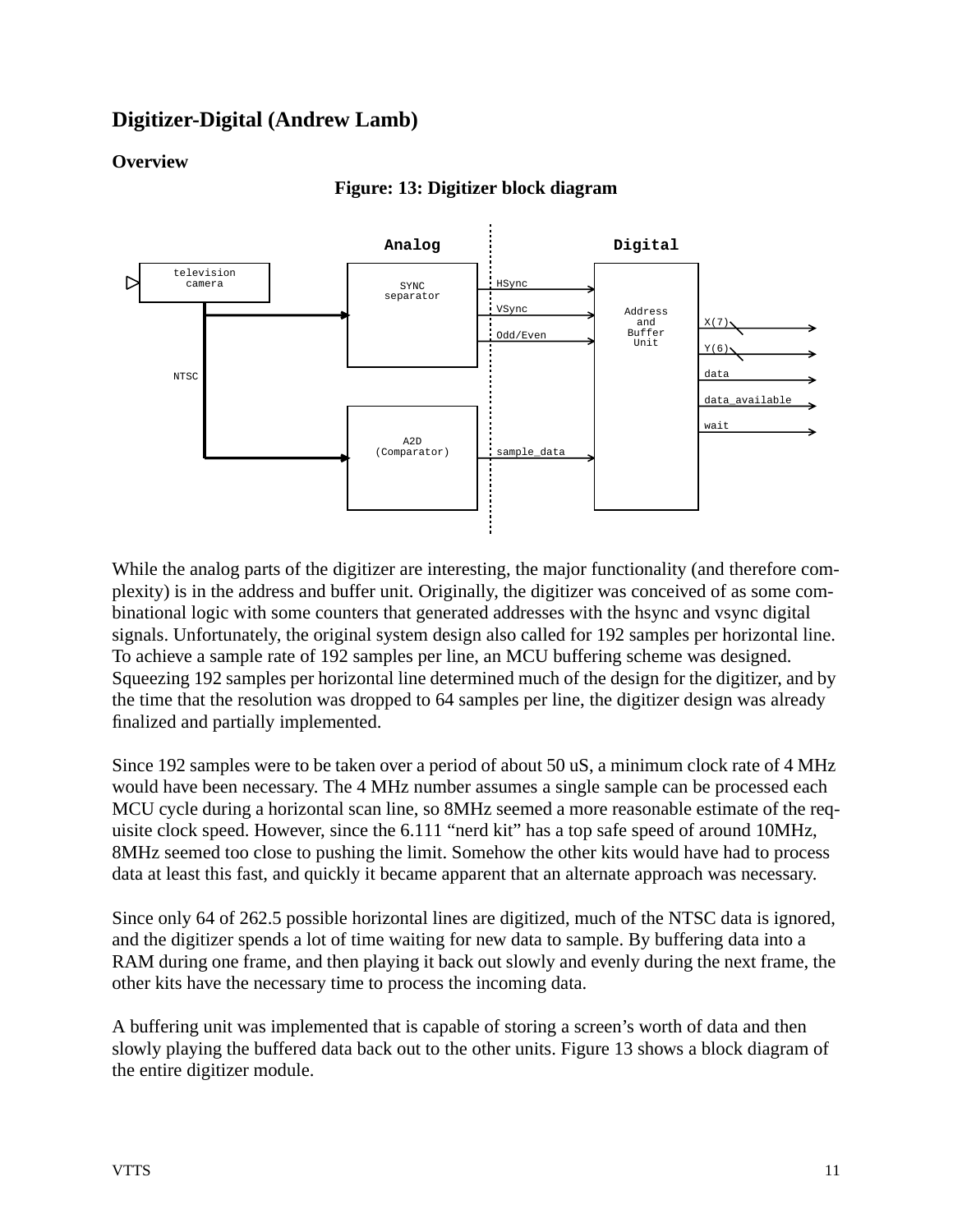# <span id="page-12-0"></span>**High level approach**

<span id="page-12-2"></span>



The address and buffer unit does nothing more than buffer a screen's worth of data and then play it back slowly. Unfortunately, it requires a RAM, an MCU, various counters to address the RAM and clock trickery to sample data quickly. Figure 14 shows a block diagram of the address and buffer unit.

The address and buffer unit actually takes 128 samples per line, even though the resolution used by the other kits is 64 horizontal samples. By the time that it was decided to drop to 64 pixels, the address and buffer unit had already largely been constructed, and it was easier to ignore the lowest X address bit than to redesign the digitizer.

# <span id="page-12-1"></span>**Sampling strategy**

To take 128 evenly spaced samples over 50 uS of active data with a 1.75 MHz system clock, at least 2 samples per MCU cycle must be taken. The overhead of driving a bus, incrementing counters, writing to the RAM, and looping dictates 3 MCU instructions. The addressing and storage unit must therefore be able to capture 8 bits of data in 4 MCU instructions. By using a fast shift buffer, the 8 previous bits of data are latched at once from the fast shift buffer, and written to a single location in RAM while the next 8 data bits are being stored in the fast shift buffer. Then the next 8 bits are latched, and the process repeats until the end of the horizontal line.

The fast shift register in the address and buffer unit is called the fast sample unit. The fast sample unit is the only module in the address and buffer unit that is clocked with the 3.5 MHZ clock. The 6264 RAM used in lab 3 has 8 data bits per address location, so all 8 samples can be stored in one memory location. The upper 6 bits of the RAM address are the current Y location (current line). The lower 4 bits of the RAM address are the upper 4 bits of the X address. Within each RAM data byte, the most significant bit is the first bit that was sampled. Therefore, the lowest three bits of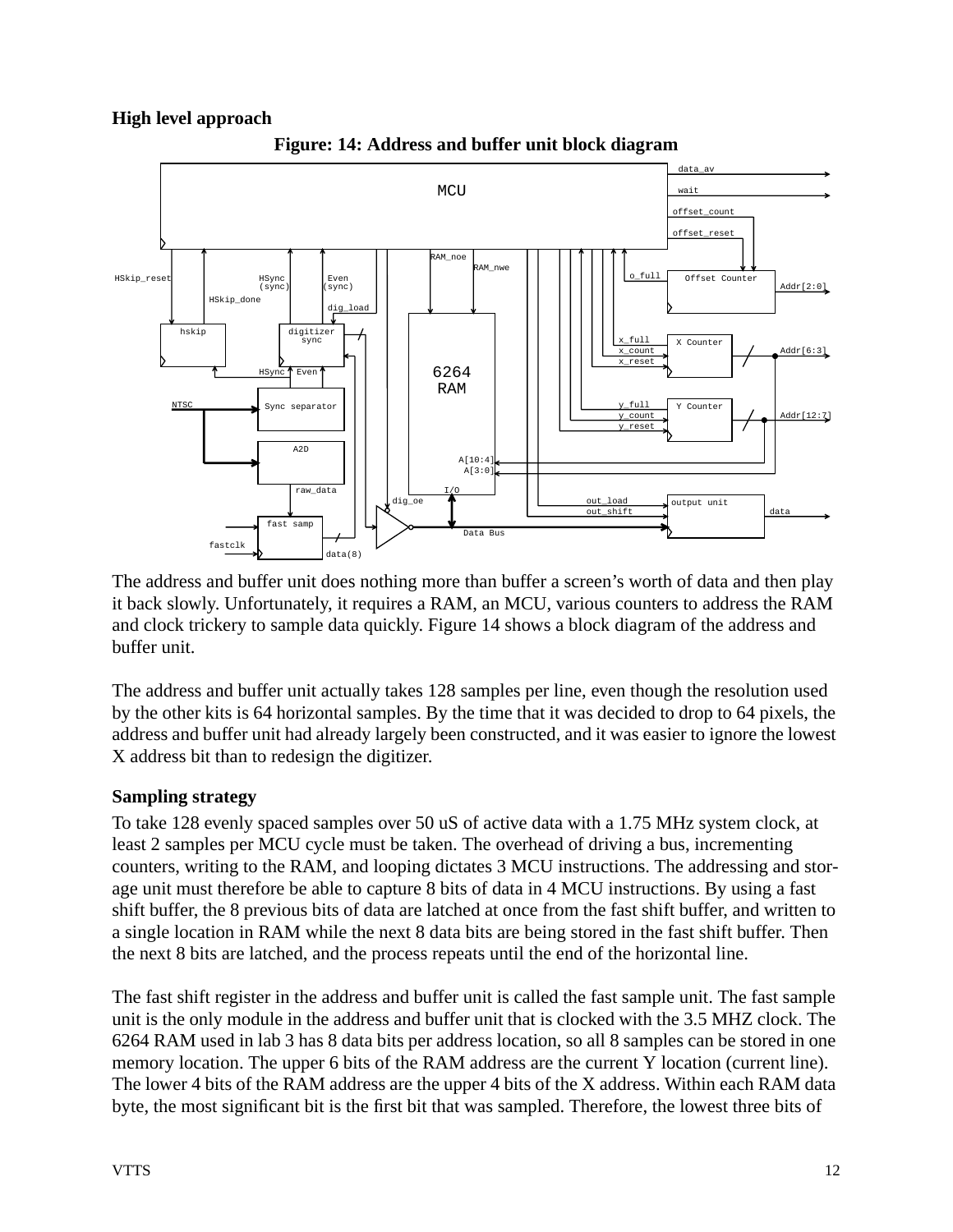<span id="page-13-0"></span>the X address are the data bit's offset within the byte. Figure 15 shows how an pixel address relates to its storage location in RAM.



**Figure: 15: Pixel addresses**

The 4 instruction algorithm to sample a single horizontal line is as follows. (Note: the rising edge of HSync can be used to determine when a particular horizontal scan line starts):

- Latch the current 8 data bits from the fastsamp shift buffer.
- Drive the latched 8 data bits onto the bus and store the value in the 6264 RAM.
- Increment the address (6 bits of Y, 4 bits of X)
- <span id="page-13-1"></span>• Loop





Figure 16 is an example of the fast sampling strategy. The pixels at (64,32) through (71,32) will be stored into the same location in RAM. The RAM address is computed by taking the Y address and concatenating it with the high 4 bits of the X address. The low three bits of the X address are referred to as the Offset, and they denote at which location in the byte that particular bit of data is stored.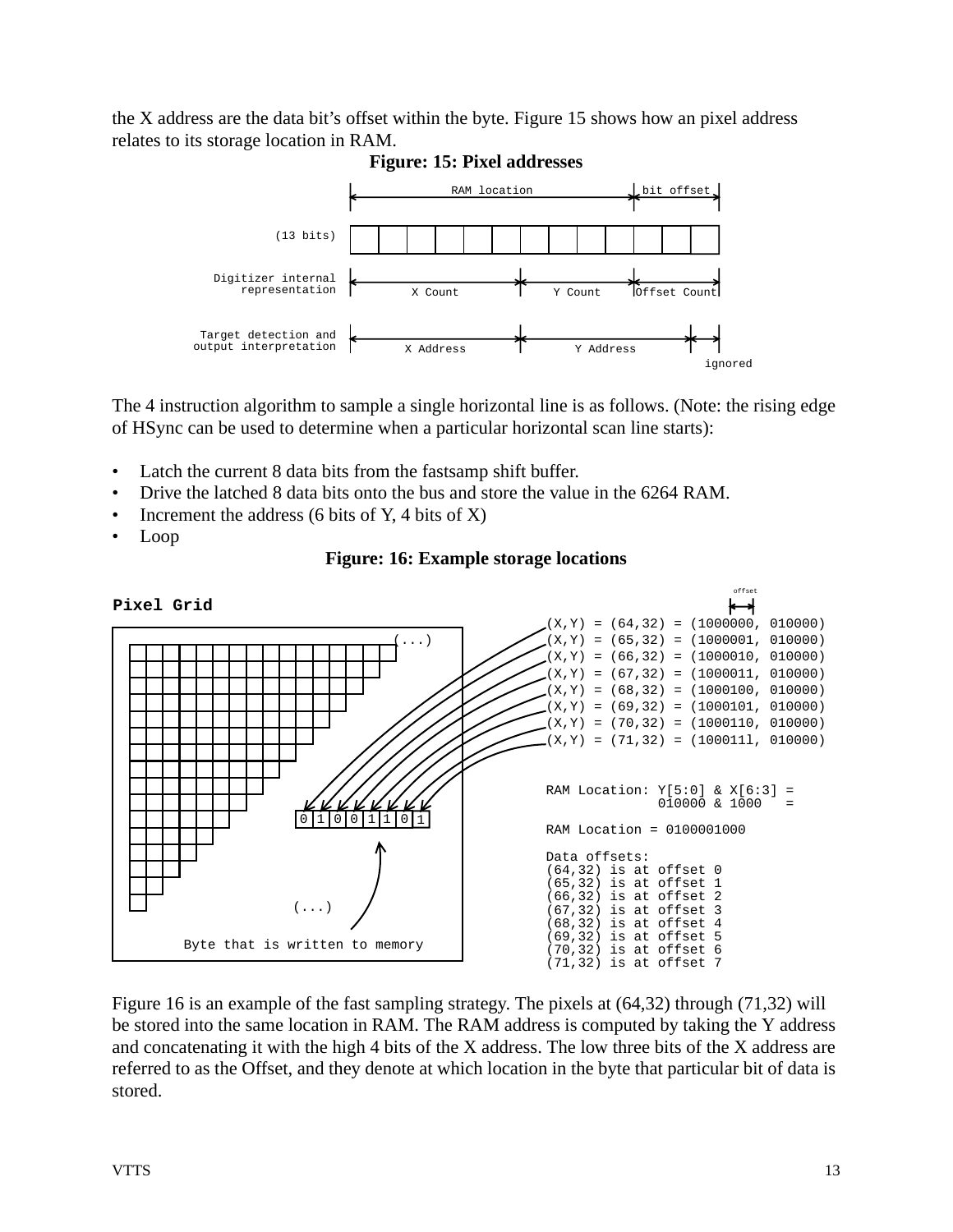# <span id="page-14-0"></span>**Playback strategy**

To transmit data to the other kits, one bit of data and a 12 bit address are sent, along with the data\_available and wait signals. Since the address and buffer unit stores 8 bits of sampled data in the same memory location, the entire 8 bits need to be read out and the appropriate offsets communicated to the other kits. The output unit loads data from a RAM location, and then shifts out the bits one by one to the other kits, incrementing an offset counter each shift.

The algorithm for sending a buffered byte of data:

- Select the top 10 address bits (Y Counter and X Counter).
- Read the data byte stored at that location into the output unit. The output unit will show the data at offset 0 and the Offset Counter will be at 000.
- Set data\_available line high for long enough for the other kits to process the current data bit.
- Increment the Offset counter and shift the output unit to the next bit. The output unit will now show the data at offset 1 and the Offset Counter will be at 001.
- Repeat for each of the 8 offsets.
- Select the next top 10 address bits, load the next byte, and repeat until the entire buffer has been transmitted.

<span id="page-14-2"></span>Figure 17 shows an analyzer trace of the communication lines between kits.





# <span id="page-14-1"></span>**Clock generation**

For the address and buffering unit, a fast clock and a slow clock derived from it are necessary. The circuit for a 3.5 MHz clock from the video controller handout was used as a starting point for clock generation.The sampling clock is a 3.5 MHZ signal with a measured period of 280 nS. The system clock is the sampling clock divided by a factor of two to 1.75 MHZ with a measured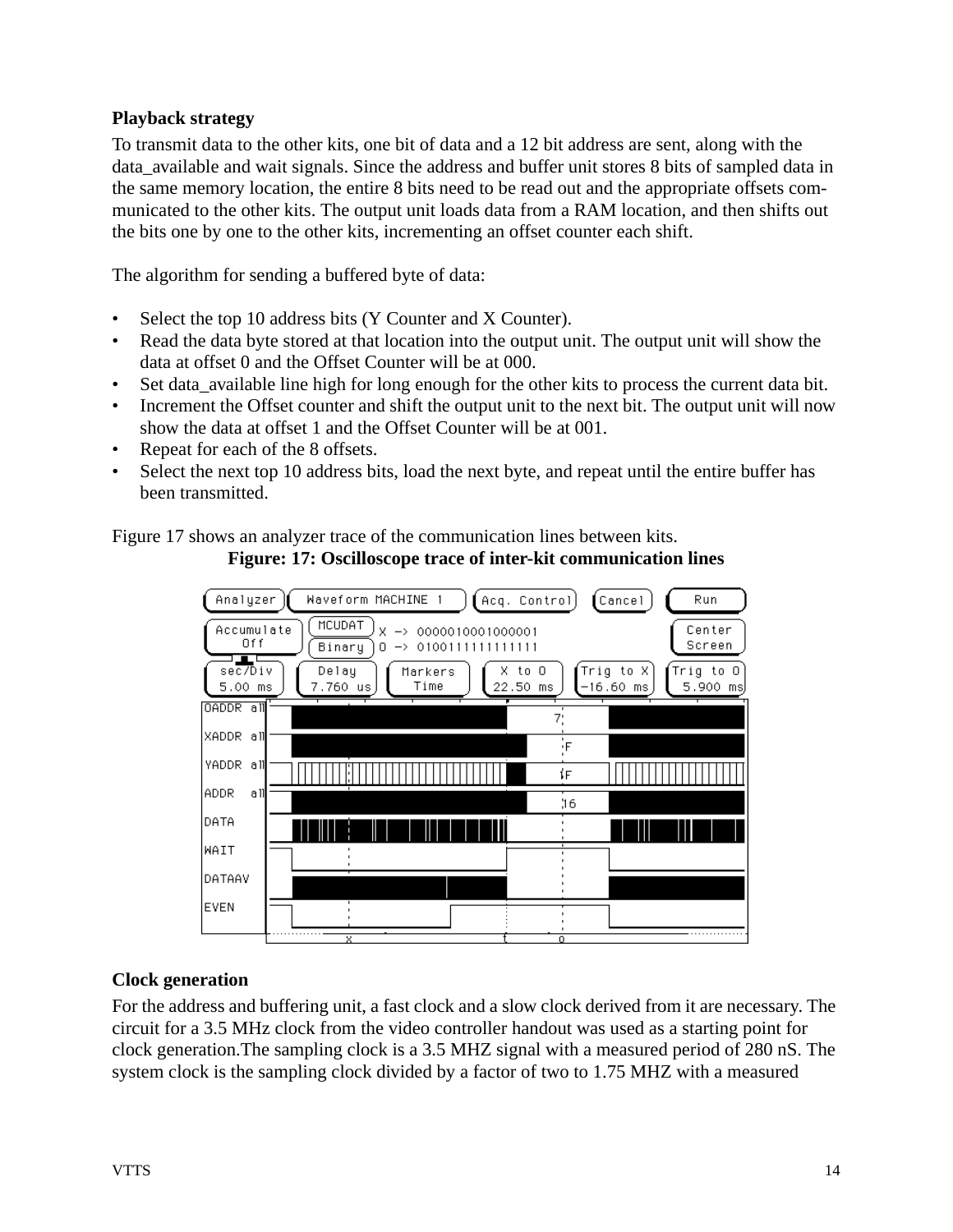<span id="page-15-1"></span>period of 560 nS. A circuit diagram for the clock generation is shown in Figure 18, and Figure 19 contains an oscilloscope trace which illustrates their relationship.



### **Figure: 18: Clock generation circuit**

**Figure: 19: Oscilloscope trace showing clk and fastclk**

<span id="page-15-2"></span>

#### <span id="page-15-3"></span><span id="page-15-0"></span>**Fast Sampling**





The fast sample unit shown in Figure 20 is a shift register that saves the value of the discriminator output for the last 8 fast clock cycles. Every 4 system clock cycles 8 data points have been stored, with the more recent data value being in the least significant bit position. Appendix A contains the VHDL code for the fast sampling unit.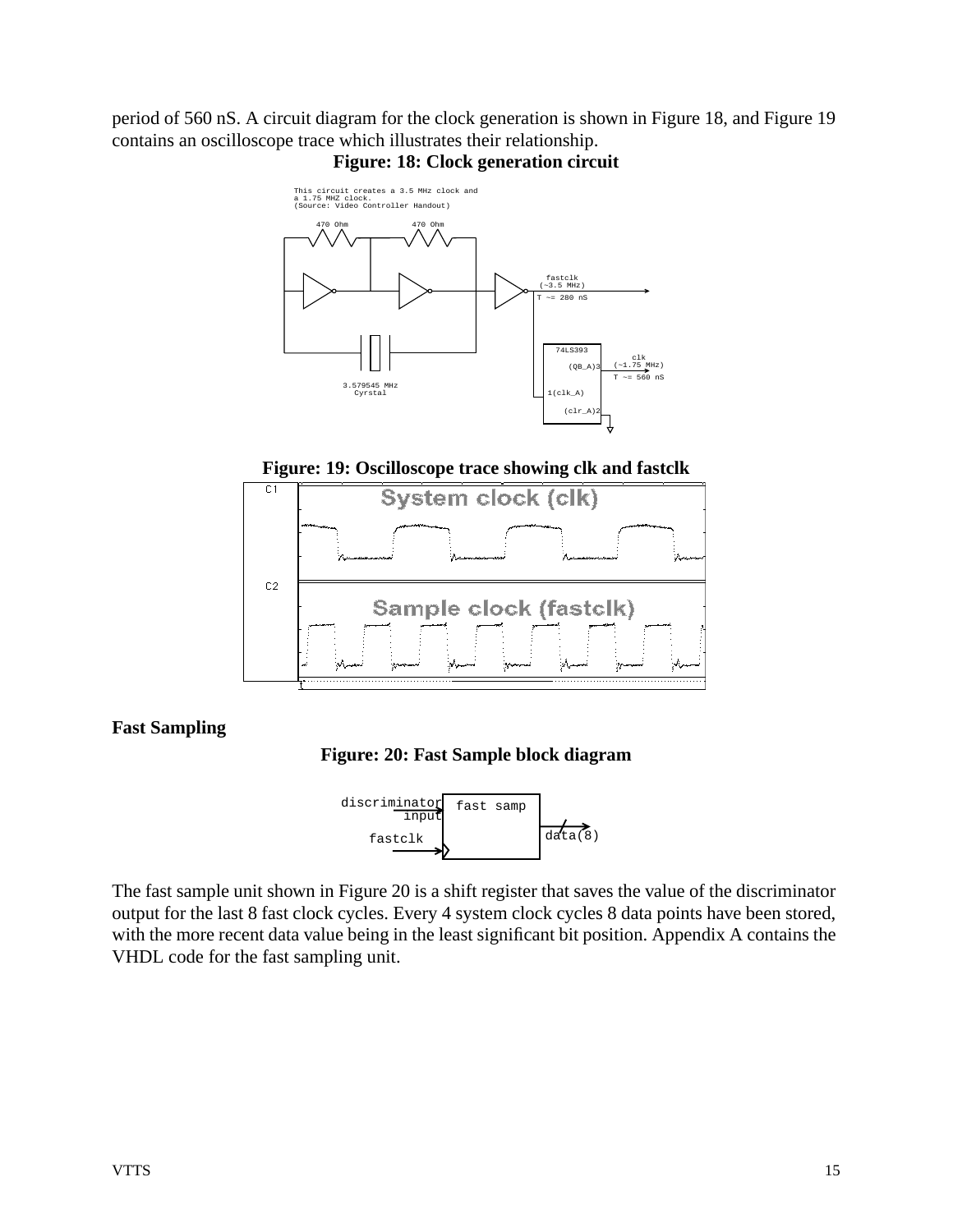#### <span id="page-16-3"></span><span id="page-16-0"></span>**Sample Synchronization**





Since the fast sampling unit runs on a different clock than the rest of the system, its outputs must be treated asynchronously. The digitizer synchronizer is used to latch the current 8 data bits from the fast sampling unit when the dig\_load signal is asserted. By latching the 8 bits from the fast sample unit using the synchronizer code in Listing 4, the last 8 data bits can be held stable enough to write to RAM. Since the RAM must also be able to write to the bus, the output from the digitizer synchronizer is tristated using another PAL as an 8 bit tristate buffer.

The digitizer synchronizer also synchronizes the hsync and even signals from the sync recovery circuitry to the system clock in the same PAL to reduce the number of chips necessary. All of the VHDL code for the synchronizer and the tristate buffers can be found in Appendix A.

#### <span id="page-16-4"></span><span id="page-16-1"></span>**HSkip**

**Figure: 22: Block diagram of the hskip module**



Figure 22 shows a block diagram of the HSkip module. The HSkip module is a resettable counter that counts hsync pulses and asserts the done signal when 16 horizontal sync pulses have passed. The HSkip module is reset at the beginning of each field, and by counting 16 horizontal lines, the vertical blanking period is skipped digitized. The initial version of the digitizer had 16 blank lines at the top of the screen because it was sampling during the vertical blanking period. The code for the HSkip module can be found in Appendix A.

#### <span id="page-16-5"></span><span id="page-16-2"></span>**Counters**



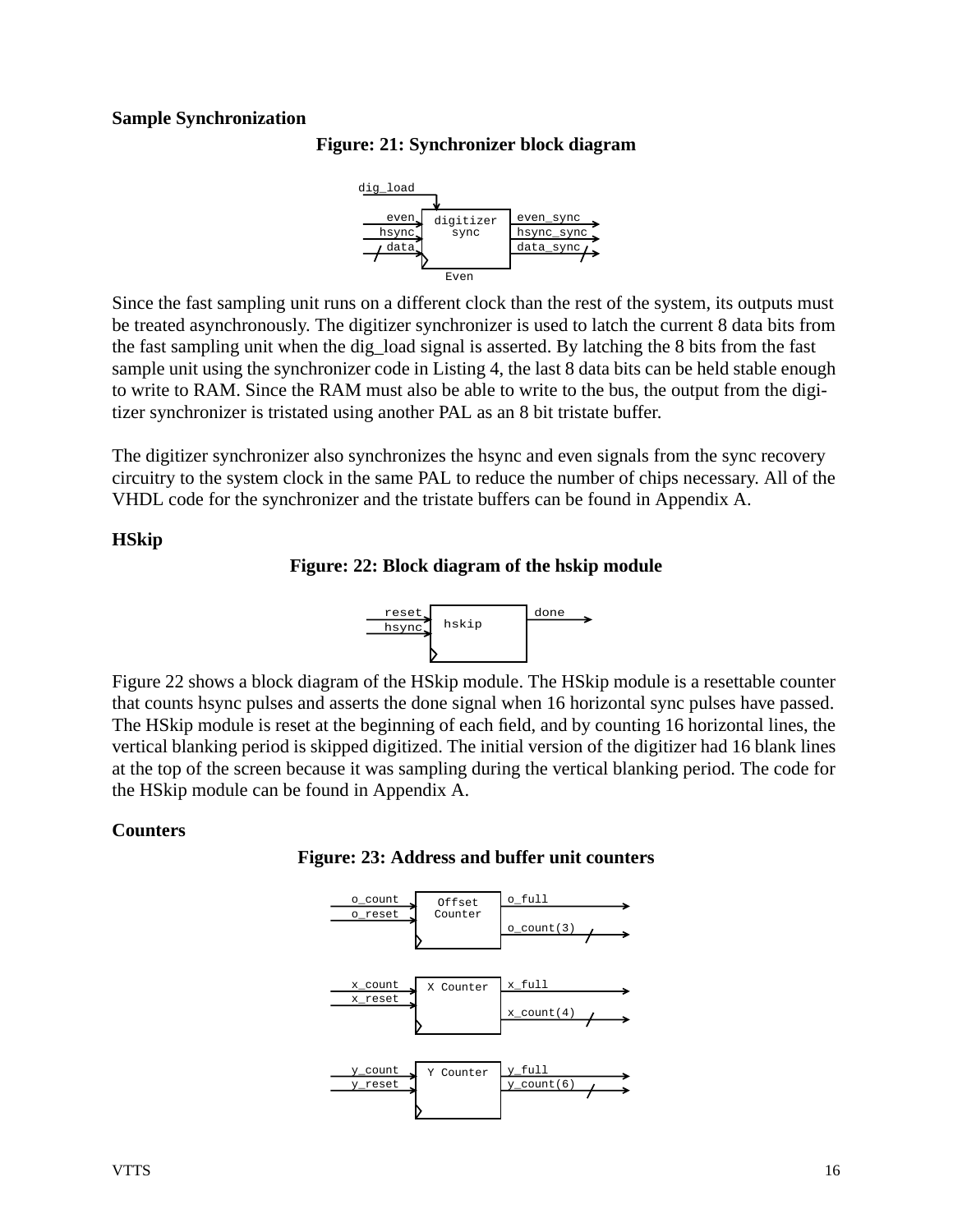Figure 23 shows the three counters that the address and buffer unit uses. The O Counter is the 3 bit counter used to select the data offset within a byte, the X Counter is the top 4 bits of the X address, and the Y Counter is the entire Y address. All of the counters are resettable and only count on clock cycles that their count signals are enabled. When the counters have reached their maximum counts (2<sup>3</sup> for O Count, 2<sup>4</sup> for X Count, and 2<sup>6</sup> for Y Count) they assert a full signal which is available to the MCU. The X counter is wired to the low four bits of the RAM address and the Y counter is wired to the next six bits of the RAM address. The VHDL code to implement the three counters is in Appendix A.

#### <span id="page-17-2"></span><span id="page-17-0"></span>**Output unit**

#### **Figure: 24: Output unit block diagram**



The output unit is a loadable shift register. When the out\_load signal is asserted, the 8 bit value on the data bus is latched by the output unit, and the highest bit is passed on to data\_out. When the out\_shift signal is asserted, the internal register is shifted to the left by one, so the next highest bit is now passed on to data\_out. The output unit is used to unpack data bits that were packed by the fast capture unit one at a time. The MCU controls playback by loading a byte from RAM into the output unit, and then shifting the data back out one bit at a time. Since the MCU controls playback, inter-kit communication timing can be changed by updating MCU code. Appendix A shows the VHDL code for the output unit.

#### <span id="page-17-1"></span>**RAM**



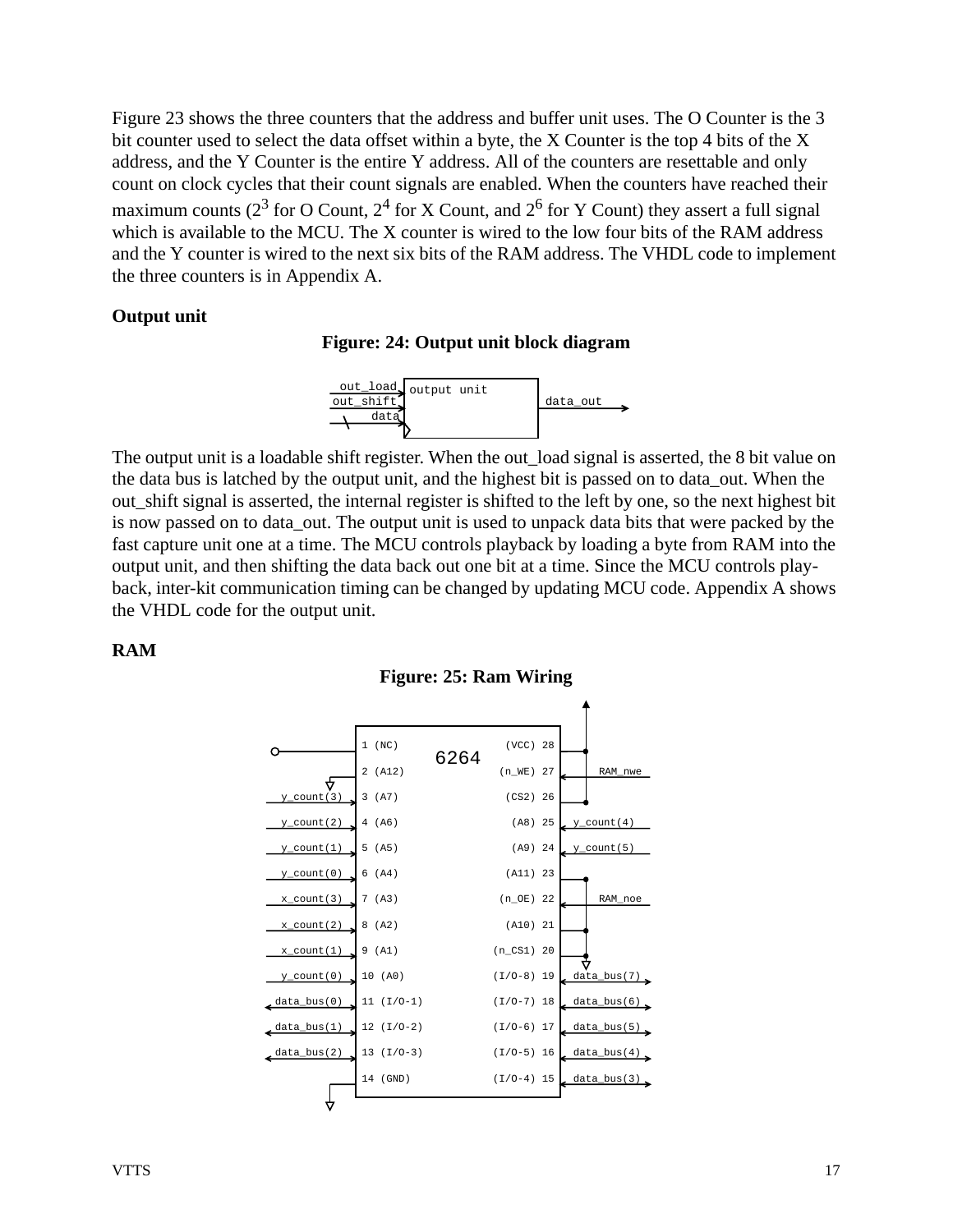A standard 6264 Random Access memory (RAM) was used to buffer each byte of data. Figure 25 shows the wiring scheme that was used.

**MCU**

### **Figure: 26: MCU block diagram**



The Microcontroller Unit (MCU) that is used for the address and buffer unit is the same MCU that was used for lab 3. The MCU from lab three has two types of instructions, an ASSERT and a CJMP (Conditional JumP). An ASSERT instruction's highest bit is a 1 and a conditional jump's highest bit is a 0. Figure 27 shows the MCU instruction format.

**Figure: 27: MCU instruction format**

<span id="page-18-0"></span>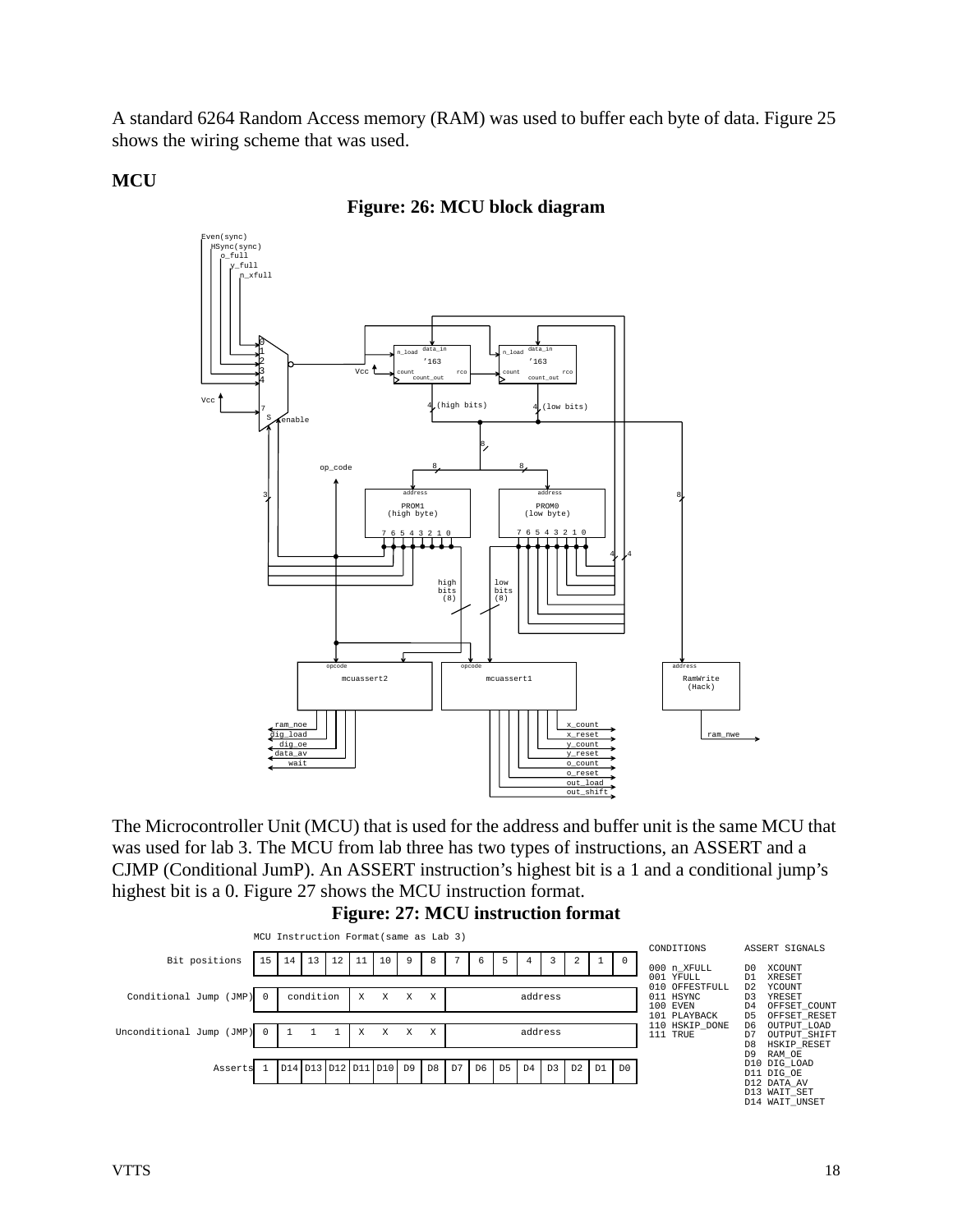A clever reader will realize that the MCU can not assert a RAM write pulse. Instead of expanding the MCU's data word (which would have involved adding an additional prom to the MCU) a "clever" hack was introduced. A PAL is connected to the address lines of the MCU and it asserts the negative true write pulse for the RAM whenever a particular instruction was executed. Figure 28 shows a block diagram of the MCU. Appendix A shows the VHDL code for the RAM write hack. Tables 1 and 2 summarize the MCU input and output signals.

| <b>Assert Signal</b>        | Purpose                                                                                                       | Bit<br>Location |
|-----------------------------|---------------------------------------------------------------------------------------------------------------|-----------------|
| <b>XCount</b>               | Increments the X Counter by 1                                                                                 | $\Omega$        |
| <b>XReset</b>               | Resets the X Counter to 0000                                                                                  | $\mathbf{1}$    |
| YCount                      | Increments the Y Counter by 1                                                                                 | $\overline{2}$  |
| YReset                      | Resets the Y Counter to 000000                                                                                | 3               |
| <b>OffsetCount</b>          | Increments the Offset Counter by 1                                                                            | $\overline{4}$  |
| OffsetReset                 | Resets the Offset Counter to 000                                                                              | 5               |
| OutputLoad                  | Causes the Output unit to latch the value on the data bus                                                     | 6               |
| OutputShift                 | Causes the Output unit to output the next highest bit                                                         | $\overline{7}$  |
| HSkipReset                  | Resets the HSkip module's counter. The HSkipFull con-<br>dition will be true after 16 horizontal sync pulses. | 8               |
| Ram_OE                      | Causes the RAM to drive the bus                                                                               | 9               |
| Dig_Load                    | Latches the current 8 bit byte from the fast capture unit<br>into the synchronizer                            | 10              |
| Dig_OE                      | Causes the data value from the synchronizer to be driven<br>to the bus                                        | 11              |
| Data AV<br>(data_available) | Alerts the other kits that there is valid data on the com-<br>munication lines                                | 12              |
| Wait_Set                    | Sets the wait inter-kit signal high                                                                           | 13              |
| Wait_Unset                  | Sets the wait inter-kit signal low                                                                            | 14              |

**Table 1: Digitizer MCU Assertions**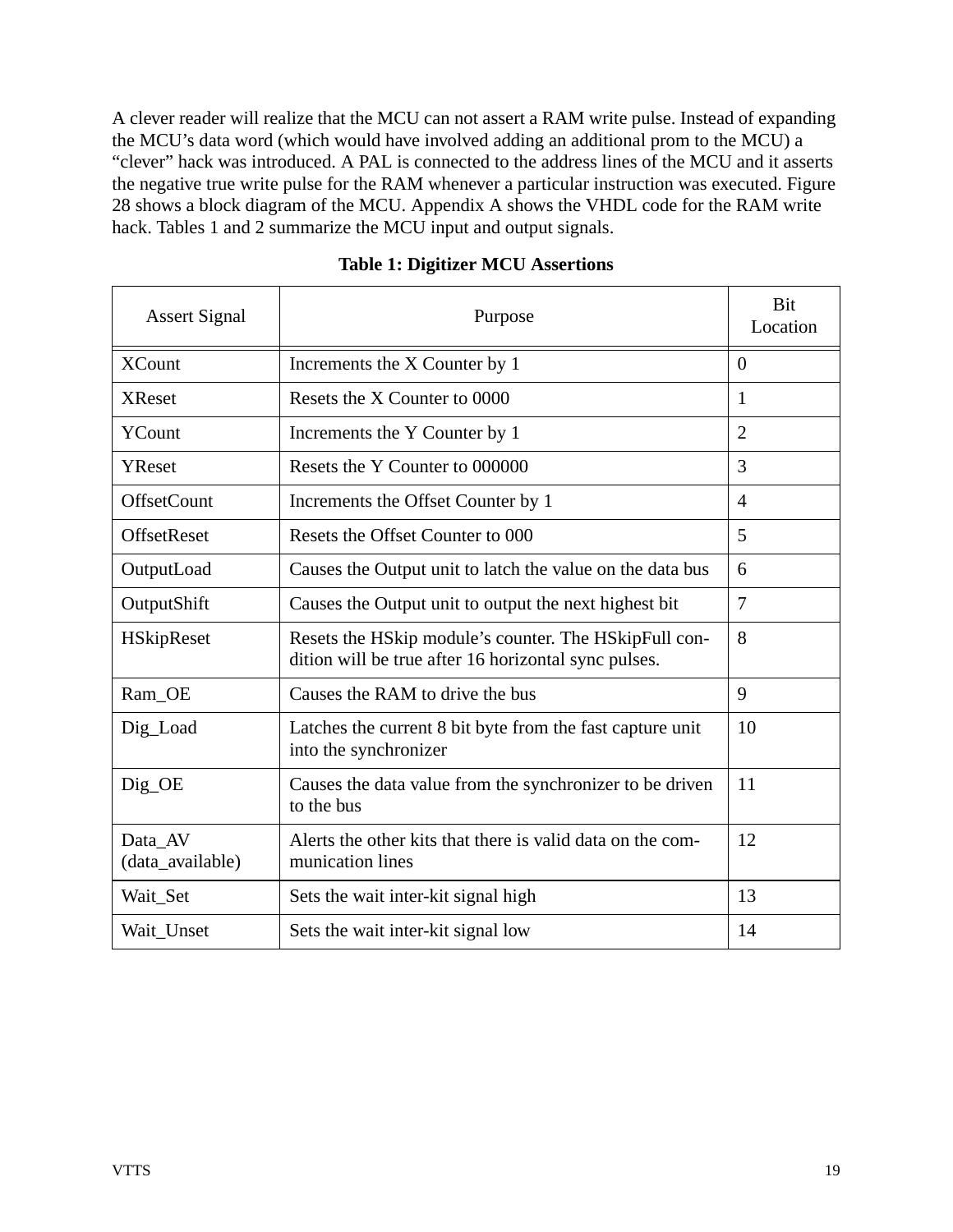| Condition         | Purpose                                                                                                                                        | Bit<br>Location |
|-------------------|------------------------------------------------------------------------------------------------------------------------------------------------|-----------------|
| n_XFull           | High when the X Counter is not 1111, low when the X<br>Counter is 1111 (XFull is negative true to save an instruc-<br>tion in the sample loop) | 0(000)          |
| YFull             | High when the Y Counter is 111111, low when the Y<br>Counter is not 111111                                                                     | 1(001)          |
| <b>OffsetFull</b> | High when the Offset Counter is 111, low when the Y<br>Counter is not 111                                                                      | 2(010)          |
| <b>H</b> Sync     | Synchronizer version of HSync from sync recovery unit.<br>High when not horizontal sync, low during a horizontal<br>sync pulse                 | 3(011)          |
| Even              | High for one field, low for the next                                                                                                           | 4(100)          |
| PlayBack          | User input switch to allow continuous playback of the<br>same screen from memory. Used for debugging purposes                                  | 5(101)          |
| <b>HSkipDone</b>  | High after 16 hsync pulses have passed since the last<br>HSkip reset occurred                                                                  | 6(110)          |
| True              | Always true to allow for unconditional jumps.                                                                                                  | 7(111)          |

# **Table 2: Digitizer MCU Conditions**

Appendix A contains the MCU assertion logic. Somewhat interesting is the fact that the wait signal is settable/resettable by the MCU. When the MCU asserts a WAIT\_SET signal, the wait signal is set to high, and the wait signal remains high until the MCU asserts a WAIT\_UNSET signal which causes the wait signal to go low.

The MCU code presented in Appendix A implements the sampling and playback algorithms presented in the sampling strategy and playback strategy sections above. The MCU assembler listing in Listing 24 is included to show where the RAM write occurs. The ramwrite.vhd code states that when address 1C is being executed the RAM write pulse is asserted low. Since the assertion logic latches the PROM values the cycle after the address has been asserted, the write pulse actually happens the same clock cycle as the assert signals at MCU address 0x1B.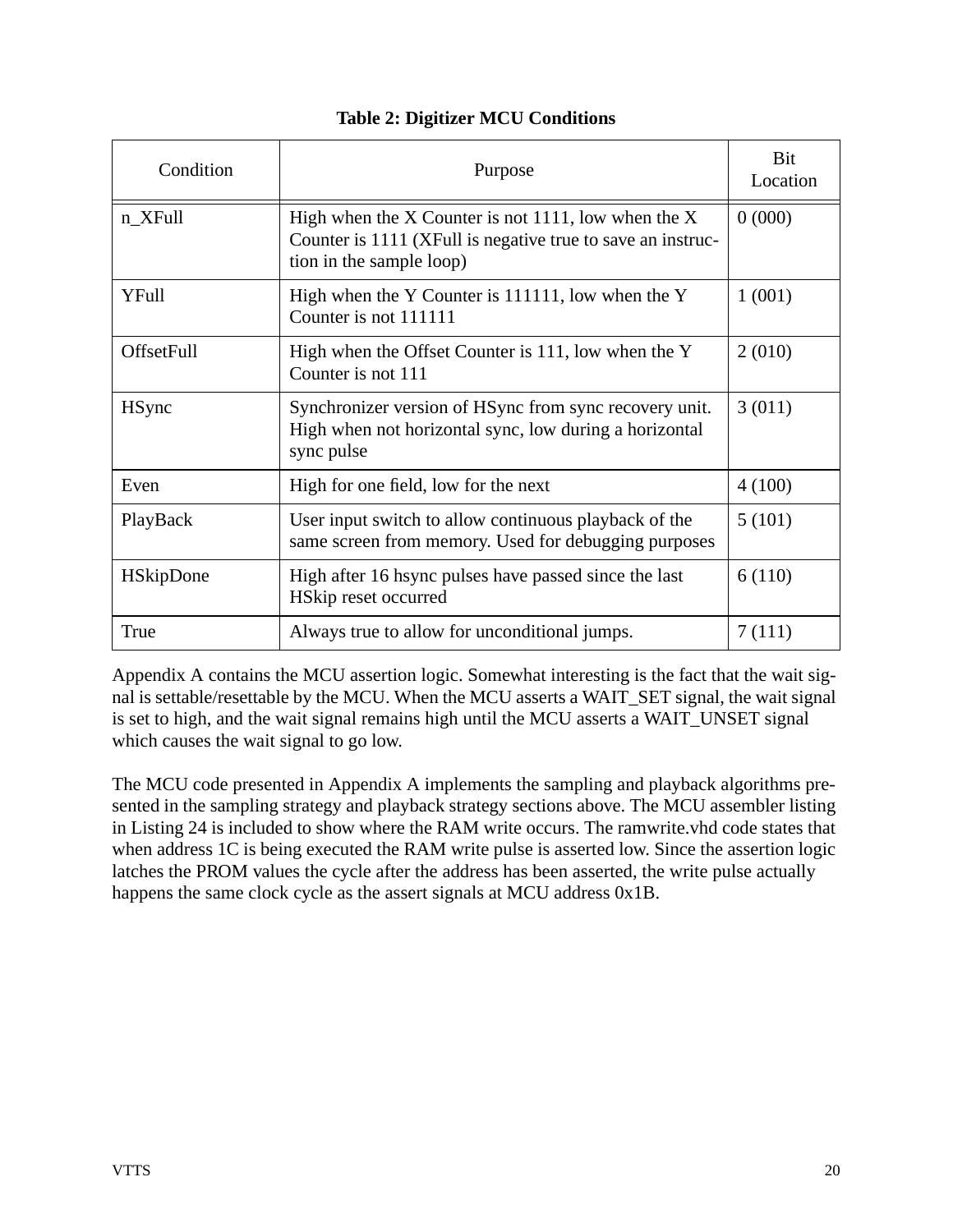# <span id="page-21-1"></span><span id="page-21-0"></span>**Target Detection (Nathan Fitzgerald)**



**Figure: 28: Detector block diagram**

The goal of the target detector system is to determine the location of the target from the video data given by the digitizer. It then outputs the x-y coordinates of the target to the video output unit for crosshair overlay and outputs a directional signal (up, down, left or right) to the camera control unit. A high level block diagram of the detector appears in Figure 28. The design fits almost entirely on three Cypress 374I CPLDs (Complex Programmable Logic Device). Only 3 external PALs (Programmable Array Logic) are required. This means that the design could be transferred between 6.111 kits with relative ease, limiting the number of inter-kit transmission lines.

The detector works by finding the "center of mass" of all white pixels on the screen, and assuming that the center of mass is the center of the target. The unit operates in two modes. In the first mode, the x and y addresses of all white pixels are summed separately and the total number of white pixels on the screen are counted. No memory is required for this function; the data is summed sequentially as it is received from the digitizer. In the second mode, the x and y address sums are divided by the total number of pixels to determine the average address.

The division step required the most engineering of all the parts that make up the detector. The limiting factor is the size of the x and y address sums and the white pixel counter. If the target occupies the entirety of the screen, all the pixels will be white. On a 64 x 64 screen, that means that the white pixel counter has to be able to reach a value of 4096, which is a 12 bit number. The x and y address sums must be able to reach a value of 258,048, an 18 bit number. The number of flip-flops required to implement the counters and shift registers necessary to do the calculation is quite large and is difficult to fit on a single Cypress 374I CPLD. The solution to this issue is to break the calculation between multiple CPLDs, however the number of pins on the CPLD board then becomes the limiting factor. Sending 19-bit buses between CPLDs quickly uses up the limited number of output pins on the CPLD board. The detector design is elegant because it makes use of multiple CPLDs on the CPLD board and limits the number of output pins and inter-CPLD connections required.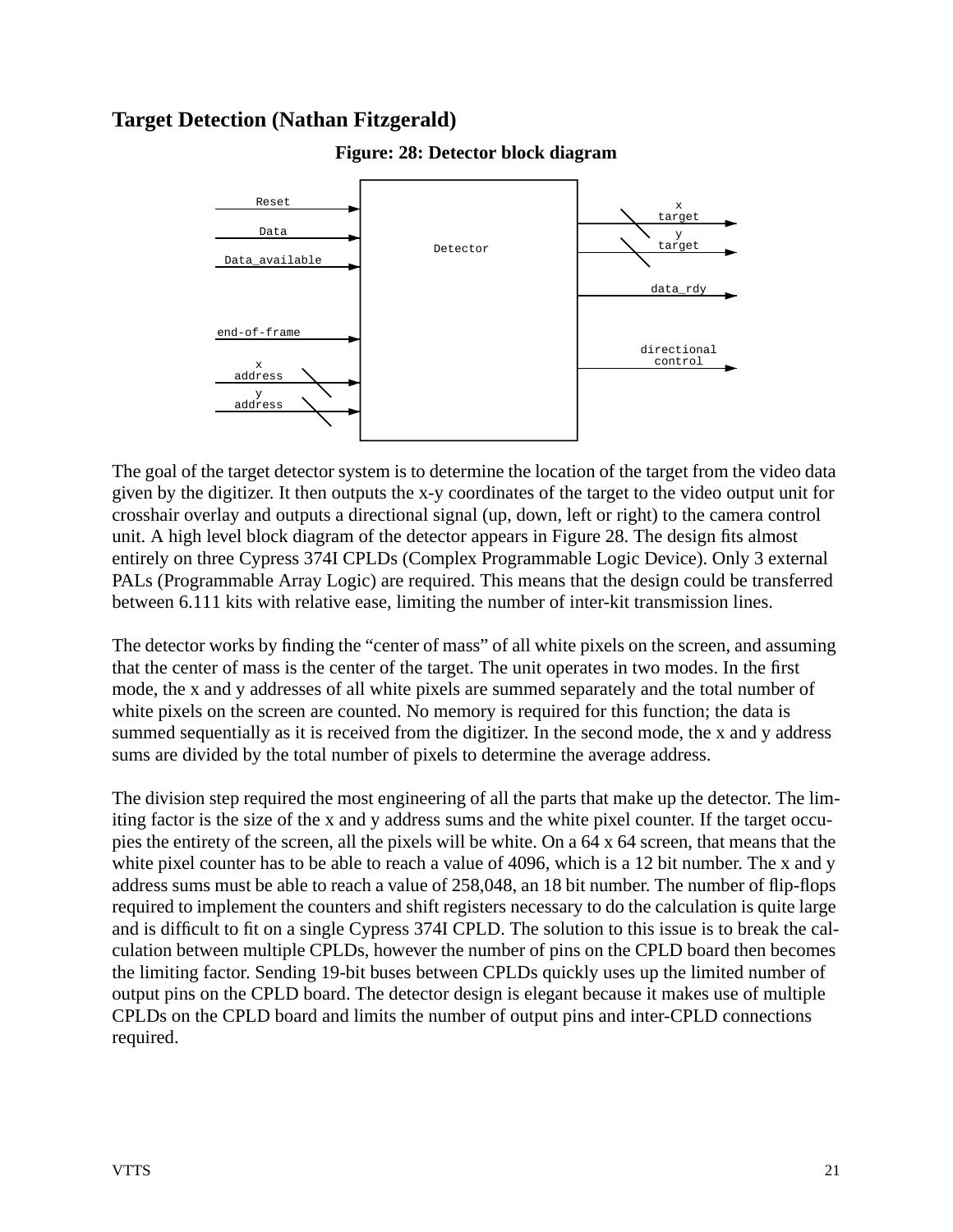

<span id="page-22-0"></span>

A refined block diagram of the design appears in Figure 29. Two CPLDs are dedicated to the averaging calculations of the x and y addresses. They input the address given by the digitizer as well as control signals from a finite state machine (FSM) that controls what address is assumed to have a valid white pixel and also control the mode of calculation (summing vs. division). During the division mode, these units serially output the average address to two 22V10 PALs, which act as shift registers that deserialize the target address. The FSM controls when the PALs stop shifting in serialized data. A motor control PAL (a 20V8) compares the x and y target addresses to the address of the center of the screen to determine the direction that the camera must pivot in order to move the target to the center of the screen. The source code for the CPLDs appears in Appendix B.

#### **Figure: 30: Detector FSM**

<span id="page-22-1"></span>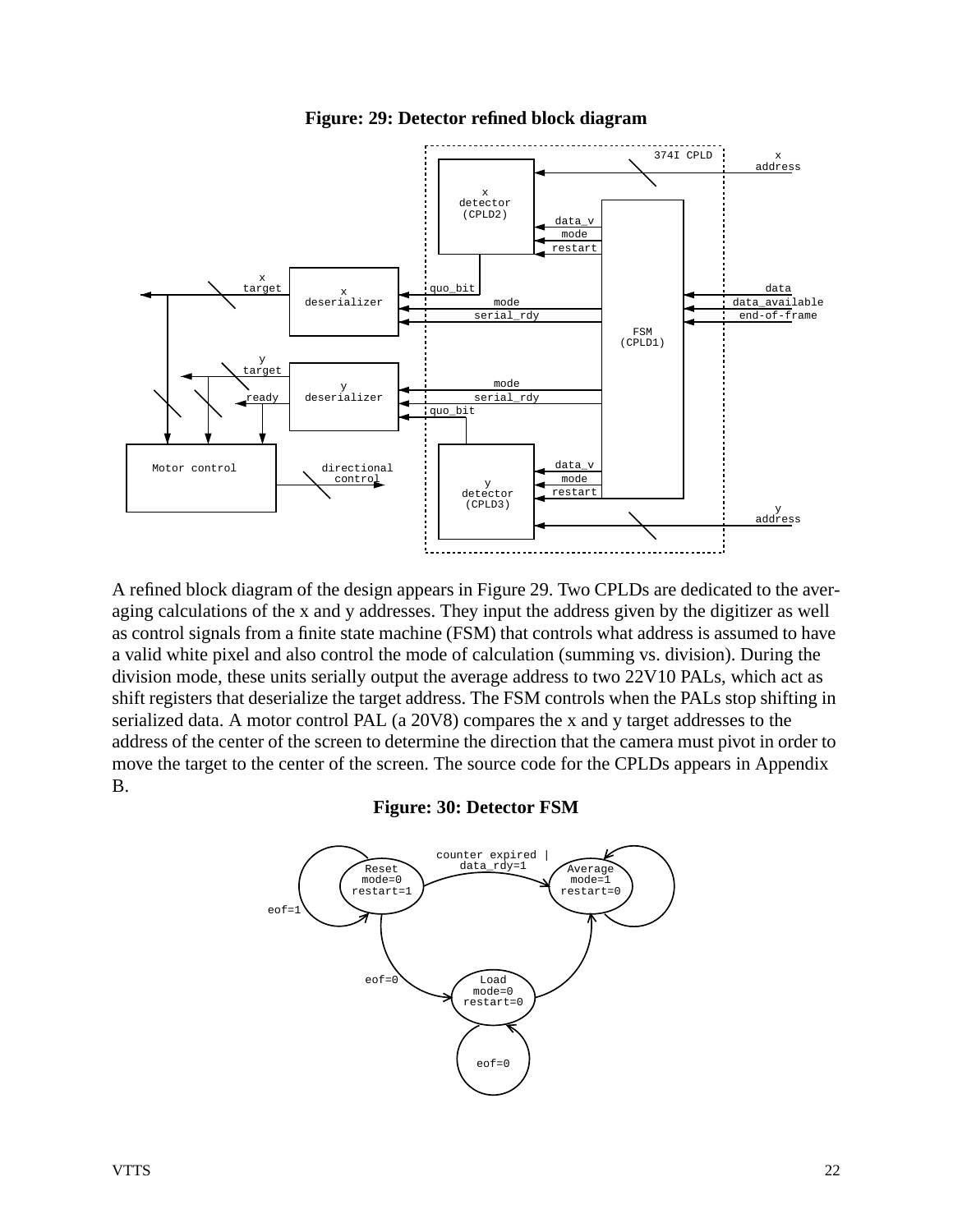The states of the FSM appear in Figure 30. Only three states are required to control the detector. In the reset state, a restart signal is asserted that clears the counters in the x and y detectors. The mode of the detectors is set to 0 (adding mode) and the system stays in that state until the wait/ end-of-frame signals go low and the detector begins giving valid data. Then the FSM moves to a load state where it screens the data signal from the detectors for valid data, i.e. data that is high while data available is high, and passes valid signals on to the detectors. The FSM remains in this state until the end of the frame. Then the FSM transitions to an averaging state, and the mode output changes to 1 (divide mode). A counter internal to the FSM begins counting the number of clock cycles that the FSM has been in the Average mode. During this time, the detectors are serially transmitting data to the deserializers. After 7 clock cycles, the FSM signals the deserializers to stop collecting data and output the target addresses. The FSM then resets itself and begins waiting for new data.

<span id="page-23-0"></span>

**Figure: 31: Detector Divider**

The division works by implementing an algorithm similar to the one taught to elementary school students by using a shift register, comparator, and subtractor. A diagram of this unit appears in Figure 31. The algorithm differs from the one taught to elementary school children in that it makes use of the fact that it being used to find an average. It is known that the quotient will be a 6 bit number. It can therefore be assumed that the denominator is greater than the first 12 bits, and so the standard division algorithm can begin at the 13th bit. This cuts down the size of the shift register needed to do the division, making it easier to fit on the CPLD.

The deserializers are essentially shift registers that are enabled by a signal from the FSM. They do, however, have one additional feature. It is known that the quotient is a 6 bit number, but the system is designed to handle 7 bit division. In the event of a blank screen, a divide-by-zero will occur, and the detectors will output a stream of ones to the deserializers. Having the extra bit allows the deserializer to distinguish between a blank screen and a target located at  $x = 31$  and  $y =$ 31. In the event of a blank screen, the deserializers output the address of the middle of the screen.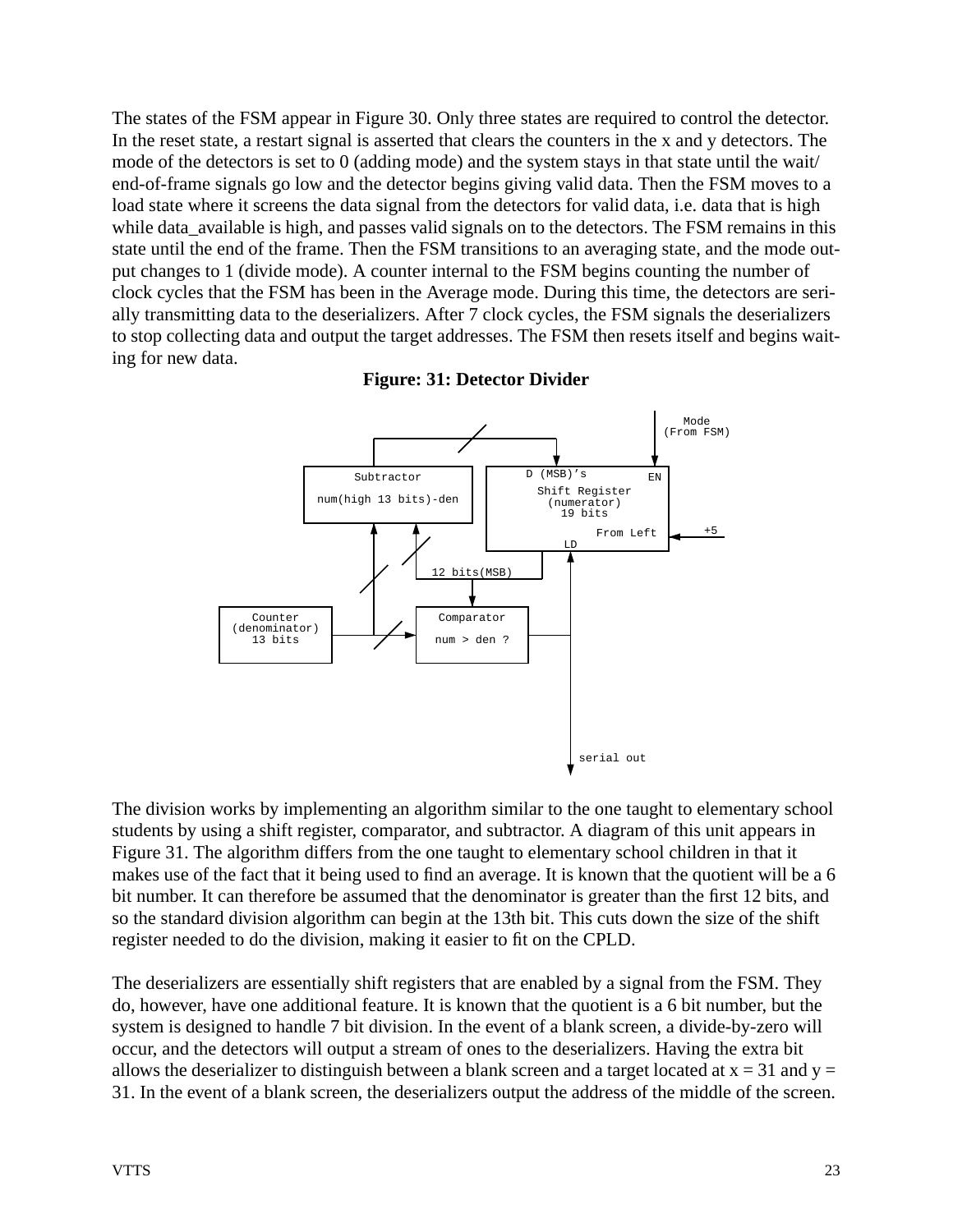The deserializers were implemented in VHDL using 22v10 PALs. The source code appears in Appendix B.

The final part of the detector unit is the camera control unit. It basically compares the x and y target coordinates to the coordinate at the center of the screen. If the target is more than a few pixels away from the center, the appropriate up, down, left or right signal will be asserted to move the target to the center of the screen. The deserializers were implemented in VHDL using 20V8 PALs. The source code appears in Appendix B.

# <span id="page-24-0"></span>**Camera Control**

#### <span id="page-24-3"></span><span id="page-24-1"></span>**Overview**



**Figure: 32: Stepper motor system diagram**

After the target detection module determines the center of the screen from the digitized camera signal, the signals up, down, left and right are generated. These signals are used by the stepper motor electronics which control the actual motors which move the camera mount.

# <span id="page-24-2"></span>**Electronics (Andrew Lamb)**

A stepper motor is like a normal DC motor, except each of a stepper motor's coils can be controlled individually. Electric motors move because of magnetic repulsion between a permanent magnet and an electromagnet made by running current through one of the motor's coils. The motor rotates when the coils that current flows through are cycled through in a particular order. In a normal DC motor, mechanical motor brushes cause the correct coil activation sequence. In stepper motors, since each coil can be activated individually, the motor rotates a specific amount on each step. The stepper motors were configured as suggested by the 6.111 handout. Figure 33 shows a schematic diagram of the bifiliar configuration that was used. The motor coils are attached to the control lines IA+, IA-, IB+ and IB- to allow low current digital logic signals from PALs to control the high current stepper motors.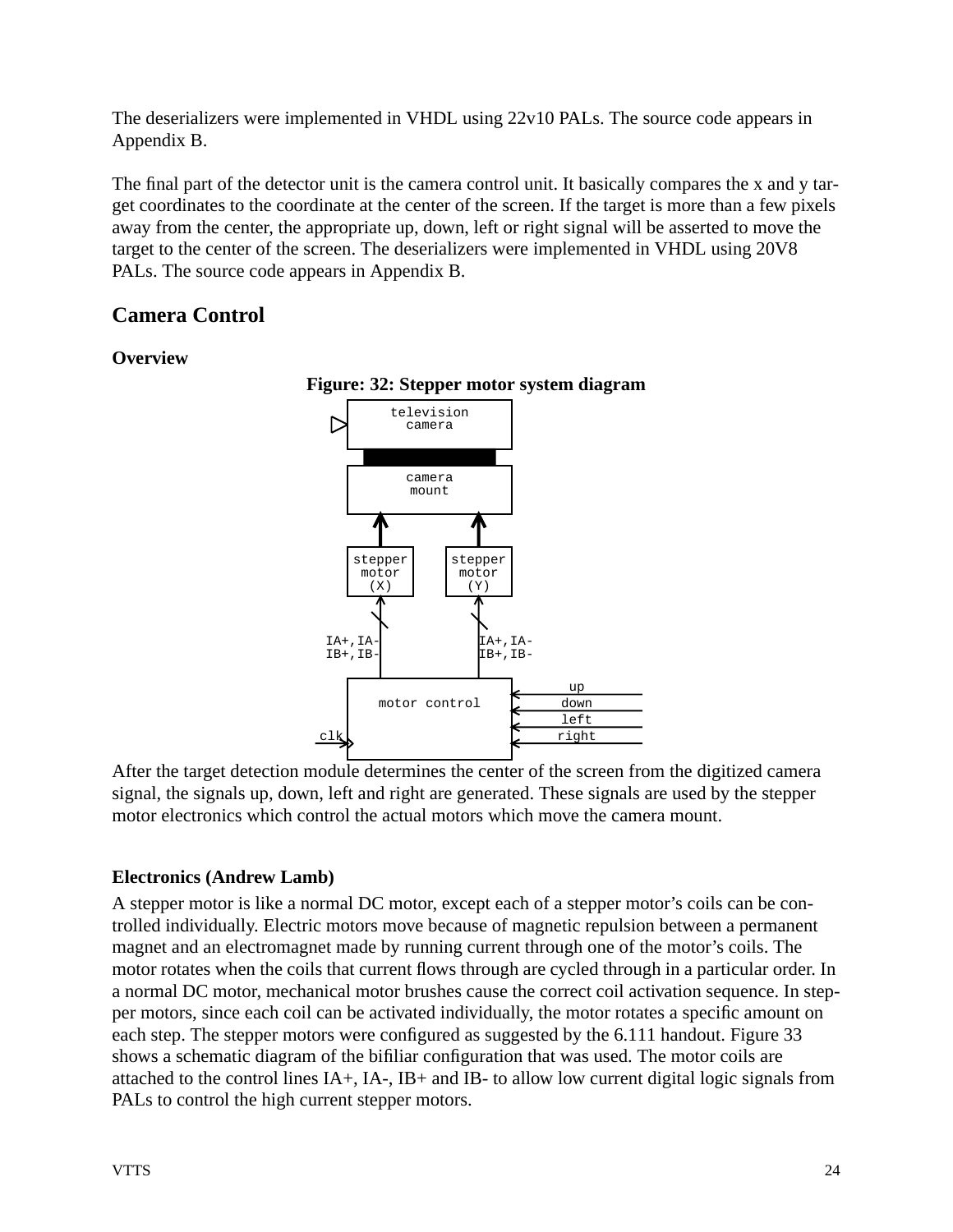

<span id="page-25-0"></span>

The stepper motors should not be powered from the 6.111 kit. The 6.111 kit, while having an 8 Amp power supply, is not set up to handle the surges that a stepper motor can generate, so an external power supply is used. The external power supply is controlled by the IA+, IA-, IB+ and IB- signals. When one of the IA+, IA-, IB+ or IB- signals is a logical high, a path is created from the external power supply to ground through the appropriate coil causing the stepper motor to advance to the next position.

To activate the coils in the correct sequence, an FSM is used to generate IA+, IA-, IB+ and IBsignals based on forward and reverse input signals. Originally, a four full-step sequence was implemented, but each step was too large when the mount was build. To decrease the step size, an 8 half-step sequence was implemented. Figure 34 shows the block diagram for the motor control circuitry, Table 3 shows the FSM states, and Listing 1 shows the VHDL code to implement the FSM.



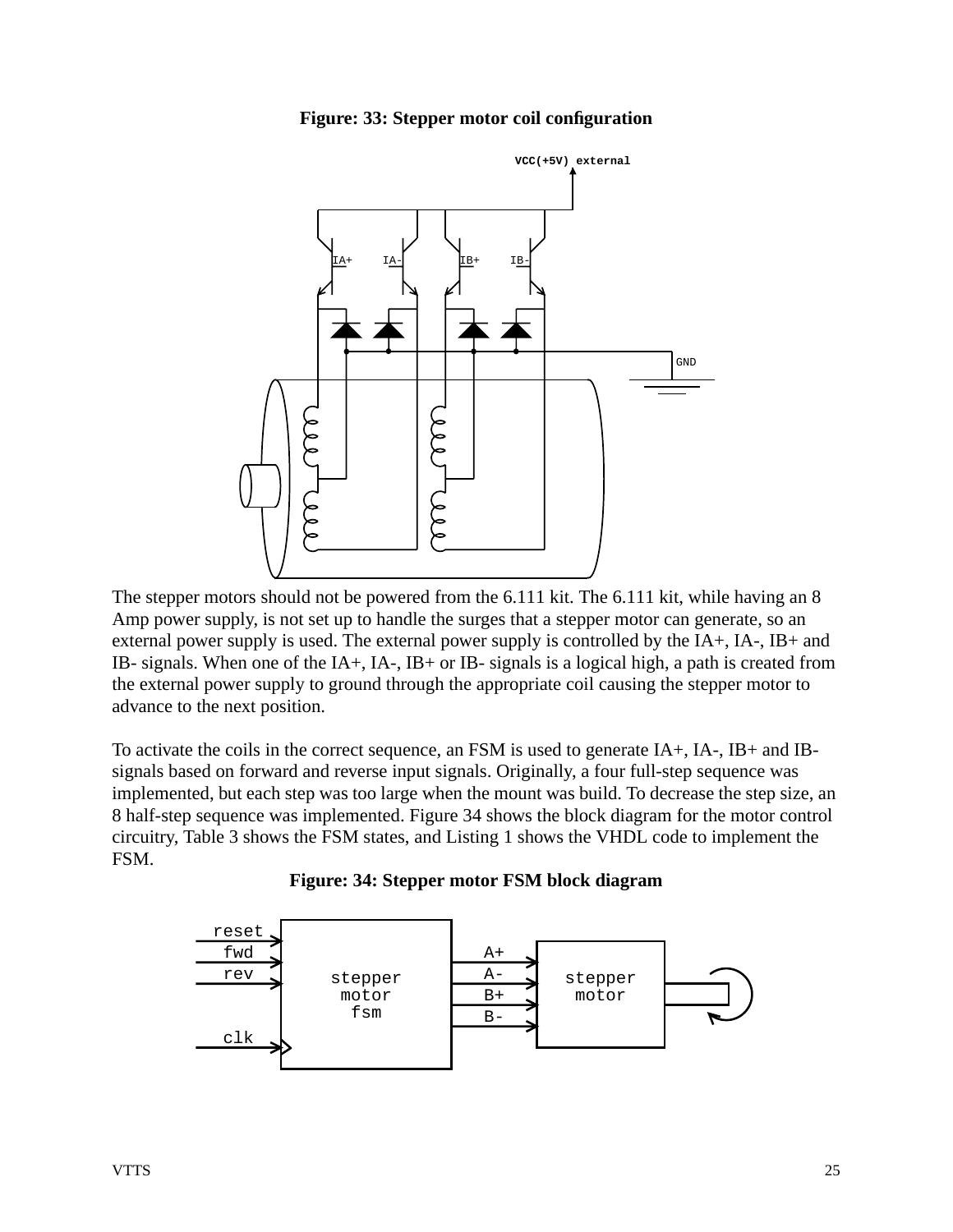| <b>State</b>   | $IA+$     | IA- | $IB+$     | IB- |
|----------------|-----------|-----|-----------|-----|
| s1             | On        | Off | On        | Off |
| s2             | On        | Off | Off       | Off |
| s3             | On        | Off | Off       | On  |
| s4             | Off       | Off | Off       | On  |
| s5             | Off       | On  | Off       | On  |
| s6             | Off       | On  | Off       | Off |
| s7             | Off       | On  | On        | Off |
| s <sup>8</sup> | Off       | Off | On        | Off |
| s1             | <b>On</b> | Off | <b>On</b> | Off |

**Table 3: FSM states**

<span id="page-26-0"></span>To actually implement the control as specified above, the TPIC 2404 was used as suggested in the stepper motor handout, and the circuit in Figure 35 was constructed.



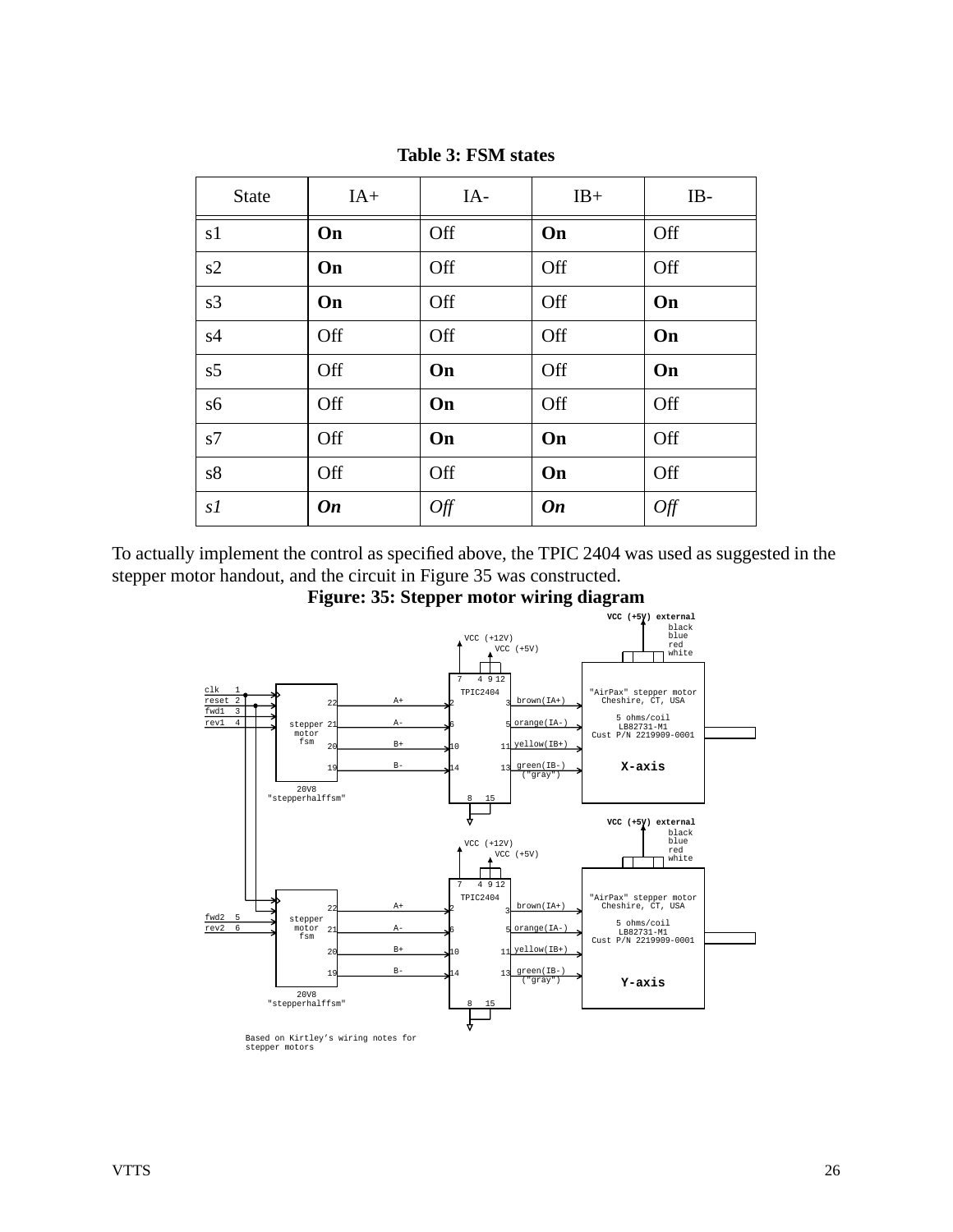### <span id="page-27-3"></span><span id="page-27-0"></span>**Camera Mount (Nathan Fitzgerald)**





The camera stage is a two-axis rotational stage made out of 6061 aluminum alloy. Stepper motors are attached to the device via set screws. The camera is attached by a screw to the y-axis mount.

# <span id="page-27-1"></span>**Video Output Unit (Chris Lyon)**

#### <span id="page-27-2"></span>**Overview**

<span id="page-27-4"></span>Once the video input signal from the camera has been captured, it is desired to overlay images of a square and a crosshair over it before outputting it to the TV Monitor.



**Figure: 37: Video Output Unit Block Diagram**

The overall system design is built around an MCU. A comprehensive block diagram can be seen in Figure 37. The Storage block is responsible for taking the signal from the digitizer, converting it to the appropriate format, and storing it in the SRAM buffer. The Modify block takes the original image, and overlays the images of the box and crosshair over it. Once the frame has been fully processed, it is passed to the Video Output block for display on a TV monitor.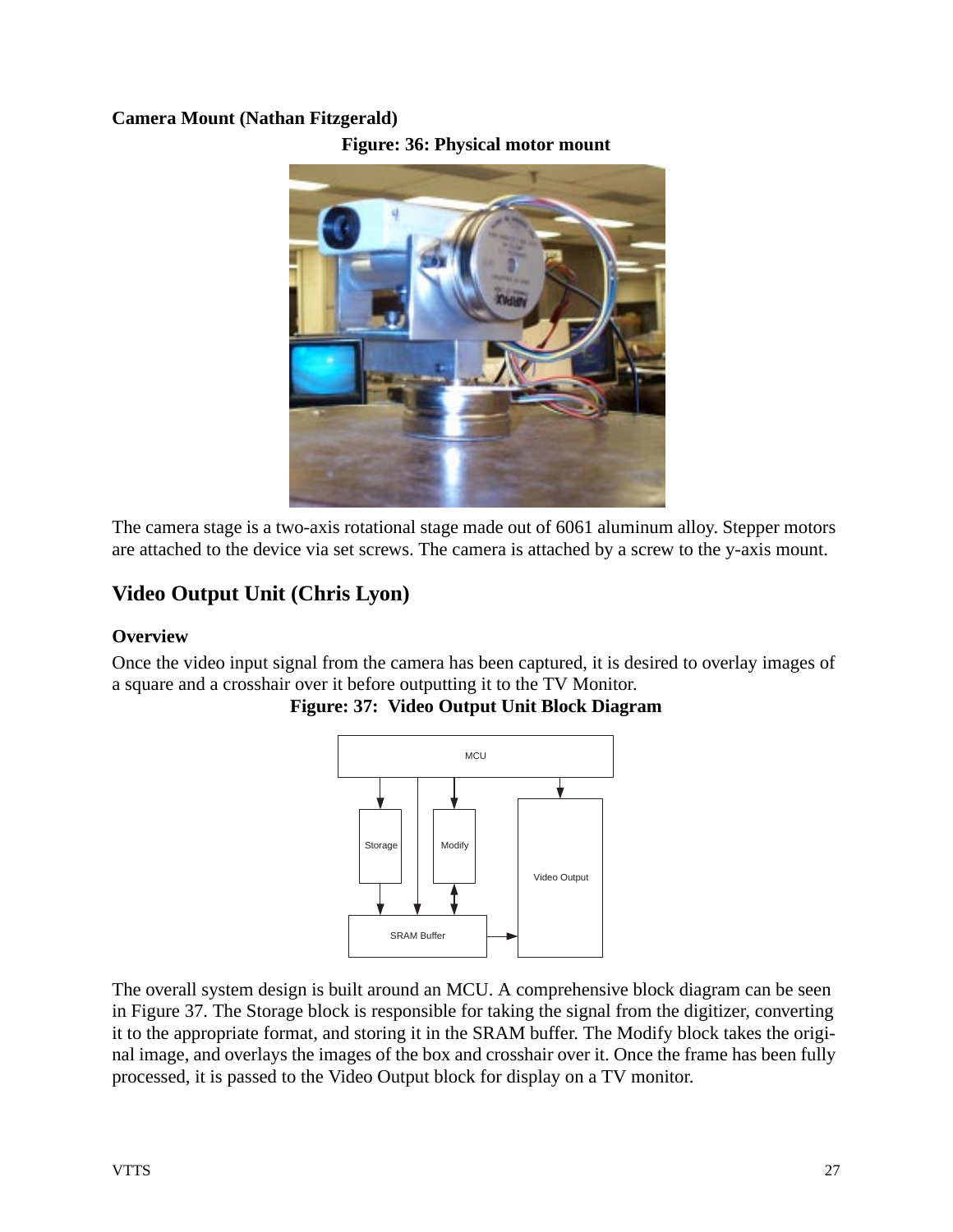# <span id="page-28-0"></span>**Storage**

In the graphics display mode used, each pixel can be displayed in one of four colors, at a resolution of 64 x 64 pixels. To allow for the color depth, each pixel must be represented by two bits in memory. Because of this fact, a single byte contains the color information for four pixels on the screen. To ensure that the digitized image is properly displayed in the end, this bit-packing scheme must be strictly adhered to. Unfortunately, doing so leads to a more complex data storage and modification scheme.

The digitized video signal is received from the Digitizer Unit one pixel at a time. Since four pixels must be stored in each byte, a PAL is used to build each byte. Once a byte has been completely assembled, it is written to the current location in memory. A circuit diagram for the Storage Unit is shown in Figure 38. The VHDL code for the Storage PAL is in Appendix C.

<span id="page-28-1"></span>

**Figure: 38: Storage Unit Circuit Diagram**

A main counter programmed into a CPLD is used to increment the address lines to the SRAM. When the Digitizer is ready to send data, its WAIT status signal goes low. CLEARCOUNT is asserted to reset the address lines to the SRAM. Immediately following that, DATAAVAIL will go high, signifying that the first pixel's value is stable on the DATA line. The low two x address bits from the Digitizer are used to index the current pixel storage location within the byte being stored. As each pixel becomes available, SLOAD is asserted to read the current DATA value into the Storage PAL in the proper location. Once four pixels have been stored, the output of the Storage PAL is enabled, driving the new byte to the data bus. The memory write-pulse is then asserted, to write the byte to the correct location in memory. The main address counter is now incremented, and this process continues until the main counter sets the MCU status signal COUNTFULL. A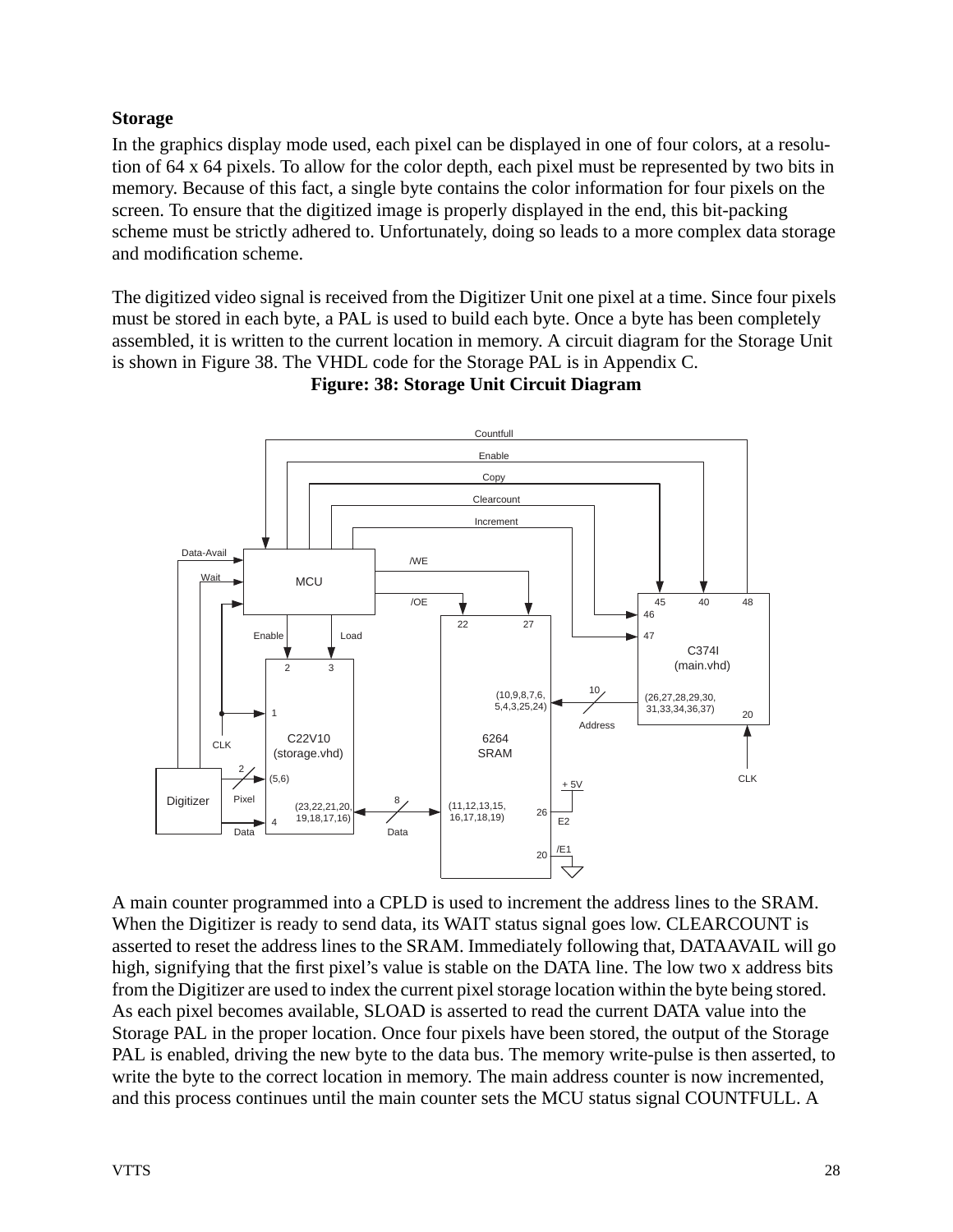<span id="page-29-1"></span>timing diagram for the storage process is shown in Figure 39. The VHDL code for the Main CPLD is in Appendix C.



**Figure: 39: Memory Storage Timing Diagram**

It is important to note that a slight modification has been made to the standard bit-packing convention for the video signal. The order of each byte has been reversed in memory, to simplify the pixel storage process pertaining to the two address lines. This modification is compensated for by swapping the order of the data lines at a later time when the contents of the SRAM is actually copied into the VRAM.

#### <span id="page-29-2"></span><span id="page-29-0"></span>**Modification**





Unfortunately, gaining the ability to perform a fully transparent overlay over the stored video image proved to be a fairly daunting task. To accomplish the overlay, it was necessary to have the capability of changing the color of one pixel at a time. Since four pixels are stored in each byte, the target byte must be read out, modified, and written back into the same location in memory. At the lowest level, this procedure is accomplished by performing an 'AND' operation between the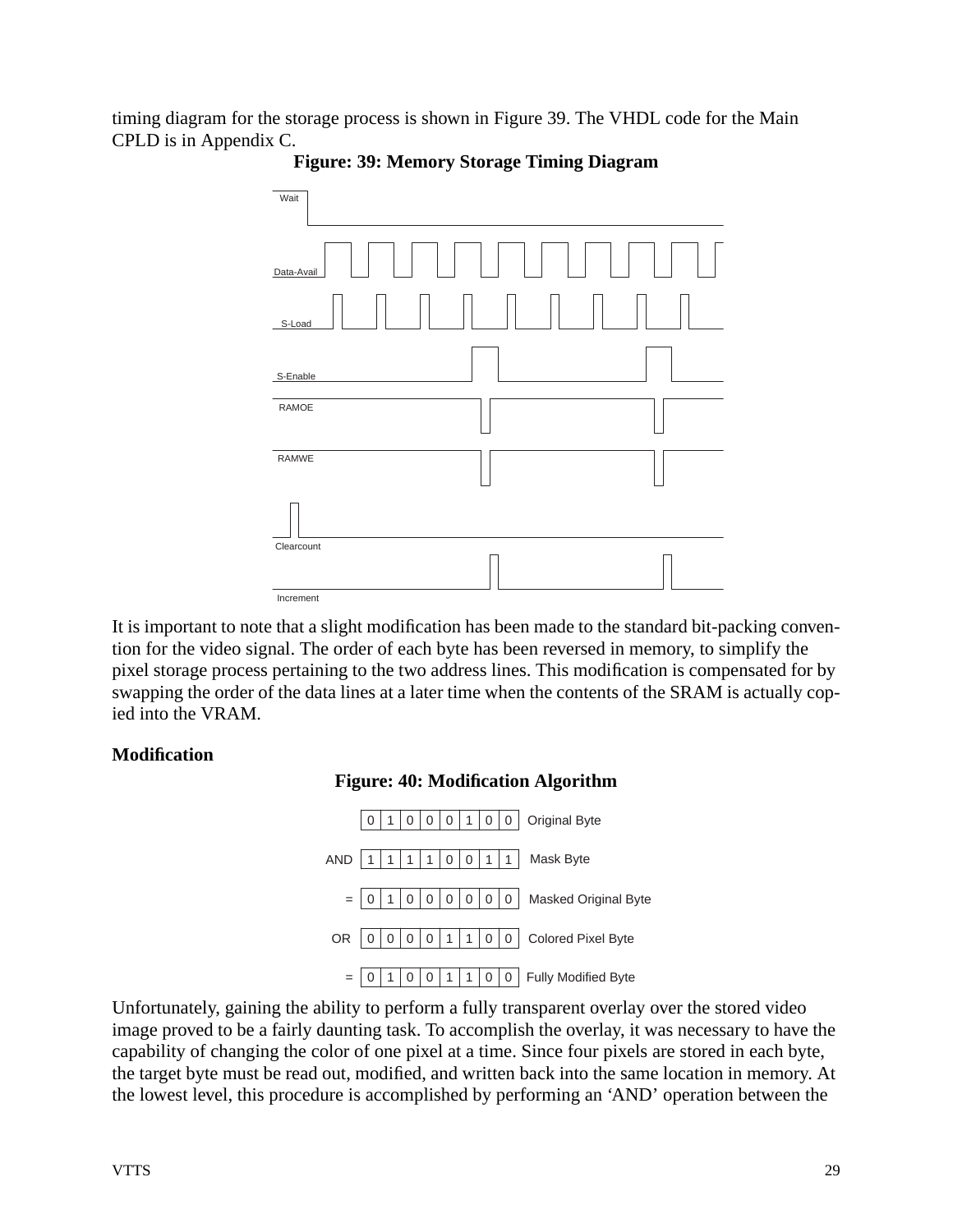<span id="page-30-0"></span>original byte and a masking field, after which the result is 'OR'd with the new pixel's color value in the desired location. The overall modification algorithm is detailed in Figure 40.

# **Figure: 41: Overlay Image Pixel Maps**



Once the single-pixel-replacement strategy is possible, entire images can be copied over the captured video sequence one pixel at a time. The box and crosshair images are both stored in a PROM chip. The actual pixel maps for both images are shown in Figure 41, and the data file for the PROM contents can be found in Appendix C.

The images are actually stored as a sequence of x and y values for each pixel whose color is to be changed. Since both images are less than 16 pixels square, both the X and Y values can be stored in a single byte, with four bits allotted for each dimension.

As the images are stored, they are located in the upper left corner of the screen. During the process of copying them into main memory, offset values are computed and then added to the pixel locations being read out to locate the images at the desired screen locations.

Since the box is always located at the center of the screen, the location of each pixel being read out of the PROM just needs to have a constant value added to both dimensions. Once this value is computed, the result is directly outputted to the memory address and pixel select lines.

Performing the crosshair overlay is slightly more complicated. In this case, the screen offset for the image is received from the Detector. The data from the Detector must be latched to ensure that it remains constant throughout the entire operation. This latching is accomplished using two PALs. The VHDL code for these PALs is located in Appendix C.

Since the crosshair should always be completely on the screen, the offset value is overridden if it is too close to any of the edges. If the detected image lies near an edge, the crosshair will just appear at that edge. This manual offset override is handled by the CPLD. As before, the computed location for each pixel is output to the address and pixel offset lines.

A circuit diagram for the modification logic is shown in Figure 42. As the main counter increments the address lines to the PROM, the resulting pixel locations are returned and the offset is computed. The pixel locations are computed as 12 bit numbers, with the first six bits corresponding to the Y-location on the screen, and the last six bits corresponding to the X-location. The lowest two bits of the X-location are used as the pixel index within a byte, while the remaining high ten bits of the entire address are used to index the desired byte in memory. It should be noted that the SYMBOL assertion signal is used as the ninth address bit to the PROM, and determines which image is actually being read out by the 8-bit counter.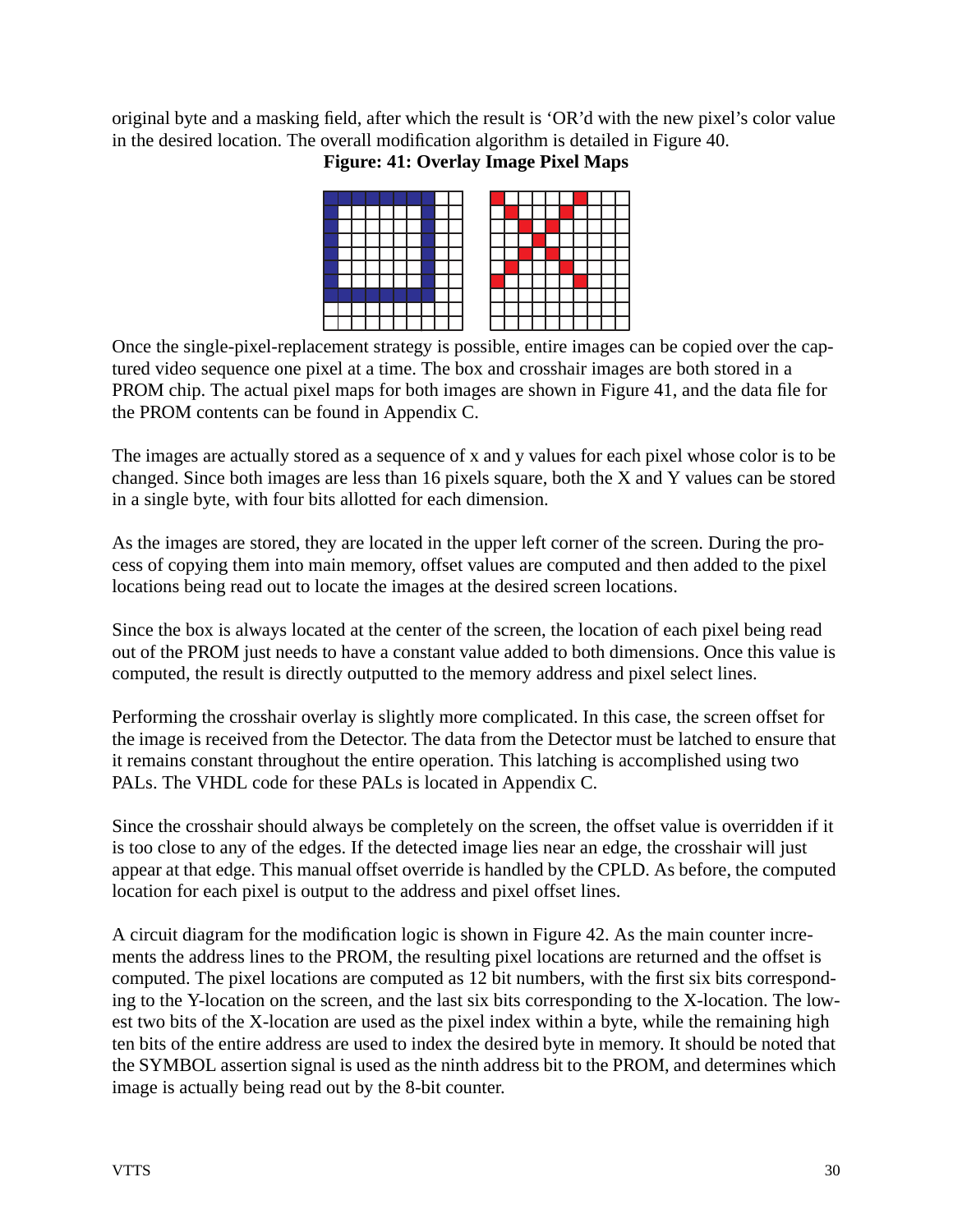<span id="page-31-0"></span>

### **Figure: 42: Modification Unit Circuit Diagram**

To perform the actual memory modification, CLEARCOUNT is first asserted to reset the main counter. With the appropriate symbol selected by the MCU, the location of the first pixel is read out of the PROM and the offset is computed. Once the output address lines are stable, the target byte is read out by asserting RAMOE. That byte is then latched into the Modify PAL by asserting the MODLOAD signal. Once the pixel replacement algorithm is performed, the PAL drives the newly modified byte back onto the databus upon assertion of MODENABLE. Once the new data is stable, a memory write pulse is asserted to store the new byte in its previous location in the SRAM. The main counter is now incremented to handle the next pixel being replaced. This process continues until the SYMBOLDONE status signal is asserted by the CPLD. Since each of the two overlay images has a different number of pixels, the maximum value of the counter is depen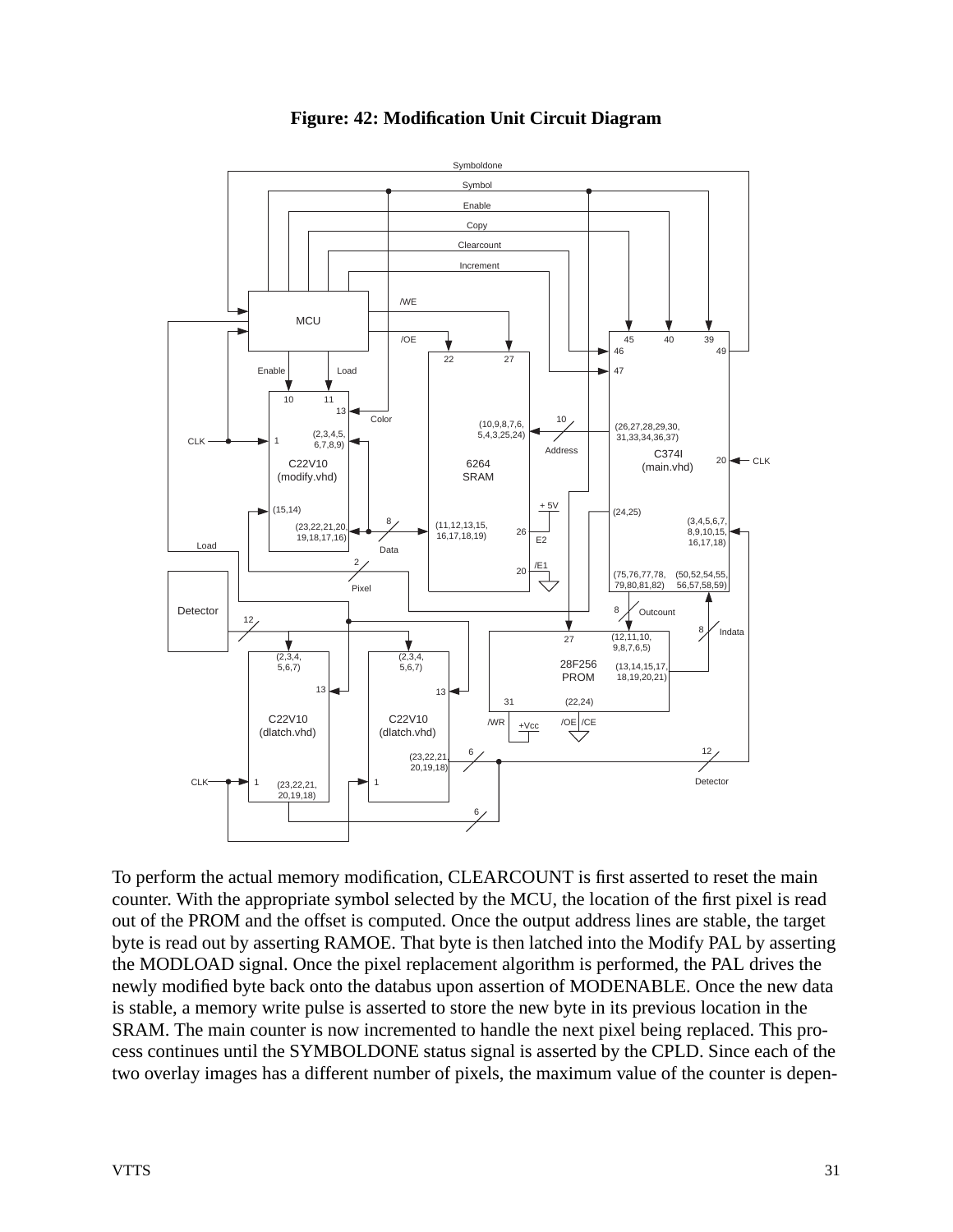<span id="page-32-1"></span>dent on which symbol is being read. A timing diagram of the modification process can be found in Figure 43. The VHDL code for the Modify PAL is in Appendix C.



**Figure: 43: Memory Modification Timing Diagram**

### <span id="page-32-2"></span><span id="page-32-0"></span>**Memory Copy**

**Figure: 44: Memory Copy Circuit Diagram**

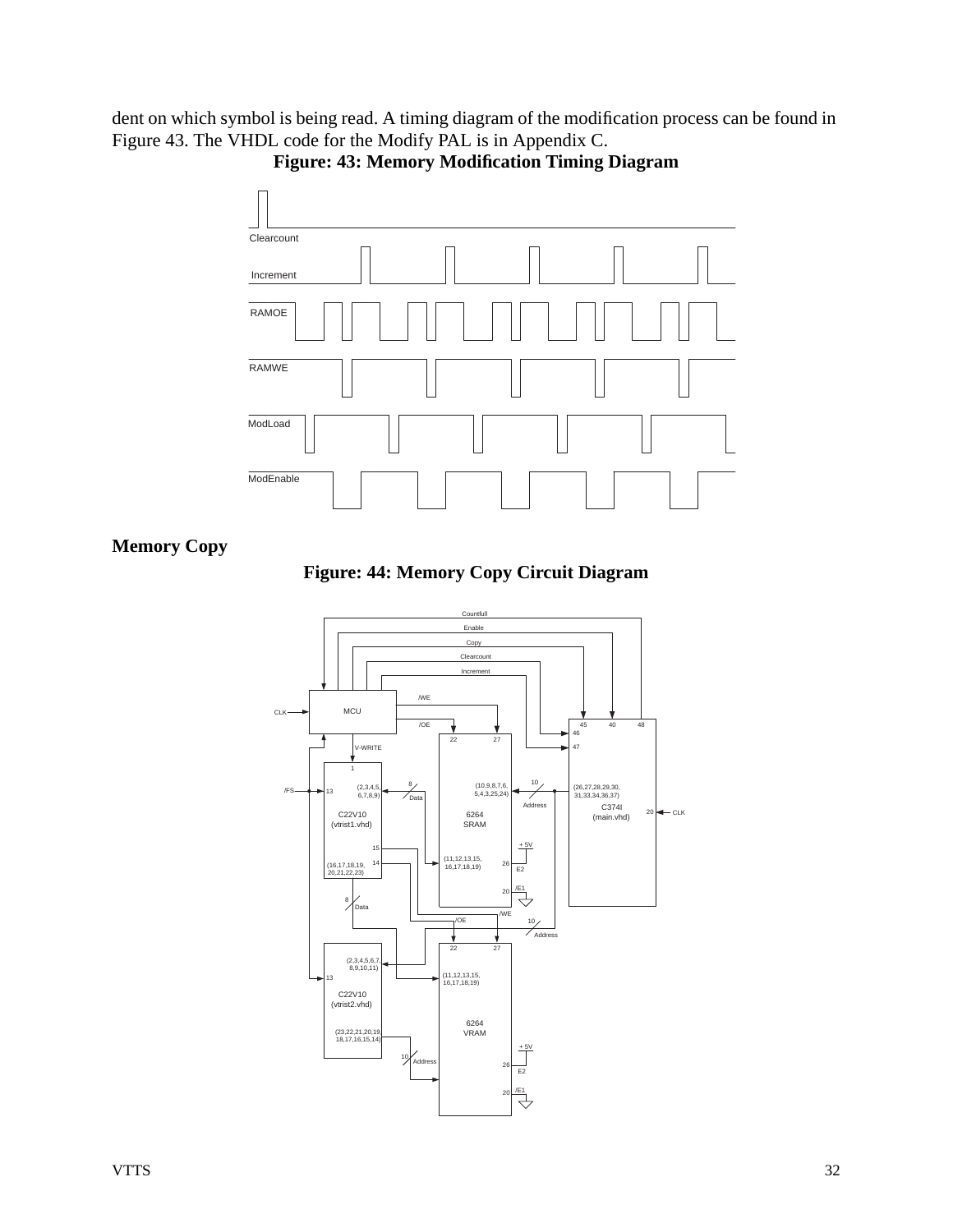Once both images have been overlaid on the digitized video signal, the completed frame is ready to be output to the TV. Since the Video Output Unit is reading the screen data out of its own VRAM chip, the entire contents of the SRAM must be copied into the VRAM in order to be displayed. This process is complicated by the fact that the actual Video Controller must have unrestricted read access to the VRAM for almost the entire frame period.

During the vertical blanking period, the Video Controller relinquishes its access to the VRAM, and the contents can be rewritten. Since the blanking period only lasts for 2 ms, this operation must be accomplished quickly. Essentially, the address and data lines for both RAM chips are tied together. Upon inspection of the circuit diagram in Figure 44, the reader will notice that two PALs actually handle tristate buffering of the data, address, and control signals to the VRAM. This additional logic is necessary to prevent tristate bus contention, which could permanently damage the parts and cause erratic behavior. The VHDL code for the VRAM Tristate PALs is in Appendix C.

To begin the copy process, the address counter is reset to zero by asserting CLEARCOUNT. Since timing is of the essence due to the vertical blanking constraint, RAMOE will be held low for the entire copy process. With the main counter now addressing both RAM chips, and the data busses of both chips connected, the VRAM is seeing the data at the current location in the SRAM. A write pulse is asserted via the VWRITE signal to store the current byte in the VRAM. INCRE-MENT is now asserted to increment the main counter to address the next byte in both RAM chips. The VWRITE signal is again asserted to store the byte. This process is repeated until COUNT-FULL goes high, signifying that the end of the used memory has been reached. Once every byte is copied and the vertical blanking period ends, control of the VRAM is returned to the Video Controller. A timing diagram of this process is shown in Figure 45.

<span id="page-33-1"></span>

**Figure: 45: Memory Copy Timing Diagram**

#### <span id="page-33-0"></span>**Video Controller**

The Video Controller is responsible for converting the digital composite video signal into the analog signals necessary to drive a TV Monitor. An MC6847 Video Controller chip is used to generate the synchronization, chroma, and luminance signals for the output. The MC6847 operates in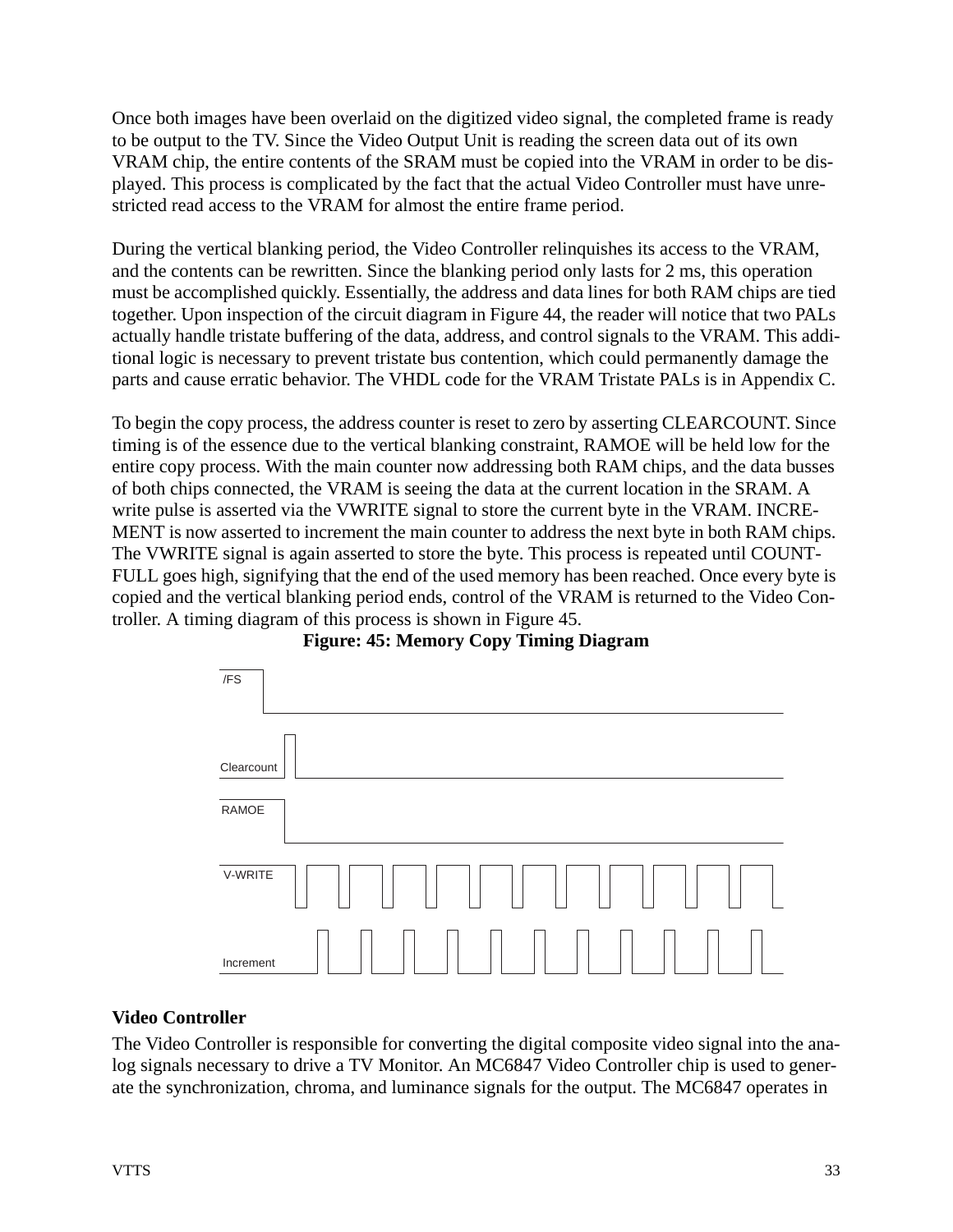mode CG1, providing for a resolution of 64 by 64 pixels with four possible colors per pixel. This operational mode is set by selecting the appropriate values for the 8 mode-select inputs to the chip. The output signals from the MC6847 are converted to RGB signals by combinational logic programmed into a PAL. The monitor receives the R, G, and B data lines, as well as the HSYNC and VSYNC signals. A full circuit diagram for the Video Controller Unit is shown in Figure 46. **Figure: 46: Video Controller Unit Circuit Diagram**

<span id="page-34-0"></span>

The MC6847 has unrestricted access to the VRAM chip, with its address and data lines directly connected. The HSYNC signal to the monitor is pulled directly from the chip with no modifications. The /FS signal from the chip however, must be passed through a one-shot timer to create the necessary delayed vertical synchronization pulse that is connected to the VSYNC input on the TV. /FS is also tied directly to the /MS input on the MC6847. This connection forces the MC6847 to relinquish control of its data and address lines during the vertical blanking period.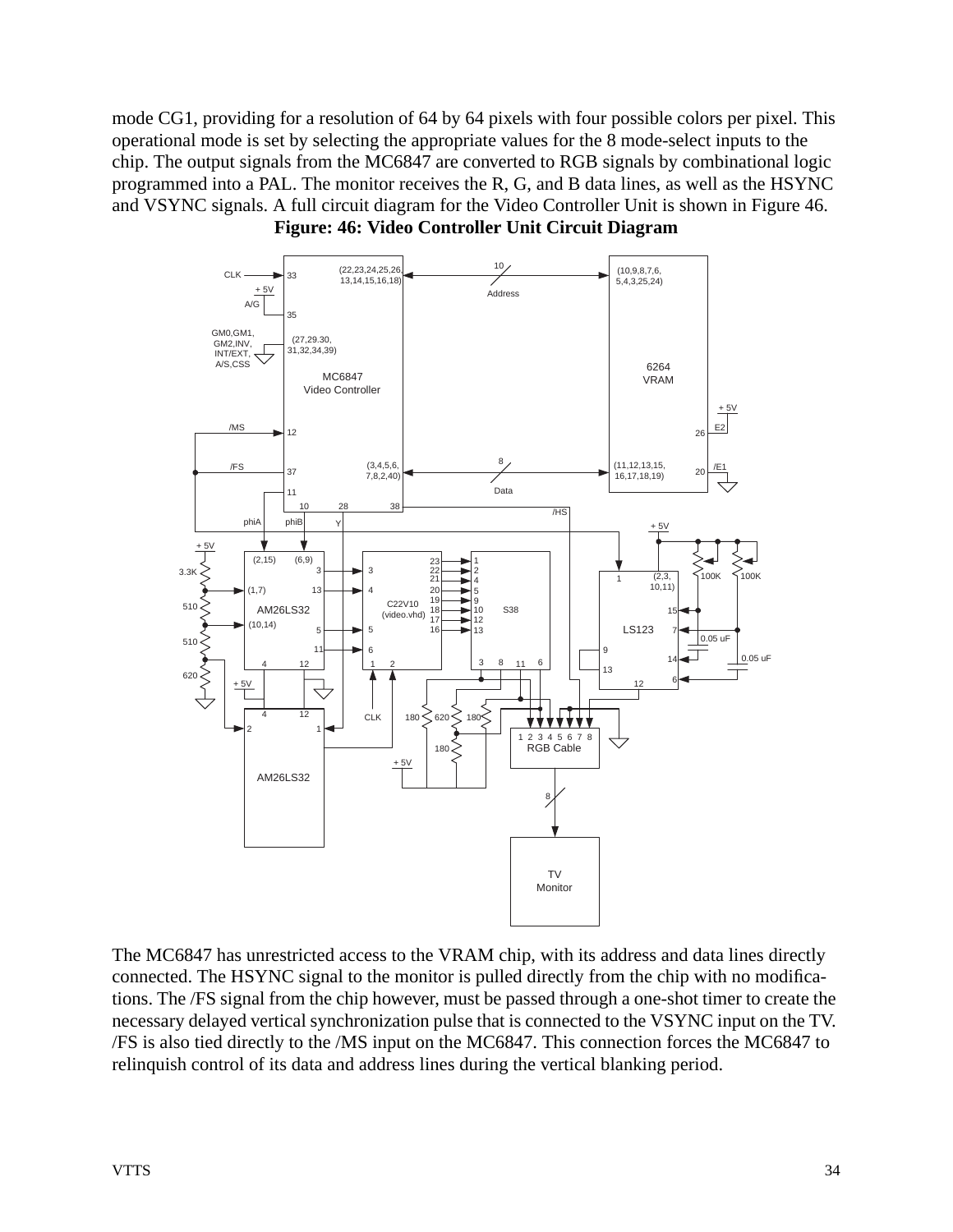To create a color display, the Y, phiA, and phiB outputs of the MC6847 must be converted to Red, Green, and Blue values for the actual TV to display. These outputs must first be compared to predetermined voltages via AM26LS32 comparators to create a series of digital outputs. These digital outputs must then be passed through combinational logic to convert them to R, G and B values. The logic for this operation is programmed into a PAL. The VHDL code for the Video PAL is in Appendix C.

The final stage of combinational logic is implemented with S38 NAND gates. Since these gates are open-collector, they must be tied high with the specified resistor values. Using the S38 gates is what enables the Video Controller to produce the color Orange. Although Orange is not used in this specific project, it was desired to retain the ability to do so should the need arise. The Red, Green, and Blue outputs from the combinational logic are directly connected to the TV monitor.

# <span id="page-35-0"></span>**MCU**

The MCU used to drive the control signals for the entire Video Output Unit is identical in structure and function to that used in the Digitizer. The only difference lies in the assertion and condition signals. Table 4 details the purpose of the assertion signals used by the MCU. Table 5 explains the uses of the condition signals that govern conditional jump instructions in the main program. The MCU assembly and specification files, as well as the VHDL for the PALs handling the assertion logic are in Appendix C.

| <b>Assert Signal</b> | Purpose                                                                                                                    | <b>Bit</b><br>Location |
|----------------------|----------------------------------------------------------------------------------------------------------------------------|------------------------|
| <b>VWRITE</b>        | Sends a write pulse to the VRAM chip.                                                                                      | $\Omega$               |
| <b>RAMOE</b>         | Output Enable control signal for the SRAM.                                                                                 | 1                      |
| <b>RAMWE</b>         | Write Enable control signal for the SRAM.                                                                                  | $\overline{2}$         |
| <b>CLEARCOUNT</b>    | Resets the main 10-bit counter and clears all of the "full"<br>signals.                                                    | 3                      |
| <b>INCREMENT</b>     | Increments the main counter.                                                                                               | $\overline{A}$         |
| <b>COPY</b>          | Selects between Symbol Mode(0), and Copy Mode(1).<br>The selected mode determines which "full" signal will be<br>asserted. | 5                      |
| <b>MENABLE</b>       | Enables the address output of the main CPLD unit.                                                                          | 6                      |
| <b>SENABLE</b>       | Enables the output data from the Storage PAL.                                                                              | $\overline{7}$         |
| <b>MODENABLE</b>     | Enables the output data from the Modify PAL.                                                                               | 8                      |
| <b>MODLOAD</b>       | Loads and modifies the current input byte to the Modify<br>PAL.                                                            | 9                      |

# **Table 4: Video Output MCU Assertions**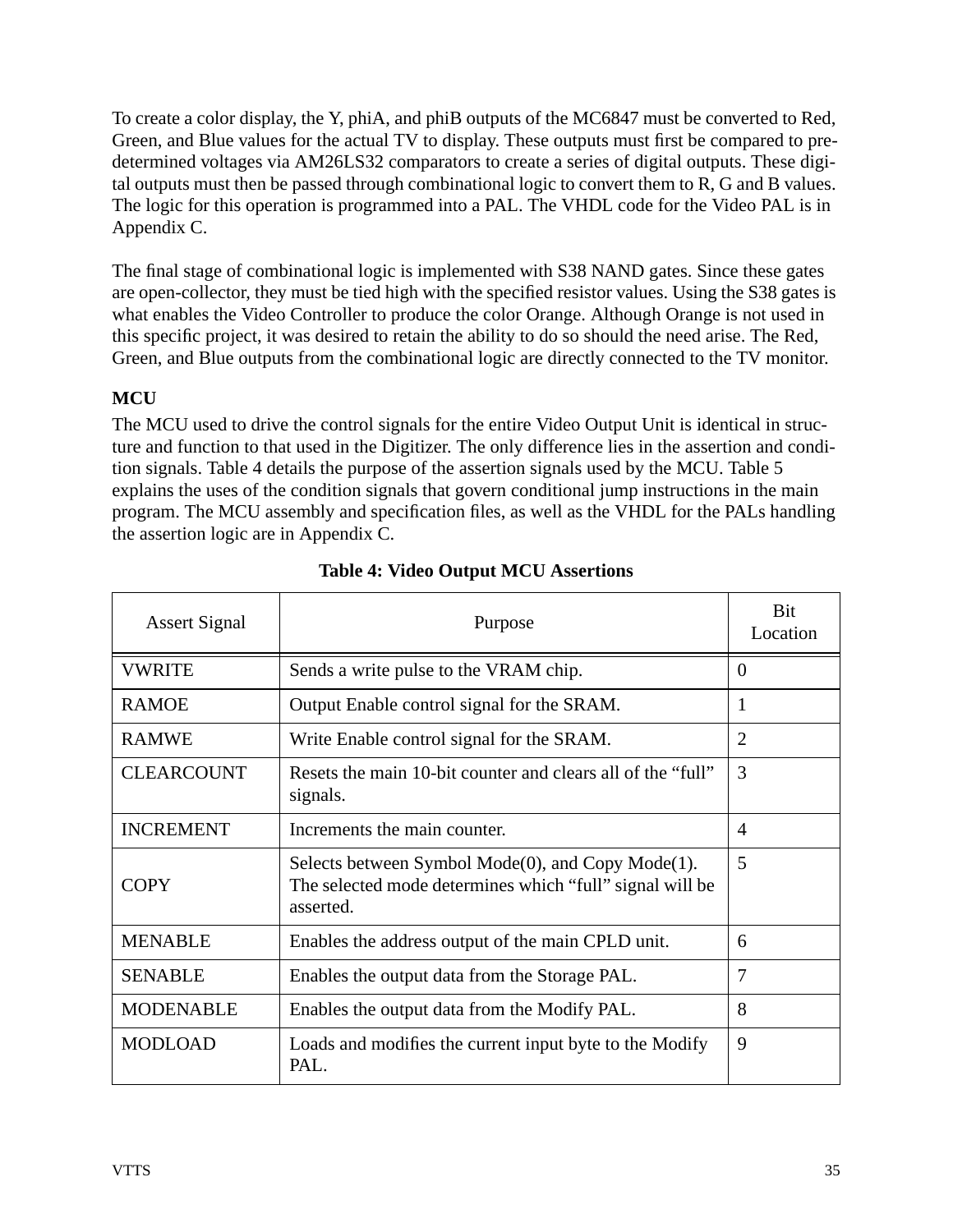| <b>Assert Signal</b> | Purpose                                                                                                                                 | Bit<br>Location |
|----------------------|-----------------------------------------------------------------------------------------------------------------------------------------|-----------------|
| <b>SYMBOL</b>        | Selects which symbol, (the box or crosshair) is being read<br>out of the PROM and also chooses which color it is being<br>displayed in. | 10              |
| <b>DETLOAD</b>       | Latches the 12-bit data lines from the Detector Unit.                                                                                   |                 |
| <b>SLOAD</b>         | Grabs the current value from the DATA line and inserts it<br>into the byte being built in the Storage PAL.                              | 12              |

# **Table 4: Video Output MCU Assertions**

# **Table 5: Video Output MCU Conditions**

| Condition         | Purpose                                                                         | <b>Bit</b><br>Location |
|-------------------|---------------------------------------------------------------------------------|------------------------|
| <b>FS</b>         | Low when the vertical blanking period for the Video<br>Controller is occurring. | 0(000)                 |
| <b>COUNTFULL</b>  | High when the main counter has reached its maximum<br>value.                    | 1(001)                 |
| <b>SYMBOLDONE</b> | High when the selected symbol has been fully read.                              | 2(010)                 |
| <b>WAIT</b>       | Low when the Digitizer is sending data.                                         | 3(011)                 |
| <b>DATAAVAIL</b>  | High when the value on the DATA line is stable and<br>ready.                    | 4(100)                 |
| True              | Always true to allow for unconditional jumps.                                   | 7(111)                 |

## **Clock Distribution**

It is also important to note that a successful clock distribution scheme is essential to the proper functionality of the Video Output Unit. With many gates requiring clock signals, fan-out rules must be strictly obeyed. The entire unit is driven off of the 3.579545 MHz crystal oscillator required by the Video Controller. The circuit used for clock distribution is shown in Figure 47. No more than three clock signals should be connected to any of the three Inverter outputs.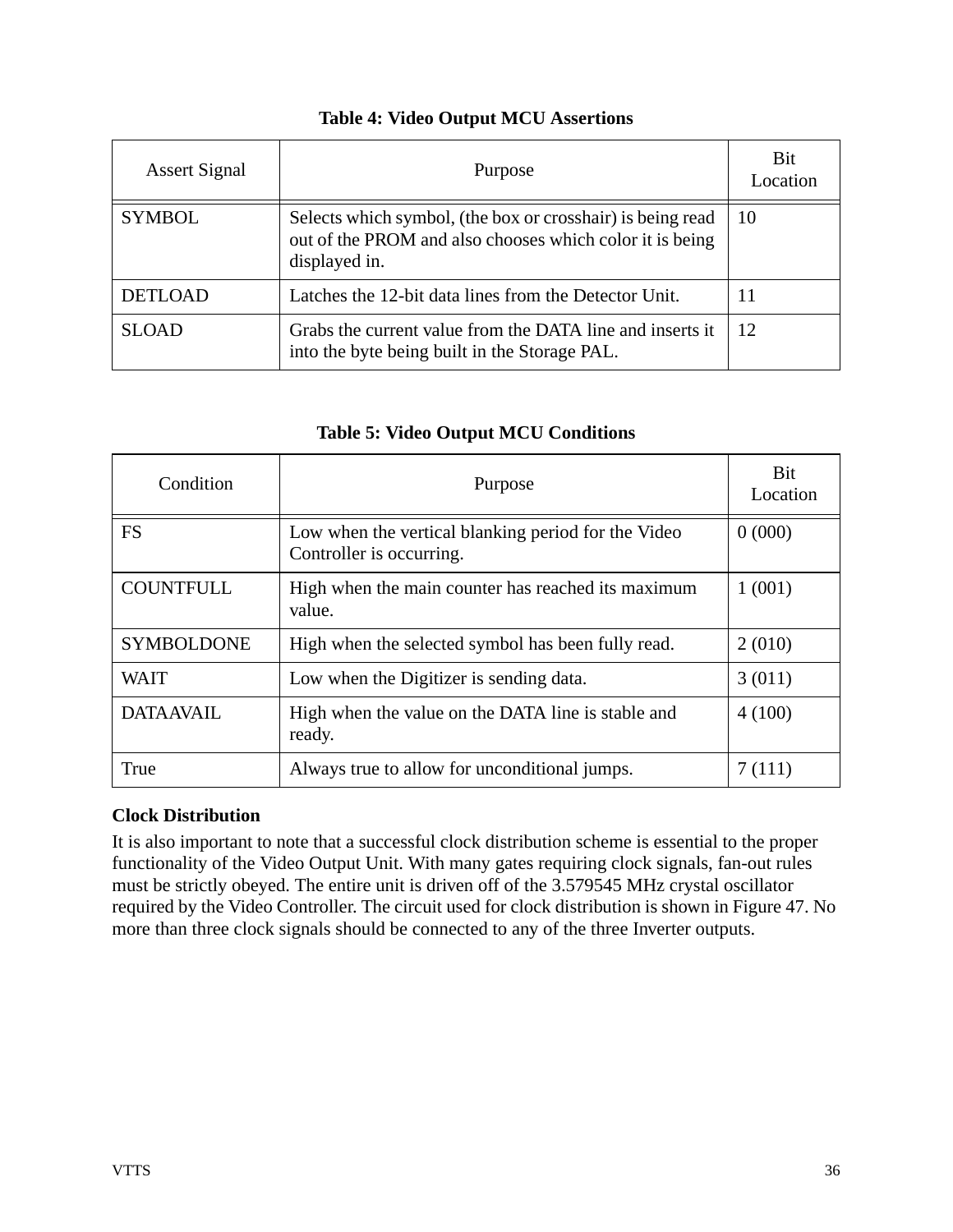## **Figure: 47: Clock Distribution**



# **Conclusion**

We had "fun" and learned a lot. Now we are going to sleep.

# **Appendix A: Digitizer VHDL and MCU code**

**Listing 1: Stepper motor FSM (stepperhalf.fsm)**

```
-- Stepper motor FSM for target tracking system
-- using half steps
library ieee;
use ieee.std_logic_1164.all;
entity stepperhalffsm is
  port (
     clk : in std_logic;
     reset : in std_logic;
   fwd : in std_logic;
   rev : in std_logic;
     aplus, aminus : out std_logic;
     bplus, bminus : out std_logic);
   attribute pin_numbers of stepperhalffsm:entity is
     "clk:1 fwd:2 rev:3 " &
     "reset:4 " &
     "aplus:22 aminus:21 " &
     "bplus:20 bminus:19";
end stepperhalffsm;
architecture state_machine of stepperhalffsm is
   type StateType is (s1, s2, s3, s4, s5, s6, s7, s8);
   -- exact state encodings
   attribute enum_encoding of StateType:
    type is "000 001 010 011 100 101 110 111";
   -- p_s = present state
   -- n_s = next state
  signal p_s, n_s : StateType;
begin
   -- state transition process
   -- the four states form a loop. Fwd asserted makes them
   -- go in one direction, and rev makes them go in another
   state_transition:process(clk,fwd,rev,reset,p_s)
     begin
     if (reset = '1') then
       n_s \leq s1;
      else
```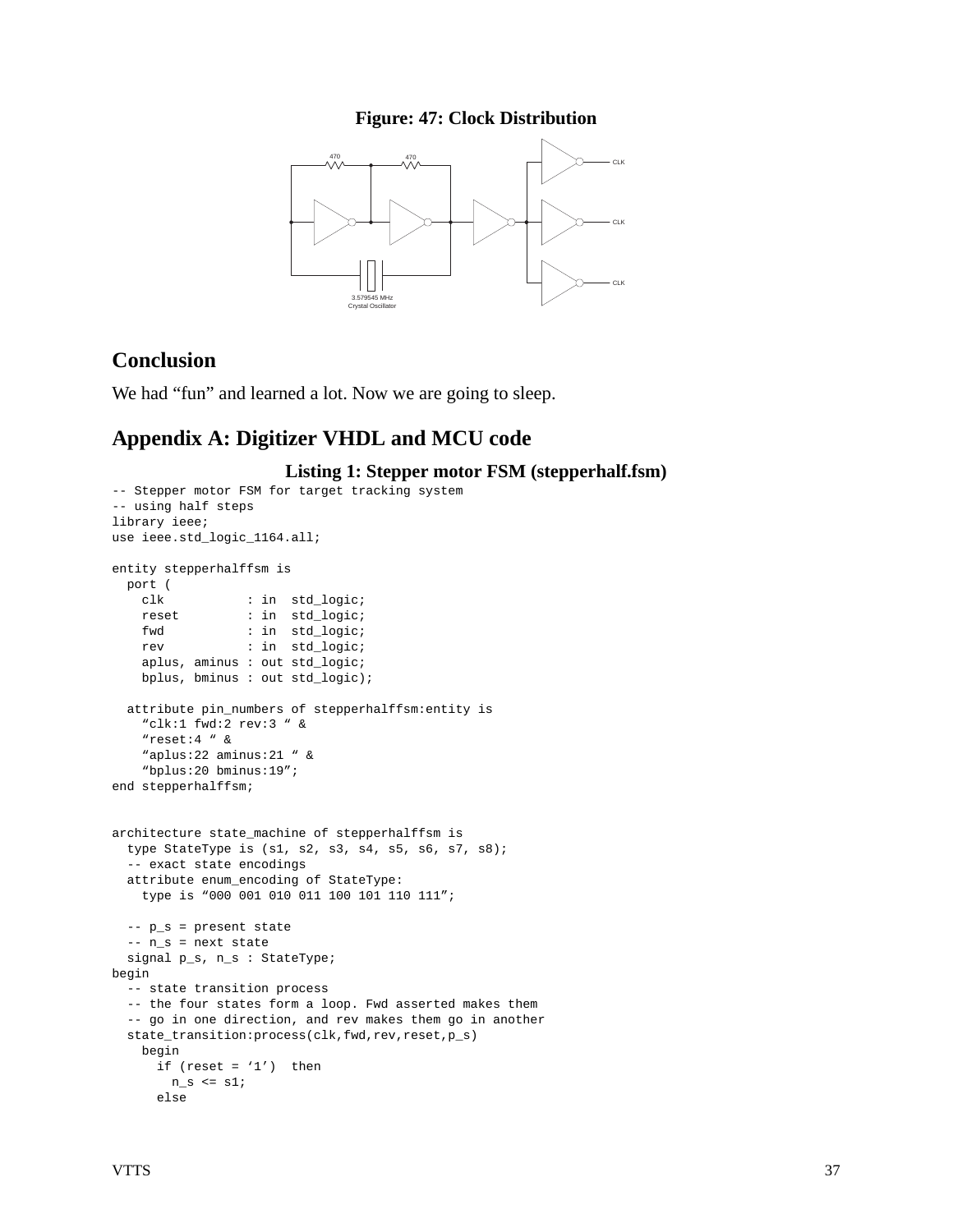```
 case p_s is
  when s1 =>
   if (fwd = '1') then
     n_s \leq s2;elsif (rev = '1') then
     n_s \leq s8; else
     n_s \le p_s;
     end if;
  when s2 \Rightarrowif (fwd = '1') then
     n_s \leq s3;elsif (rev = '1') then
     n_s \leq s1; else
     n_s \le p_s;
     end if;
   when s3 =>
   if (fwd = '1') then
     n_s \leq s4; elsif (rev = '1') then
     n_s \leq s2; else
     n_s \le p_s;
     end if;
  when s4 =>
    if (fwd = '1') then
     n_s \leq s5;
    elsif (rev = '1') then
     n_s \leq s3;
     else
     n_s \le p_s;
     end if;
  when s5 =>
    if (fwd = '1') then
     n_s \leq s6;
     elsif (rev = '1') then
     n_s \leq s4; else
     n_s \le p_s;
     end if;
   when s6 =>
   if (fwd = '1') then
     n s \leq s7;
    elsif (rev = '1') then
     n_s \leq s5;
     else
     n_s \le p_s;
     end if;
   when s7 =>
   if (fwd = '1') then
     n_s \leq s8;elsif (rev = '1') then
     n_s \leq s6;
     else
     n_s \le p_s;
     end if;
  when s8 \Rightarrowif (fwd = '1') then
     n_s \leq s1;elsif (rev = '1') then
     n_s \leq s else
     n_s \le p_s;
     end if;
```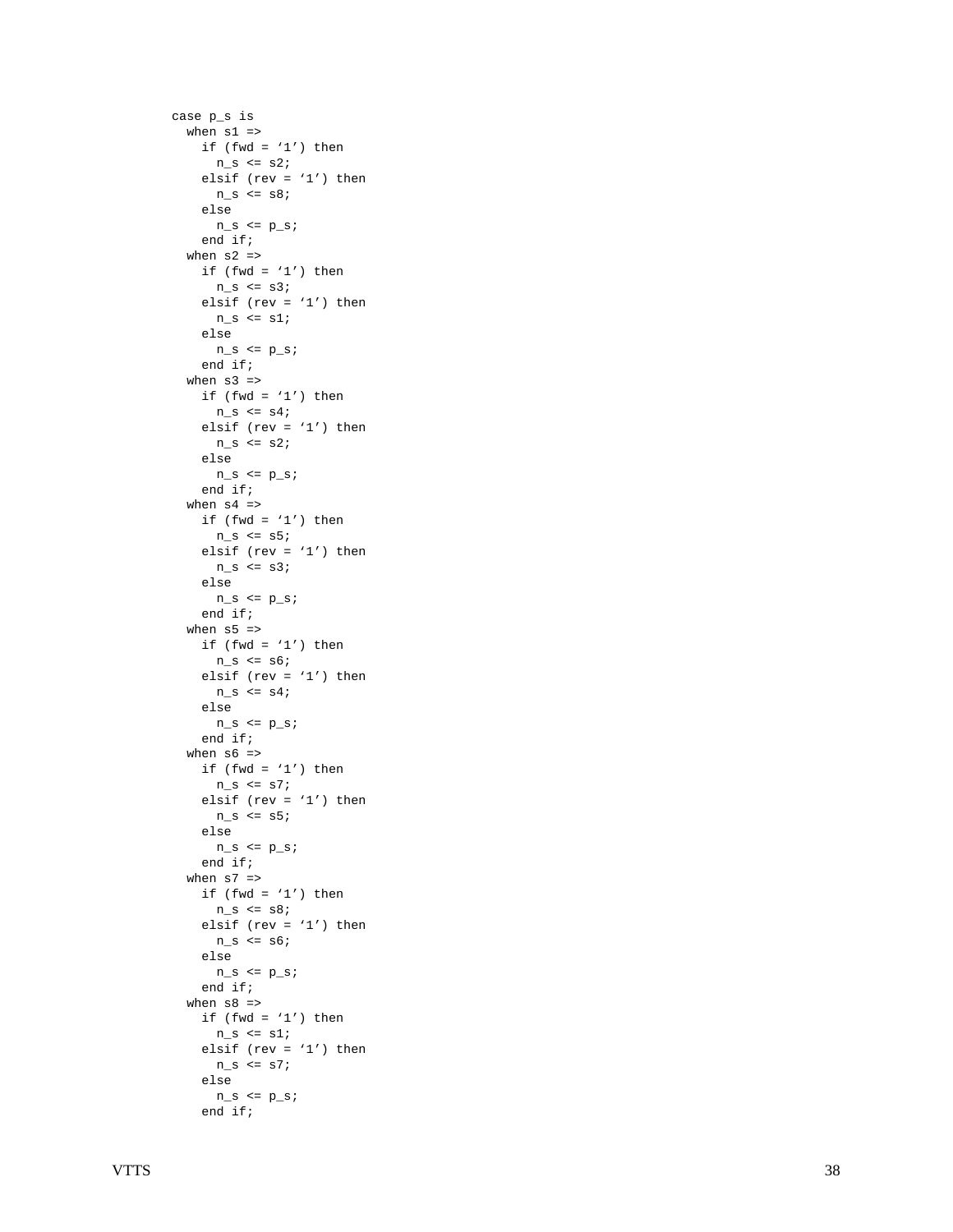```
 end case;
     end if;
   end process;
 clk_proc : process (clk)
 begin -- change to the next state
     if rising_edge(clk) then
p_s \leq n_s; end if;
 end process clk_proc;
 -- outputs are only combinational
aplus \leq '1' when ((p_s = s1) or
                     (p_s = s2) or
                     (p_s = s3)) else '0';
aminus \leq 1' when ((p_s = s5) or
                     (p_s = s6) or
                     (p_s = s7)) else '0';
bplus \leq '1' when ((p_s = s7) or
                     (p_s = s8) or
                     (p_s = s1)) else '0';
bminus \leq '1' when ((p_s = s3) or
                     (p_s = s4) or
                     (p_s = s5) ) else '0';
```
end architecture state\_machine; --"architecture" is optional; for clarity

#### **Listing 2: Vertical blanking skipping VHDL for HSkip (hskip.vhd)**

```
-- resetable timer that counts 16 hsync
-- pulses and then asserts a blank_done signal
-- this is necessary becuase there are blank lines at the top
-- of a NTSC signal (about 16 of them in fact)
library ieee;
use ieee.std_logic_1164.all;
use work.std_arith.all;
entity hskip is
   port (
    clk : in std_logic;
   hsync : in std_logic;
    reset : in std_logic;
    blank_done : out std_logic);
   attribute pin_numbers of hskip:entity is
    "clk:1 " &
     "reset:2 " &
     "hsync:3 " &
     "blank_done:22";
end hskip;
architecture state_machine of hskip is
   signal int_count : std_logic_vector(3 downto 0); -- only to 16
   signal delay_hsync : std_logic;
begin
   process(clk)
     begin
       if rising_edge(clk) then
         -- if reset is asserted, reset the internal counter
        if (reset = '1') then
         int\_count \le (others \Rightarrow '0');
         -- if rising edge of hsync
```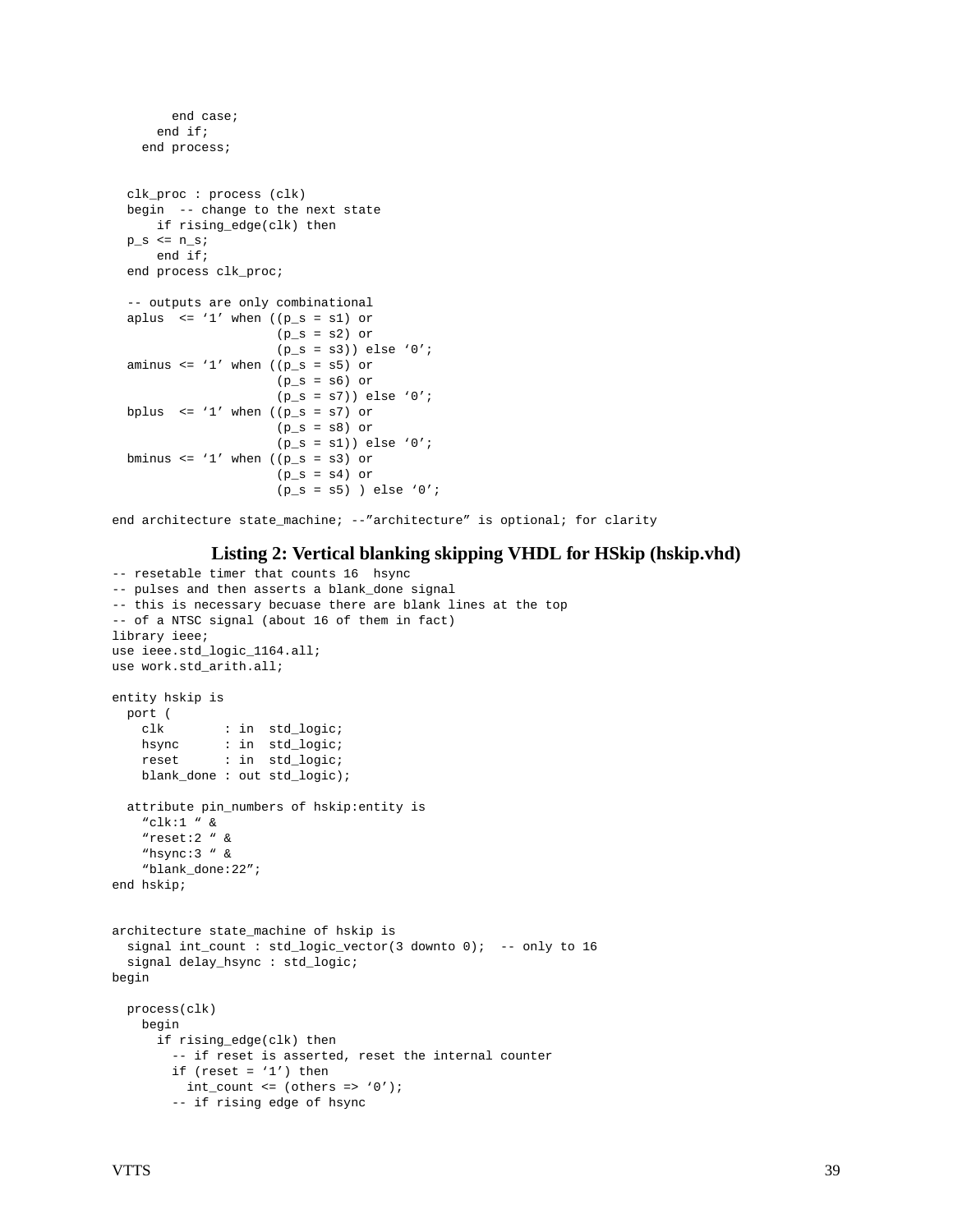```
elsif (delay_hsync = '0' and hsync = '1' and (not (int_count = "1111"))) then
         -- increment the internal counter
         int_count <= int_count + 1;
       else
         int_count <= int_count;
       end if;
       -- save the current value of hsync
       delay_hsync <= hsync;
     end if;
  end process;
 blank_done <= '1' when (int_count = "1111") else '0';
 end architecture state_machine; --"architecture" is optional; for clarity
```
#### **Listing 3: Fast sampling VHDL (fastcapture.vhd)**

```
-- fast capture unit for digitizer
-- the data is captured using a shift register that is
-- running at 4 times the system clock, hence we can
-- store 8 samples every 2 clock cycles.
--
-- if you think about it, the oldest data sample should be
-- the rightmost databit (since that will correspond to
-- an address with last three bits 000.
--
-- therefore, the data capture unit shifts in from the left
library ieee;
use ieee.std_logic_1164.all;
entity fastcapture is
  port (
    clk : in std_logic; -- 3.5 MHz clock
     data_in : in std_logic;
    data_out : out std_logic_vector(7 downto 0));
   attribute pin_numbers of fastcapture:entity is
     "clk:1 " &
     "data_in:2 " &
     "data_out(0):22 data_out(1):21 data_out(2):20 data_out(3):19 " &
     "data_out(4):18 data_out(5):17 data_out(6):16 data_out(7):15";
end fastcapture;
architecture state_machine of fastcapture is
  signal int_data : std_logic_vector(7 downto 0);
begin
   process(clk)
    begin
      if rising_edge(clk) then
        int_data <= data_in & int_data(7 downto 1);
       end if;
    end process;
     -- pass on the combinational output
     data_out <= int_data;
end architecture state_machine; --"architecture" is optional; for clarity
```
#### **Listing 4: Digitizer synchronization VHDL (synchronizer.vhd)**

```
-- simple, 10 bit
-- d flip flop synchronizer
library ieee;
use ieee.std_logic_1164.all;
```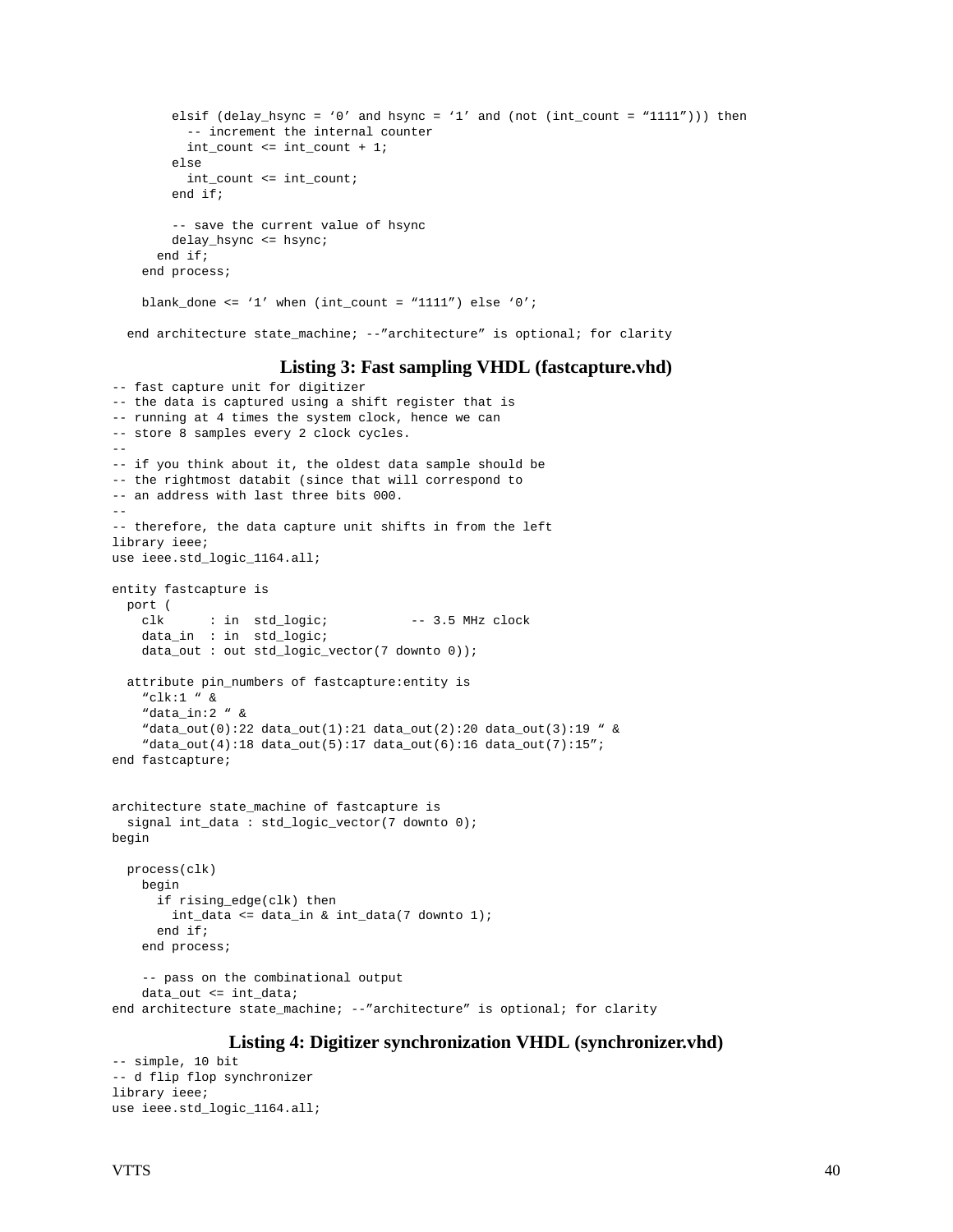```
entity synchronizer is
  port (
    clk : in std_logic;
    data_in : in std_logic_vector(9 downto 0);
    data_out : out std_logic_vector(9 downto 0));
   attribute pin_numbers of synchronizer:entity is
    "clk:1 " &
    "data_in(0):2 data_in(1):3 data_in(2):4 data_in(3):5 " &
     "data_in(4):6 data_in(5):7 data_in(6):8 data_in(7):9 " &
     "data_in(8):10 data_in(9):11 " &
     "data_out(0):23 data_out(1):22 data_out(2):21 data_out(3):20 " &
    "data_out(4):19 data_out(5):18 data_out(6):17 data_out(7):16 " &
    "data_out(8):15 data_out(9):14";
end synchronizer;
architecture state_machine of synchronizer is
begin
```

```
 process(clk)
 begin
   if rising_edge(clk) then
    data_out <= data_in;
   end if;
 end process;
```
end architecture state machine; --"architecture" is optional; for clarity

#### **Listing 5: 8 Bit tristate buffer VHDL (tristatebuffer.vhd)**

```
-- 8 bit tristate buffer
library ieee;
use ieee.std_logic_1164.all;
use work.std_arith.all;
-- here is the entity
entity tristatebuffer is
  port (
     enable : in std_logic;
   data_in : in std_logic_vector(7 downto 0);
    data_out : out std_logic_vector(7 downto 0));
   ATTRIBUTE pin_numbers of tristatebuffer :ENTITY is
    "enable:2 " &
     "data_in(0):3 data_in(1):4 data_in(2):5 data_in(3):6 " &
     "data_in(4):7 data_in(5):8 data_in(6):9 data_in(7):10 " &
     "data_out(0):22 data_out(1):21 data_out(2):20 data_out(3):19 " &
     "data_out(4):18 data_out(5):17 data_out(6):16 data_out(7):15";
end tristatebuffer;
-- here is the architcture
architecture behavioral of tristatebuffer is
begin
   data_out <= data_in when (enable = '1') else "ZZZZZZZZ";
end behavioral;
```
#### **Listing 6: Offset counter VHDL (offsetcounter.vhd)**

```
-- X offset counter
-- counts up to 2^3 (8) and asserts a "full"
library ieee;
use ieee.std_logic_1164.all;
use work.std_arith.all;
```
entity offsetcounter is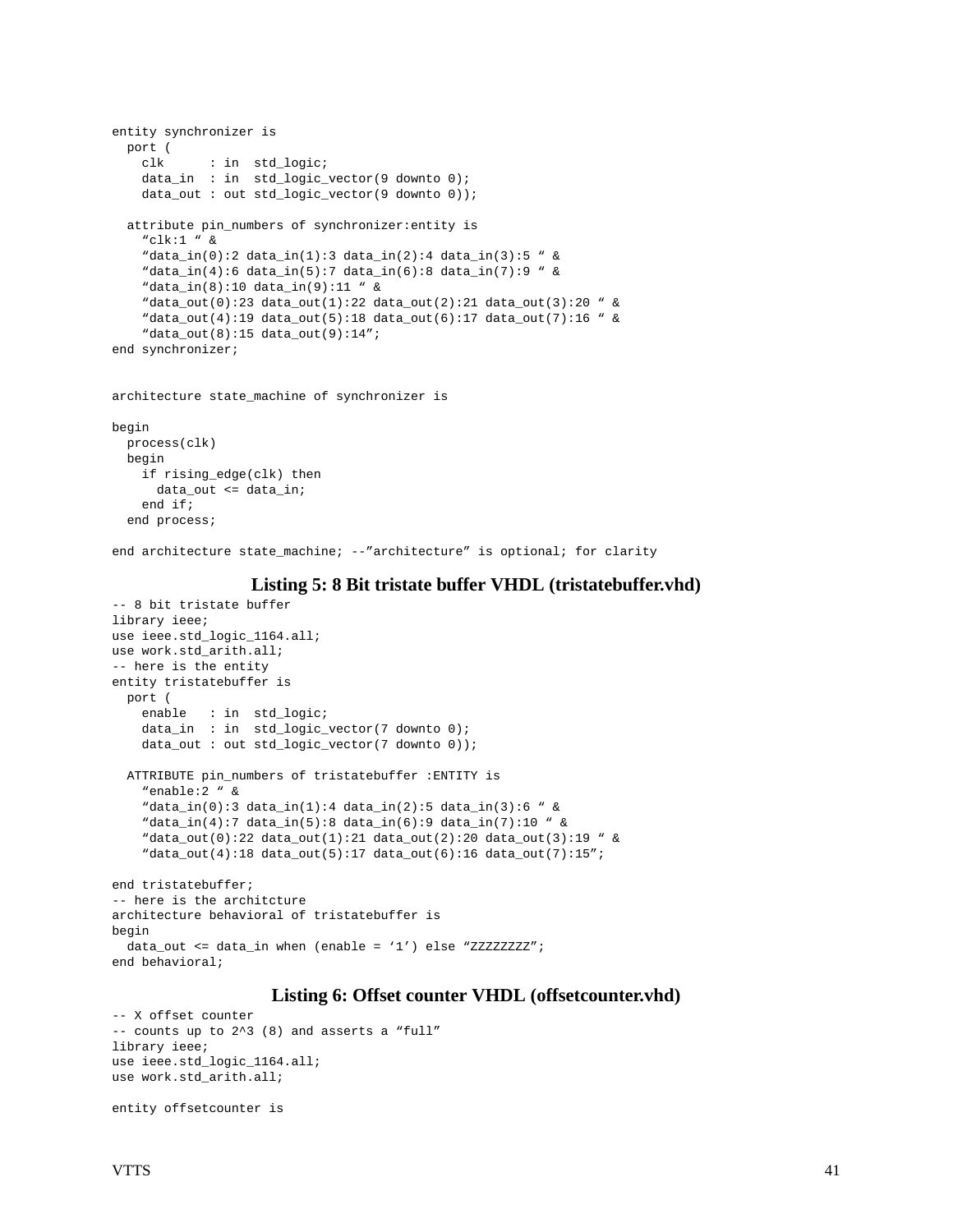```
 port (
    clk : in std logic;
     count : in std_logic;
     reset : in std_logic;
   full : out std logic;
     o_address : out std_logic_vector(2 downto 0));
   attribute pin_numbers of offsetcounter:entity is
     "clk:1 count:2 reset:3 " &
     "full:21 " &
    "o address(2):20 o address(1):19 o address(0):18";
end offsetcounter;
architecture state_machine of offsetcounter is
   signal int_count : std_logic_vector(2 downto 0);
begin
  process(clk)
    begin
       if rising_edge(clk) then
       if (reset = '1') then
         int_count <= (others => '0'); -- reset the count
        elsif ((count = '1') and (not (int_count = ''111'))) then
         int_{\text{count}} <= int_count + 1; -- increment the count if not full
         else
          int_count <= int_count; -- keep the old value
         end if;
       end if;
     end process;
     -- combinational outputs
    full \le '1' when (int_count = "111") else '0';
    o_address <= int_count;
```
end architecture state\_machine; --"architecture" is optional; for clarity

## **Listing 7: X counter VHDL (xcounter.vhd)**

```
-- X address counter
-- counts up to 2^4 (16) and asserts a "full"
-- signal. This is useed for both the Blast FSM and the MCU.
library ieee;
use ieee.std_logic_1164.all;
use work.std_arith.all;
entity xcounter is
  port (
    clk : in std_logic;
    count : in std_logic;
    reset : in std_logic;
   full : out std_logic;
    n_full : out std_logic;
    xaddress : out std_logic_vector(3 downto 0));
   attribute pin_numbers of xcounter:entity is
     "clk:1 count:2 reset:3 " &
     "n_full:22 " &
     "full:21 " &
     "xaddress(3):20 xaddress(2):19 xaddress(1):18 xaddress(0):17";
```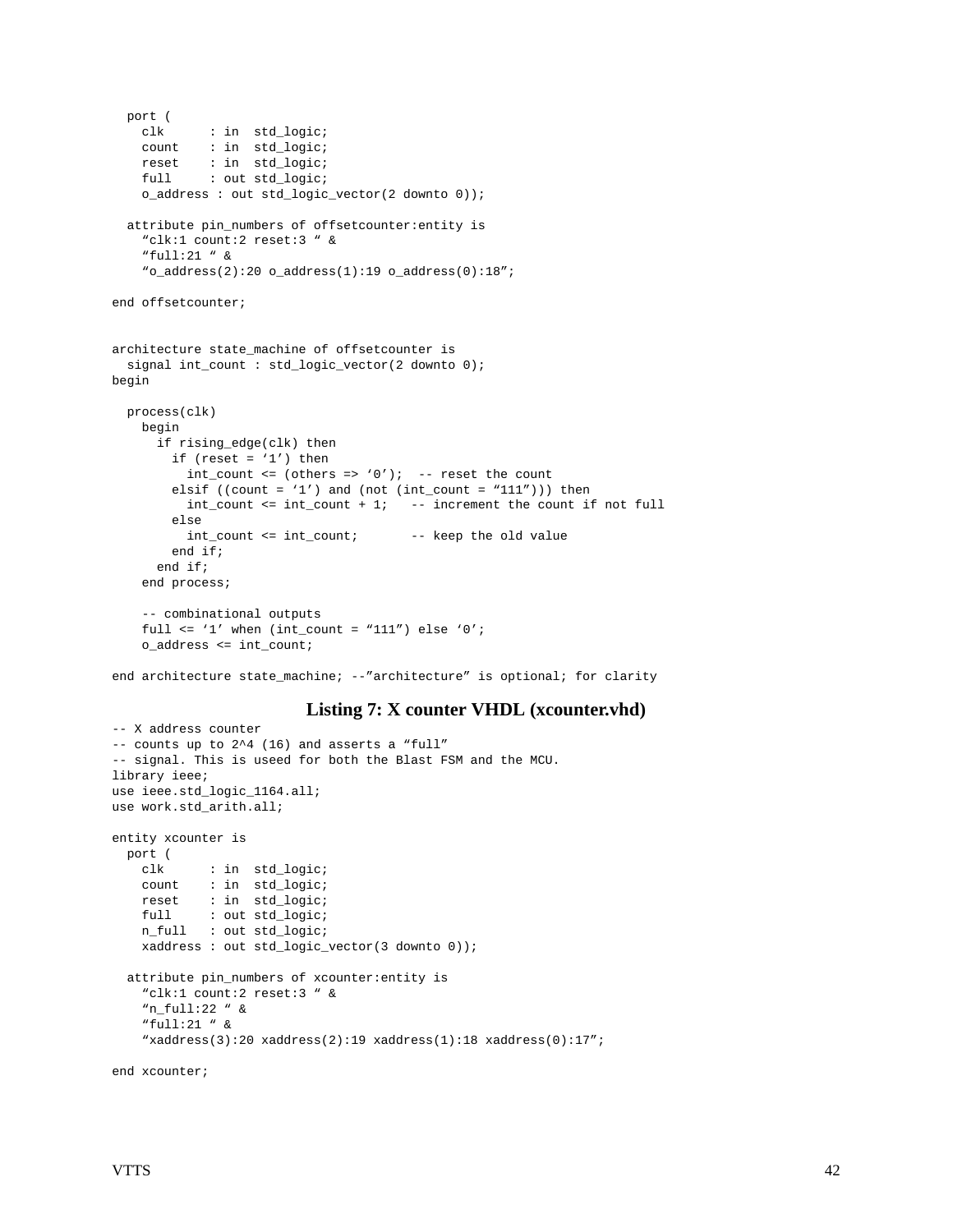```
architecture state_machine of xcounter is
 signal int count : std logic vector(3 downto 0);
begin
  process(clk)
    begin
       if rising_edge(clk) then
        if (reset = '1') then
          int_{\text{count}} <= (others => '0'); -- reset the count
        elsif ((count = '1') and (not (int_count = "1111"))) then
          int\_count \leq int\_count + 1; -- increment the count if not full
         else
           int_count <= int_count; -- keep the old value
         end if;
       end if;
     end process;
     -- combinational outputs
    full \le '1' when (int_count = "1111") else '0';
    n_full <= '0' when (int\_count = "1111") else '1';
     xaddress <= int_count;
```
end architecture state\_machine; --"architecture" is optional; for clarity

### **Listing 8: Y counter (ycounter.vhd)**

```
-- Y address counter
-- counts up to 2^6 (64) and asserts a "full"
-- signal. This is useed for both the Blast FSM and the MCU.
library ieee;
use ieee.std_logic_1164.all;
use work.std_arith.all;
entity ycounter is
  port (
    clk : in std_logic;
    count : in std_logic;
    reset : in std_logic;
   full : out std_logic;
    yaddress : out std_logic_vector(5 downto 0));
   attribute pin_numbers of ycounter:entity is
     "clk:1 count:2 reset:3 " &
    "full:21 " &
     "yaddress(5):20 yaddress(4):19 yaddress(3):18 " &
     "yaddress(2):17 yaddress(1):16 yaddress(0):15";
end ycounter;
architecture state_machine of ycounter is
  signal int_count : std_logic_vector(5 downto 0);
begin
  process(clk)
    begin
       if rising_edge(clk) then
        if (reset = '1') then
          int\_count \leq (others \Rightarrow '0'); -- reset the count
        elsif ((count = '1') and (not (int_count = ''111111'))) then
           int_count <= int_count + 1; -- increment the count if not full
        else
          int_count <= int_count; -- keep the old value
        end if;
       end if;
```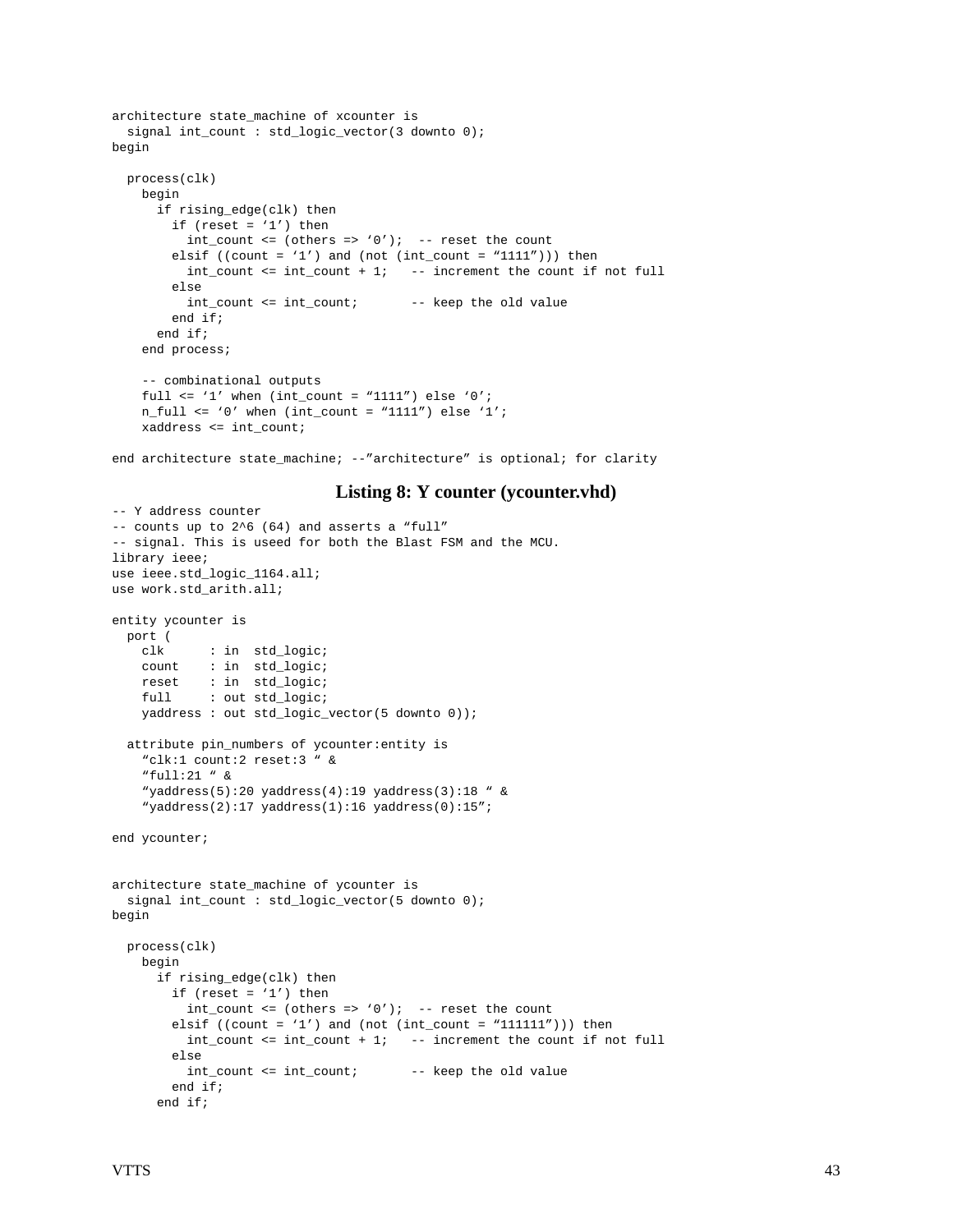end process;

```
 -- combinational outputs
full \le '1' when (int_count = "111111") else '0';
 yaddress <= int_count;
```
end architecture state\_machine; --"architecture" is optional; for clarity

#### **Listing 9: Output unit VHDL (outputunit.vhd)**

```
-- the output unit. This unit separates out the packed data that is
-- stored in the RAM (8 data bits per location) and out puts them one at a
-- time, along with their offset into the byte. Hence the output unit is a
-- shift register that also outputs the current bit location.
--
-- the output unit shifts bits out to the right, so the rightmost bit is
-- offset 0, the next bit is offset 1, etc
--
-- Which way things work doesn't really matter as long as the output unit and
-- the fastcapture units are the same.
library ieee;
use ieee.std_logic_1164.all;
use work.std arith.all;
entity outputunit is
  port (
    clk : in std_logic;
   data_bus : in std_logic_vector(7 downto 0);
    load : in std_logic;
    shift : in std_logic;
     current_data : out std_logic);
   attribute pin_numbers of outputunit:entity is
     "clk:1 load:2 shift:3 " &
     "current_data:22 " &
     "data_bus(0):4 data_bus(1):5 data_bus(2):6 data_bus(3):7 " &
     "data_bus(4):8 data_bus(5):9 data_bus(6):10 data_bus(7):11";
end outputunit;
architecture state_machine of outputunit is
   signal int_data : std_logic_vector(7 downto 0);
begin
   process(clk)
    begin
       if rising_edge(clk) then
        if (\text{load} = '1') then
           int_data <= data_bus;
        elsif (shift = '1') then
           -- shift internal data to the left 1 bit (eg lop off the right bit)
          int_data <= '0' & int_data(7 downto 1);
         else
           -- keep the data the same
         int data <= int data;
         end if;
       end if;
     end process;
     -- pass on the combinational output
   current data \leq int data(0);
end architecture state_machine; --"architecture" is optional; for clarity
```
#### **Listing 10: Ram write assertion logic--hack (ramwrite.vhd)**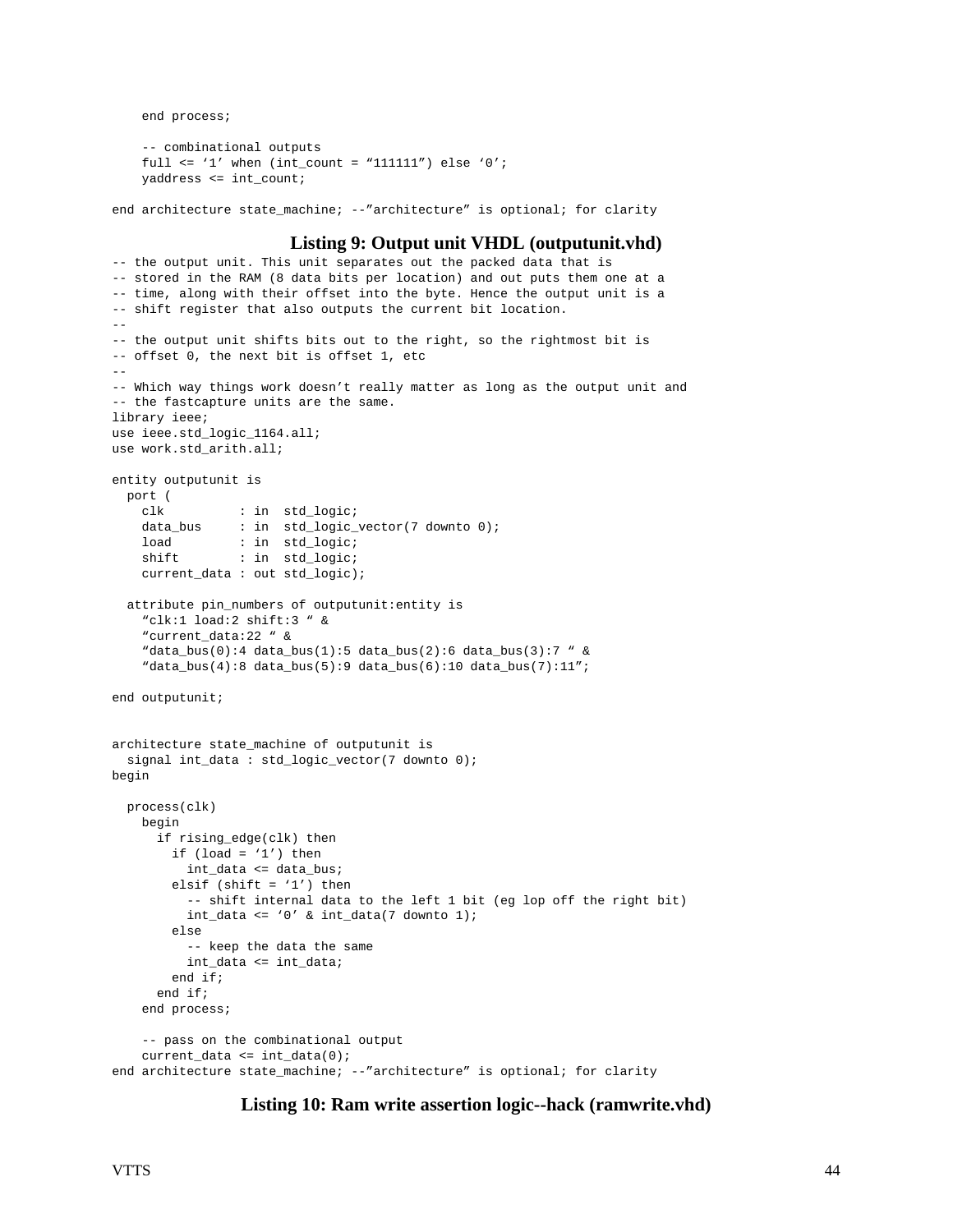```
-- pal which asserts a ram nwe pulse
-- on a particular address (ran out of assert sigals)
library ieee;
use ieee.std_logic_1164.all;
entity ramwrite is
  port (
    clk : in std_logic;
   addr : in std_logic_vector(7 downto 0);
    ram_nwe : out std_logic);
  attribute pin_numbers of ramwrite:entity is
     "clk:1 " &
   "addr(0):2 addr(1):3 addr(2):4 addr(3):5 " &
    "addr(4):6 addr(5):7 addr(6):8 addr(7):9 " &
    "ram_nwe:23";
end ramwrite;
architecture state machine of ramwrite is
begin
  clkproc: process (clk)
  begin
    if rising_edge(clk) then
      if (addr = "00011100") then -- address 1c makes pulse
        ram_nwe <= '0';
      else
      ram nwe \leq '1';
      end if;
    end if;
   end process clkproc;
```
end architecture state\_machine; --"architecture" is optional; for clarity

## **Listing 11: First half of MCU assertion logic (mcuassert1.vhd)**

```
-- assertion logic for the MCU signals(d0-d7)
-- MCU instruction format
-- d0 = xcount-- d1 = xreset
-- d2 = ycount
-- d3 = yreset
-- d4 = offset_count
-- d5 = offset_reset
-- d6 = output_load
-- d7 = output_shift
-- d8 = hskip_reset
-- d9 = RAM\_oe-- d10 = dig_load
-- d11 = dig_oe
-- d12 = data_av
-- dl3 = wait_set
-- d14 = wait_reset
-- opcode = '1' for asserts
library ieee;
use ieee.std_logic_1164.all;
entity mcuassert1 is
  port (
    clk : in std_logic;
    opcode : in std_logic;
    mcu_data : in std_logic_vector(7 downto 0);
```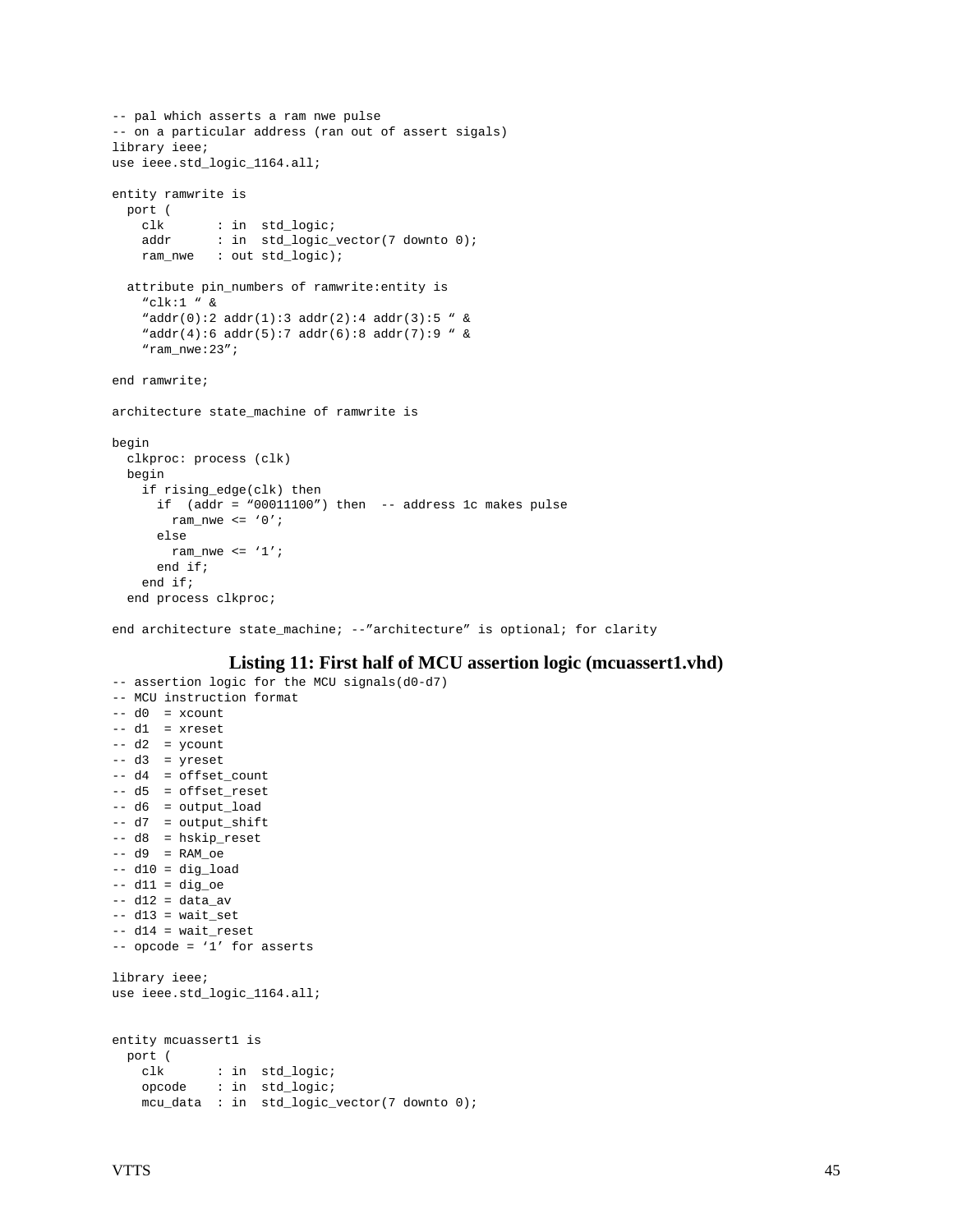```
 xcount : out std_logic;
    xreset : out std_logic;<br>
xreset : out std_logic;
 ycount : out std_logic;
 yreset : out std_logic;
     ocount : out std_logic;
     oreset : out std_logic;
     out_load : out std_logic;
     out_shift : out std_logic);
   attribute pin_numbers of mcuassert1:entity is
     "clk:1 opcode:2 " &
     "mcu_data(0):3 mcu_data(1):4 mcu_data(2):5 mcu_data(3):6 " &
     "mcu_data(4):7 mcu_data(5):8 mcu_data(6):9 mcu_data(7):10 " &
     "xcount:22 xreset:21 " &
     "ycount:20 yreset:19 " &
     "ocount:18 oreset:17 " &
     "out_load:16 out_shift:15";
end mcuassert1;
architecture state_machine of mcuassert1 is
begin
   process(clk)
     begin
       if rising_edge(clk) then
        if (opcode ='1') then - latch all of the inputs to the
                                          -- appropriate outputs
          xcount \leq mcu\_data(0); xreset <= mcu_data(1);
          ycount \leq mcu_data(2);
          yreset \leq mcu data(3);
           ocount <= mcu_data(4);
           oreset <= mcu_data(5);
           out_load <= mcu_data(6);
           out_shift <= mcu_data(7);
         else
          xcount \leq '0';
          xreset <= '0'iycount \leq '0';
           yreset <= '0';
           ocount <= '0';
           oreset <= '0';
          out\_load \leq '0'; out_shift <= '0';
         end if;
       end if;
     end process;
end architecture state_machine; --"architecture" is optional; for clarity
```
#### **Listing 12: First half of MCU assertion logic (mcuassert1.vhd)**

```
-- assertion logic for the MCU signals(d8-d12)
-- MCU instruction format
-- d0 = xcount-- d1 = xreset
-- d2 = ycount-- d3 = yreset- - d4 = offset count-- d5 = offset_reset
-- d6 = output_load
```

```
-- d7 = output_shift
```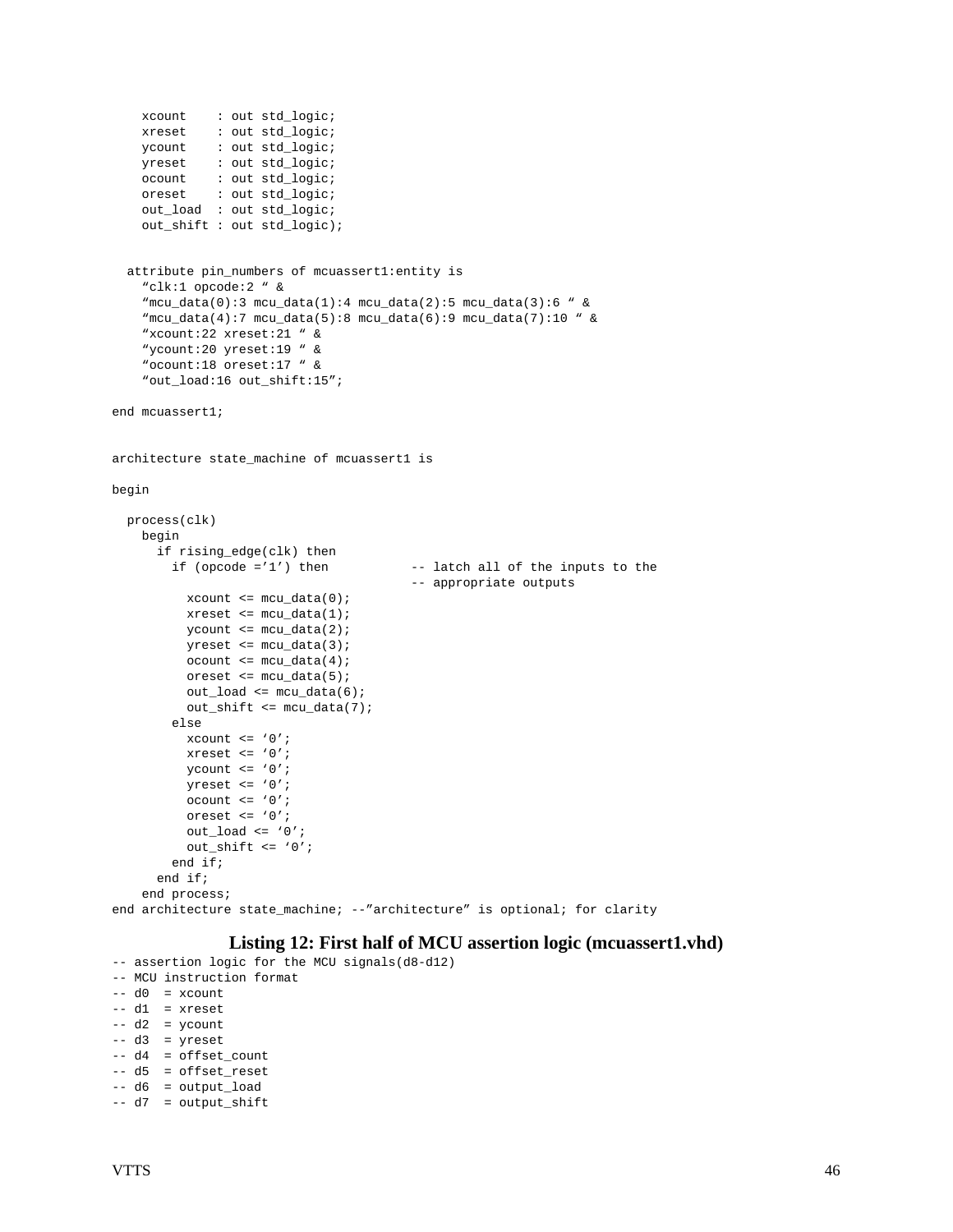```
-- d8 = hskip_reset
-- d9 = RAM oe
-- d10 = dig_load
-- d11 = dig_oe
-- d12 = data av
-- d13 = wait_set
-- dl4 = wait_reset
-- opcode = '1' for asserts
library ieee;
use ieee.std_logic_1164.all;
entity mcuassert2 is
  port (
    clk : in std_logic;
     opcode : in std_logic;
     mcu_data : in std_logic_vector(14 downto 8);
   hskip_reset: out std_logic;<br>ram_noe : out std_logic;
             : out std_logic;
     dig_load : out std_logic;
    dig_oe : out std_logic;
   data_av : out std_logic;<br>data_av : out std_logic;
     data_wait : out std_logic);
   attribute pin_numbers of mcuassert2:entity is
     "clk:1 opcode:2 " &
    \lceil \text{mcu\_data}(8) : 3 \text{mcu\_data}(9) : 4 \text{mcu\_data}(10) : 5 \text{mcu\_data}(11) : 6 \rceil &
     "mcu_data(12):7 mcu_data(13):8 mcu_data(14):9 " &
     "hskip_reset:22 " &
     "ram_noe:21 " &
     "dig_load:20 dig_oe:19 " &
     "data_av:18 data_wait:17";
end mcuassert2;
architecture state_machine of mcuassert2 is
  signal int_wait : std_logic;
begin
  process(clk)
    begin
       if rising_edge(clk) then
        if (opcode ='1') then - latch all of the inputs to the
                                            -- appropriate outputs
           hskip_reset <= mcu_data(8);
           ram_noe <= not mcu_data(9); -- ram is negative true
          dig\_load <= mcu\_data(10);
          dig\_{oe} <= mcu\_{data(11)};
          data_av <= mcu_data(12);
           -- the wait line is a toggle
          if (mcu\_data(13) = '1') then -- set wait line
            int\_wait \leq '1';elsif (mcu\_data(14) = '1') then
            int\_wait \leq '0'i end if;
         else
            -- not an assert instruction
          hskip_reset \langle 0' \rangle<br>ram noe \langle 0' \rangleram_noe \leq'1'; \leq -- ram is negative true
          dig_load \leq '0';
dig\_{oe} <= '0';
data_av <= '0';
```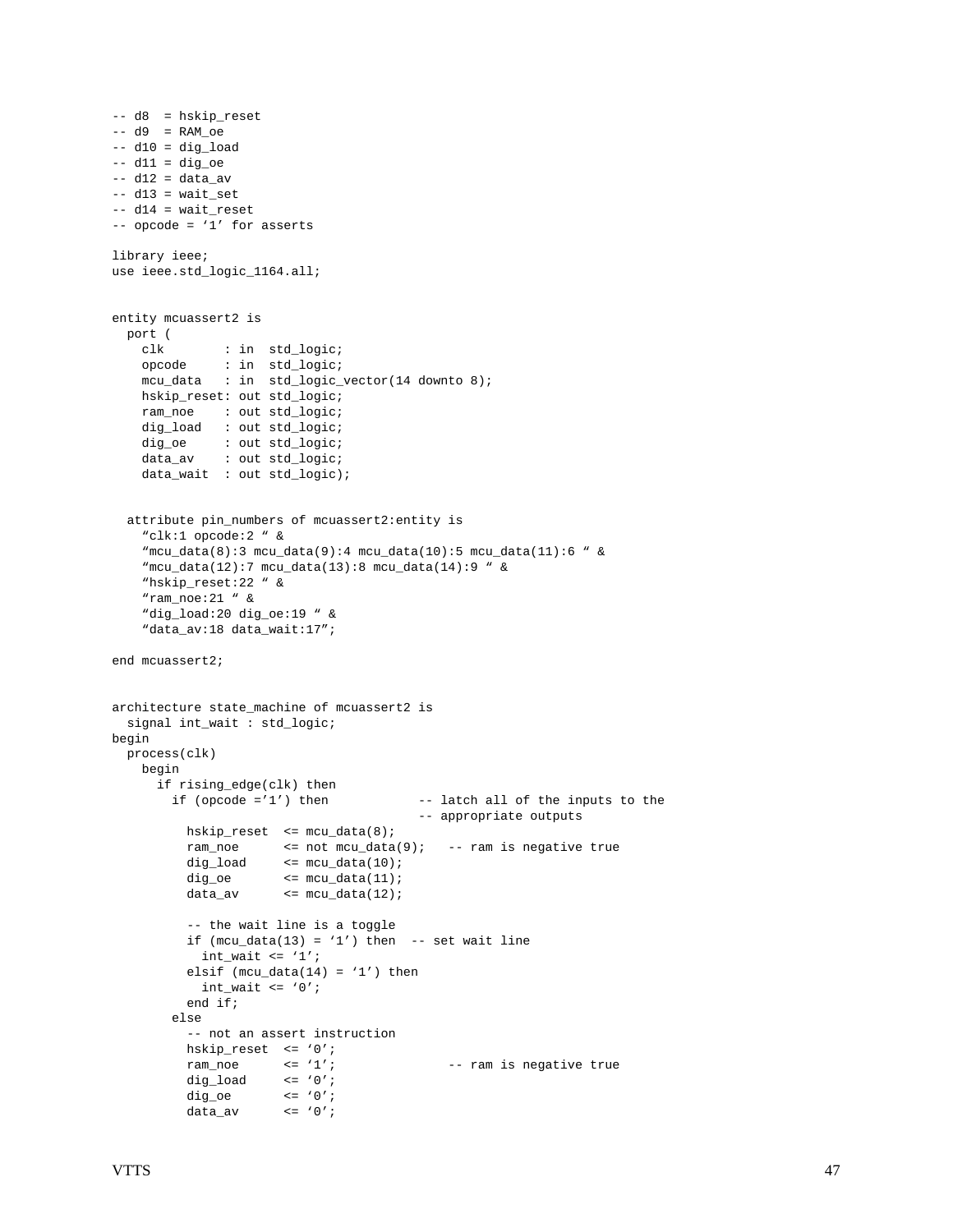```
int_wait <= int_wait; -- keep old value
        end if;
       end if;
     end process;
     -- pass out internal wait
    data_wait <= int_wait;
end architecture state_machine; --"architecture" is optional; for clarity
                             Listing 13: MCU Specification File
/* mcu.sp
/* Specification file for digitizer MCU */
/* Visual Target Tracking System -- 6.111 Final project
/****************************************************************/
/* Instruction Word Organization: */
\hspace{.1cm} /* conditional branches \hspace{.1cm} 0cccxxxx aaaaaaaa */
/* unconditional branches 0111xxxx aaaaaaaa */
/* assertion statements 1sssssss ssssssss */
/* where c = status selection \frac{\ast}{\sqrt{\ast}} a = alternative address, i.e. jump address \frac{\ast}{\sqrt{\ast}}\frac{7}{10} a = alternative address, i.e. jump address \frac{2}{10} */<br>\frac{7}{10} s = assertion signals
/* s = assertion signals
/****************************************************************/
op <15:0>; \hspace{1.6cm} /* Indicates the available bits */
address op <7:0>; /* Indicates bit locations for addresses */
value op <7:0>;
/*
  * Instruction set for your MCU
 */
CJMPop<15>=%b0; /* Conditional JuMP */
JMPop<15:12>=%b0111; /* unconditional JuMP */
ASSERTop<15>=%b1; /* unconditional ASSERT */
NOP op<15:0>=%b1000000000000000; /* do nothing (eg assert nothing)*/
/* These are defined so that you may use them to make your code more
 * readable. Their use is not required, but it is helpful */
IF nop;
THEN nop;
TRUE \qquad \text{op} < 14:12 >= \$\text{b}111; /* This forces a true output of the 151 */
RESETop<15:0>=%b0111000000000000;
/*
 * Assertions:
 */
XCOUNT op<0>=1; /* increment the upper x address bits */XRESET op<1>=1; /* reset the upper x address bits */YCOUNT op<2>=1; /* increment the upper y address bits */
```
YRESET op<3>=1; /\* reset the upper y address bits \*/ OCOUNT op<4>=1; /\* increment the offset x address bits \*/ ORESET op<5>=1; /\* reset the offset x address bits \*/

DIG LOAD op<10>=1; /\* latch current 8 data bits \*/ DIG\_OE op<11>=1; /\* digitizer drive bus \*/

OUT\_SHIFT op<7>=1; /\* output next bit \*/

RAM\_OE  $op < 9 > = 1;$  /\* read \_from\_ ram \*/

WAIT\_SET op<13>=1;  $/*$  set the wait line  $*/$ 

OUT\_LOAD op<6>=1; /\* load the output register from the data bus \*/

DATA\_AV op<12>=1; /\* signal other modules that data is ready \*/

HSKIP\_RESET op<8>=1; /\* miss first 16 blank horizontal lines \*/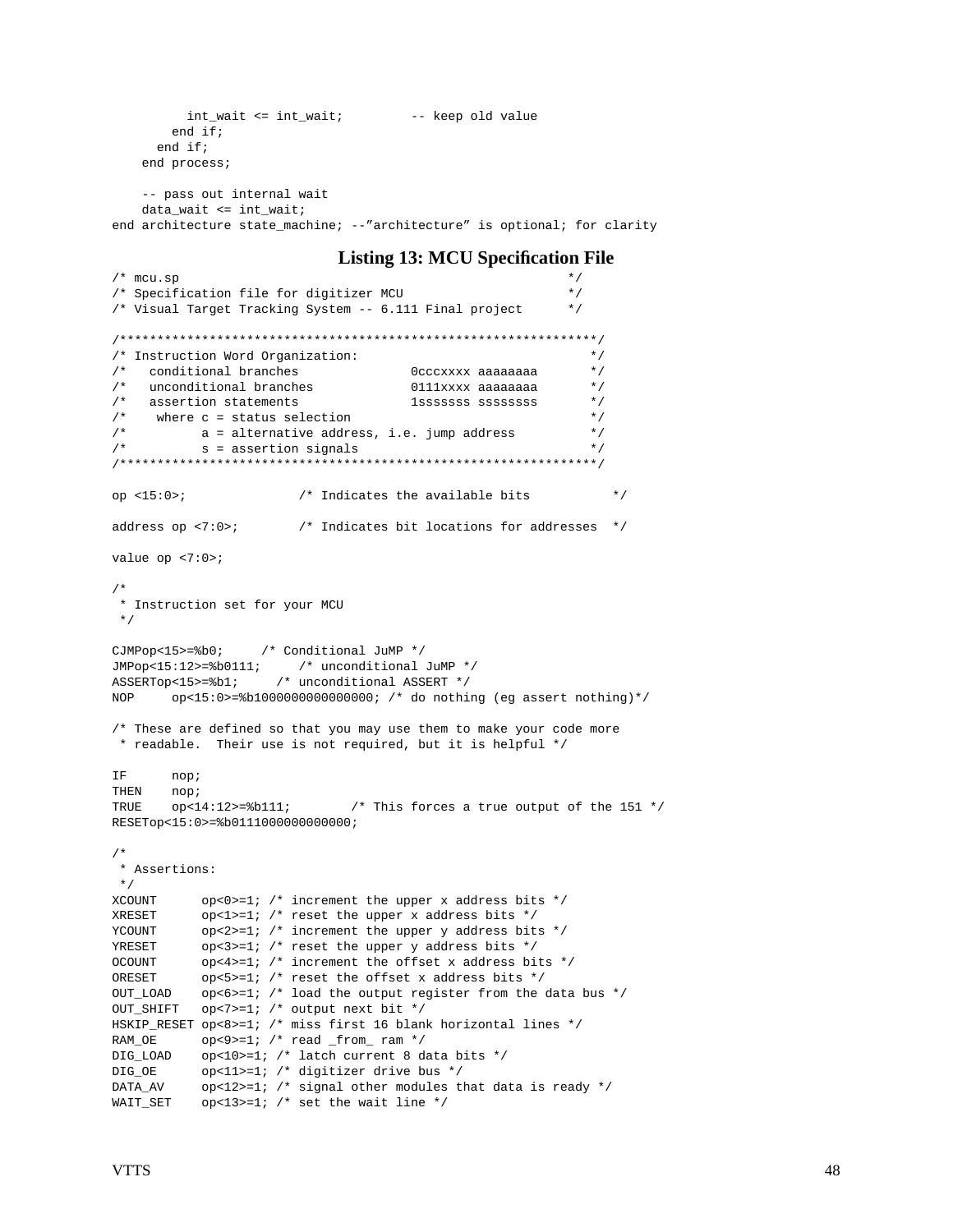```
WAIT_RESET op<14>=1; /* unset the wait line */
/*
 * Status signals:
  */
N_XFULL op<14:12>=0; /* x counter is at 128 */
YFULL op<14:12>=1; /* y counter is at 64 */OFULL op<14:12>=2; /* offset counter is at 8 */
HSYNC op<14:12>=3; /* horizontal sync signal - negative true */
EVEN op<14:12>=4; /* even sync signal - 1/30 sec clock */
PLAYBACK op<14:12>=5; /* continually play back the same buffer frame(?) */
HSKIP_DONE op<14:12>=6; /* the skip counter is done */
```
#### **Listing 14: MCU Assembly File**

```
/* mcu.as */* Assembly program for digitizing NTSC to 128x64 */
/* pels for the Visual Target Tracing System */
# SPEC_FILE = mcu.sp;
# LIST_FILE = mcu.lst;
# MASK_COUNT = 8;
# SET ADDRESS = 0; /* start at addr 0 */
# LOAD_ADDRESS = 000;
/* This part fills up the data buffer on the next rising edge of the even */
START: ASSERT WAIT_SET; <br>EHI1: IF EVEN CJMP EHI1; /* wait for even to go low */
EHI1: IF EVEN CJMP EHI1; \prime wait for even to go low */<br>BEGIN: IF EVEN CJMP FILL; \prime even is low, wait until even
                               /* even is low, wait until even goes high again */ JMP BEGIN;
FILL: ASSERT XRESET YRESET; /* get ready to save the first horizontal line */<br>WAIT: IF HSYNC CJMP WAIT; /* stay here until the first line (negative hsync
                               /* stay here until the first line (negative hsync pulse)*/
WAIT2: IF HSYNC CJMP SKIP; /* wait until the first line starts, then skip first 16 lines */
        JMP WAIT2;
/* now, we need to wait for the first 16 lines to pass (they are blank because NTSC sucks) */
SKIP: ASSERT HSKIP_RESET; /* reset the horizontal line counter */
       NOP; \frac{1}{2} /* give time to reset */
SKIPWT: IF HSKIP DONE CJMP SBLAST; /* 16 lines have passed */JMP SKIPWT; \frac{1}{2} /* still need to wait... */
SBLAST: NOP; \frac{1}{2} /* wait for color burst to pass */
       NOP; \frac{1}{2} /* 7 uS for color burst = 14 mcu cycles */
        NOP;
        NOP;
        NOP;
        NOP;
         NOP;
         NOP;
         NOP;
         NOP;
        NOP;
        NOP;
        NOP;
        NOP;
BLAST: ASSERT DIG_LOAD DIG_OE;/* grab next 8 bits o' data, */
       ASSERT DIG_OE; \overline{\phantom{a}} /* keep driving the bus */
       ASSERT XCOUNT; \frac{1}{2} aet ready for next byte (ramwrite writes on this address, with
previous instructions */
         IF N_XFULL CJMP BLAST; /* stay in blast mode until we filled up x counter */
        IF YFULL CJMP VWAIT; \prime* we have filled all y addresses, so we are done */
        ASSERT YCOUNT XRESET; /* otherwise, end of line, so increment y counter, reset x */
HWAIT1: IF HSYNC CJMP HWAIT1; /* wait for falling edge of hsync (end of this scan line) */
/* now, we are going to skip three lines (because there are 240 lines of data, and we want the
whole screen */
HWAIT2: IF HSYNC CJMP HWAIT3; /* wait for rising edge 1 (start of next line) */
         JMP HWAIT2;
```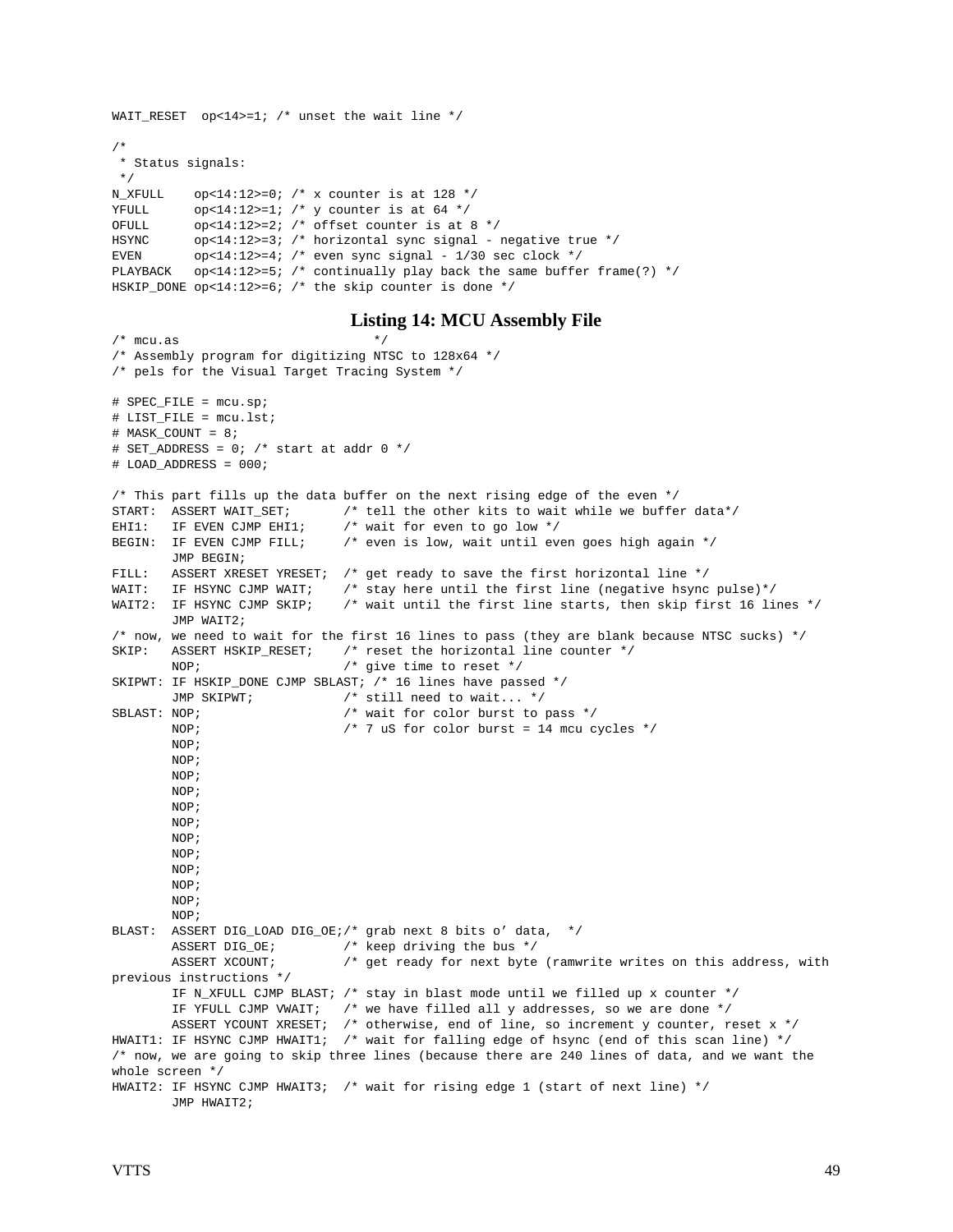HWAIT3: IF HSYNC CJMP HWAIT3; /\* first line is passing(active) \*/ HWAIT4: IF HSYNC CJMP HWAIT5; /\* wait for start of next line \*/ JMP HWAIT4; HWAIT5: IF HSYNC CJMP HWAIT5; /\* second line is passing(active) \*/ HWAIT6: IF HSYNC CJMP SBLAST; /\* when sync goes high again, start of third line, so start buffering again \*/ JMP HWAIT6; /\* This part plays back the buffer next time even is low \*/ VWAIT: IF EVEN CJMP VWAIT; /\* wait until end of frame \*/ JMP PLAY; /\* start playback \*/ PLAY: ASSERT XRESET YRESET ORESET WAIT\_RESET; /\* setup for playback \*/ PELGO: ASSERT RAM\_OE ORESET; /\* start ram loading, reset offset counter... \*/ ASSERT OUT\_LOAD RAM\_OE;/\* latch RAM data \*/ PELOUT: ASSERT DATA\_AV;  $\overline{\phantom{a}}$  /\* hold data so other kits can read \*/ ASSERT DATA\_AV; /\* hold data \*/ ASSERT DATA\_AV; /\* hold data \*/ ASSERT DATA\_AV; <br>ASSERT DATA\_AV; <br>/\* hold data \*/ ASSERT DATA\_AV; ASSERT DATA\_AV; /\* hold data \*/ ASSERT OCOUNT OUT\_SHIFT; /\* increment the offset counter and shift to next data bit \*/ ASSERT OCOUNT OUT\_SHIFT; /\* drop res to 64x64 for other kits (now) \*/ IF OFULL CJMP XINC; JMP PELOUT; XINC: IF N\_XFULL CJMP XINC2;  $/*$  if x not full, increment x and output next byte  $*/$  JMP YINC; /\* x was full, try to increment y \*/ XINC2: ASSERT XCOUNT; /\* increment the x counter \*/ JMP PELGO; /\* get next byte of data and play it back \*/ YINC: IF YFULL CJMP DECIDE; /\* We've played back all the data from this frame \*/ ASSERT YCOUNT XRESET; /\* goto next row of data by resetting x and incrementing y \*/ JMP PELGO; /\* start the read cycle for the next row \*/ DECIDE: IF PLAYBACK CJMP PBACK;/\* go into playback mode \*/ JMP START;  $/$ \* capture new data, start again \*/<br>PBACK: ASSERT WAIT RESET;  $/$ \* clear the wait signal in prep for /\* clear the wait signal in prep for playback mode \*/ PLOOP: IF EVEN CJMP PDO; /\* loop to wait for even to go high \*/ JMP PLOOP; PDO: IF EVEN CJMP PDO;  $\prime$  stay gere until even signal goes low \*/<br>JMP VWAIT;  $\prime$  \* now, jump to a place where we wait for /\* now, jump to a place where we wait for even to go low and play back \*/ **Listing 15: MCU Listing File** ADR DAT CODE  $/*$  mcu.as  $*$ / /\* Assembly program for digitizing NTSC to 128x64 \*/ /\* pels for the Visual Target Tracing System \*/ # SPEC\_FILE = mcu.sp; # LIST\_FILE = mcu.lst; # MASK\_COUNT = 8; # SET\_ADDRESS =  $0:$  /\* start at addr  $0 *$ / # LOAD\_ADDRESS = 000; /\* This part fills up the data buffer on the next rising edge of the even \*/ 0 a000 START: ASSERT WAIT\_SET;  $\prime$  tell the other kits to wait while we buffer data\*/<br>1 4001 EHI1: IF EVEN CJMP EHI1;  $\prime$  wait for even to go low \*/ 1 4001 EHI1: IF EVEN CJMP EHI1; 2 4004 BEGIN: IF EVEN CJMP FILL; /\* even is low, wait until even goes high again \*/ 3 7002 JMP BEGIN; 4 800a FILL: ASSERT XRESET YRESET; /\* get ready to save the first horizontal line \*/ 5 3005 WAIT: IF HSYNC CJMP WAIT; /\* stay here until the first line (negative hsync pulse)\*/<br>6 3008 WAIT2: IF HSYNC CJMP SKIP; /\* wait until the first line starts, then skip first 16  $/$ \* wait until the first line starts, then skip first 16 lines \*/ 7 7006 JMP WAIT2; /\* now, we need to wait for the first 16 lines to pass (they are blank because NTSC sucks)

\*/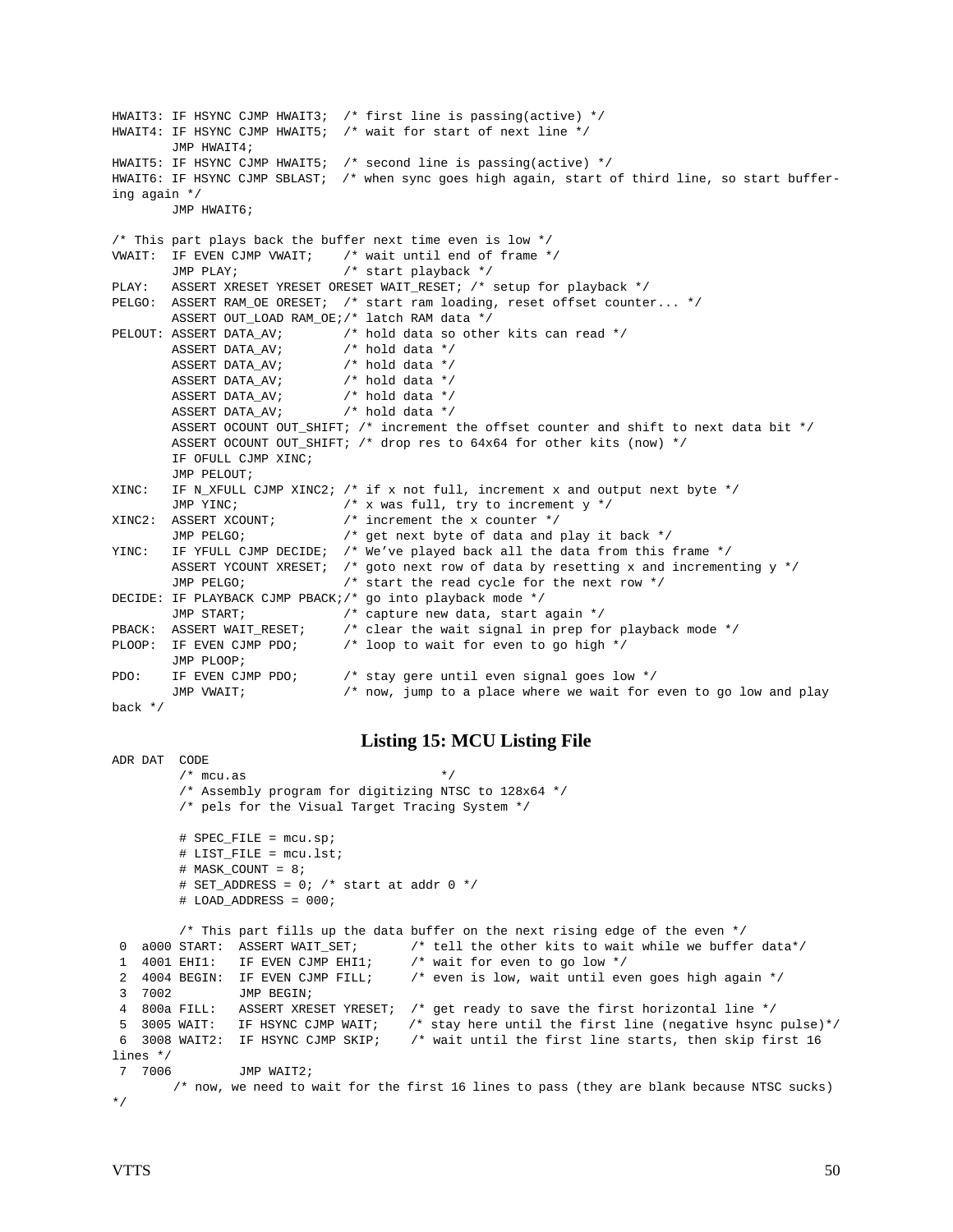```
 8 8100 SKIP: ASSERT HSKIP_RESET; /* reset the horizontal line counter */
 9 8000 NOP; /* give time to reset */
 a 600c SKIPWT: IF HSKIP_DONE CJMP SBLAST; /* 16 lines have passed */
 b 700a JMP SKIPWT; /* still need to wait... */
 c 8000 SBLAST: NOP; /* wait for color burst to pass */
d 8000 NOP; \frac{1}{2} /* 7 uS for color burst = 14 mcu cycles */
 e 8000 NOP;
 f 8000 NOP;
10 8000 NOP;<br>11 8000 NOP;
11 8000
12 8000 NOP;
13 8000 NOP;
14 8000 NOP;<br>15 8000 NOP;
15 8000
16 8000 NOP;
17 8000 NOP;
18 8000 NOP;
19 8000 NOP;
1a 8c00 BLAST: ASSERT DIG_LOAD DIG_OE;/* grab next 8 bits o' data, */
1b 8800 ASSERT DIG_OE; /* keep driving the bus */
1c 8001 ASSERT XCOUNT; /* get ready for next byte (ramwrite writes on this address,
with previous instructions */
1d 001a IF N_XFULL CJMP BLAST; /* stay in blast mode until we filled up x counter */
1e 1029 IF YFULL CJMP VWAIT; /* we have filled all y addresses, so we are done */<br>1f 8006 ASSERT YCOUNT XRESET; /* otherwise, end of line, so increment y counter, res
              ASSERT YCOUNT XRESET; /* otherwise, end of line, so increment y counter, reset x
*/
20 3020 HWAIT1: IF HSYNC CJMP HWAIT1; /* wait for falling edge of hsync (end of this scan line)
*/
       /* now, we are going to skip three lines (because there are 240 lines of data, and we want
the whole screen */
21 3023 HWAIT2: IF HSYNC CJMP HWAIT3; /* wait for rising edge 1 (start of next line) */<br>22 7021 ... IMP HWAIT2:
               JMP HWAIT2;
23 3023 HWAIT3: IF HSYNC CJMP HWAIT3; /* first line is passing(active) */
24 3026 HWAIT4: IF HSYNC CJMP HWAIT5; /* wait for start of next line */
25 7024 JMP HWAIT4;
26 3026 HWAIT5: IF HSYNC CJMP HWAIT5; /* second line is passing(active) */
27 300c HWAIT6: IF HSYNC CJMP SBLAST; /* when sync goes high again, start of third line, so start
buffering again */
28 7027 JMP HWAIT6;
         /* This part plays back the buffer next time even is low */
29 4029 VWAIT: IF EVEN CJMP VWAIT; \frac{1}{2} wait until end of frame \frac{*}{2}<br>2a 702b JMP PLAY; \frac{1}{2} /* start playback \frac{*}{2}/* start playback */
2b c02a PLAY: ASSERT XRESET YRESET ORESET WAIT RESET; /* setup for playback */
2c 8220 PELGO: ASSERT RAM_OE ORESET; /* start ram loading, reset offset counter... */
2d 8240 ASSERT OUT_LOAD RAM_OE;/* latch RAM data */
2e 9000 PELOUT: ASSERT DATA_AV; /* hold data so other kits can read */
2f 9000 ASSERT DATA_AV; /* hold data */
30 9000 ASSERT DATA_AV;<br>31 9000 ASSERT DATA_AV;
31 9000 ASSERT DATA_AV; /* hold data */
32 9000 ASSERT DATA_AV; /* hold data */
33 9000 ASSERT DATA_AV; /* hold data */
34 8090 ASSERT OCOUNT OUT SHIFT; /* increment the offset counter and shift to next data
bit */
35 8090 ASSERT OCOUNT OUT_SHIFT; /* drop res to 64x64 for other kits (now) */
36 2038 IF OFULL CJMP XINC;
37 702e JMP PELOUT;
38 003a XINC: IF N_XFULL CJMP XINC2; /* if x not full, increment x and output next byte */
39 703c JMP YINC; /* x was full, try to increment y */
3a 8001 XINC2: ASSERT XCOUNT; /* increment the x counter */
3b 702c JMP PELGO; /* get next byte of data and play it back */
3c 103f YINC: IF YFULL CJMP DECIDE; /* We've played back all the data from this frame */
3d 8006 ASSERT YCOUNT XRESET; /* goto next row of data by resetting x and incrementing y
*/
3e 702c JMP PELGO; /* start the read cycle for the next row */
```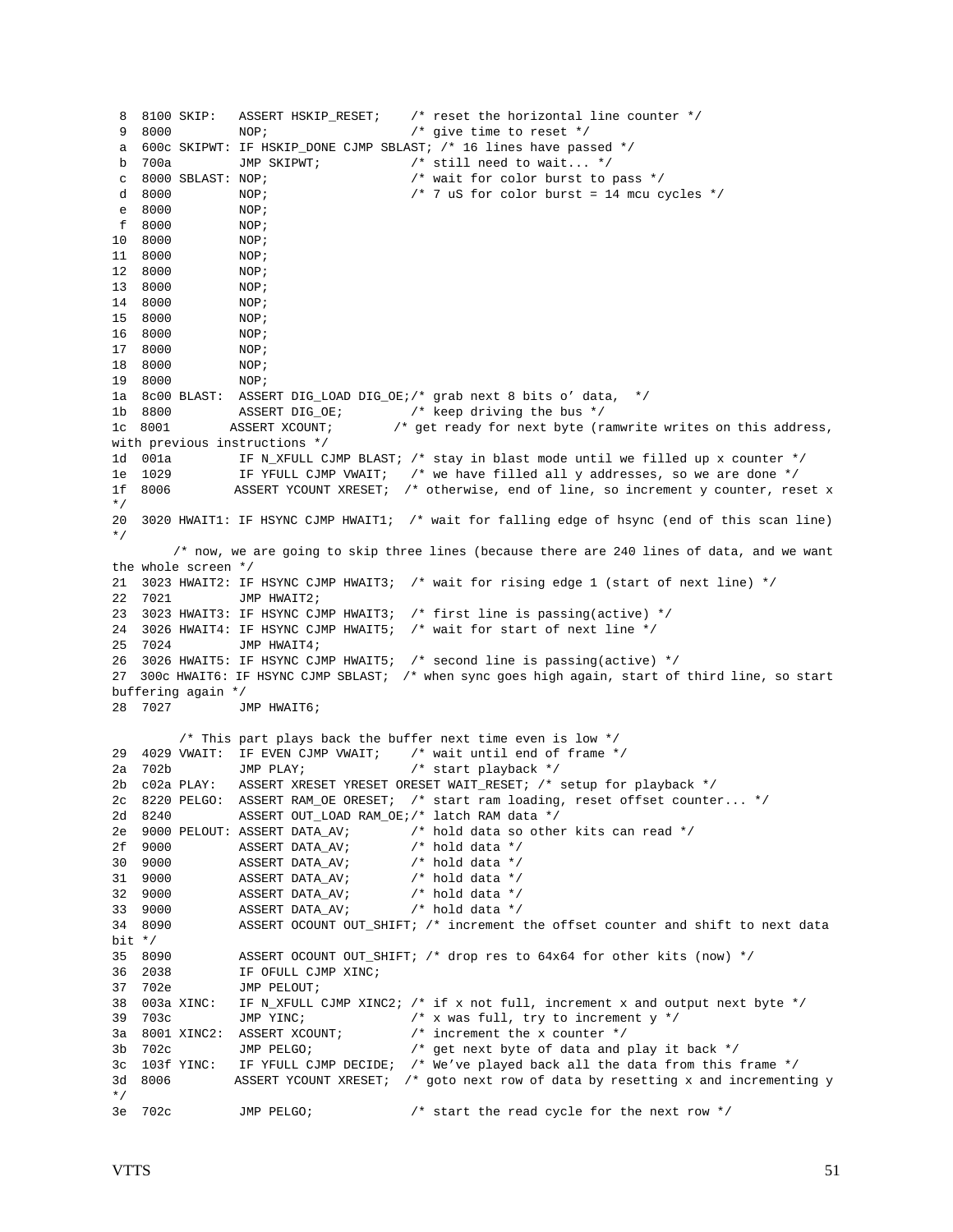```
3f 5041 DECIDE: IF PLAYBACK CJMP PBACK;/* go into playback mode */
40 7000 JMP START; /* capture new data, start again */
41 c000 PBACK: ASSERT WAIT_RESET; /* clear the wait signal in prep for playback mode */
42 4044 PLOOP: IF EVEN CJMP PDO; /* loop to wait for even to go high */
43 7042 JMP PLOOP;
44 4044 PDO: IF EVEN CJMP PDO; /* stay gere until even signal goes low */
45 7029 JMP VWAIT; / how, jump to a place where we wait for even to go low
and play back */
```
## **Appendix B: Target Detection VHDL and MCU code**

**Listing 16: Detector 4 (detector4.vhd)**

```
library ieee;
use ieee.std_logic_1164.all;
use work.std_arith.all;
entity detector is
  generic (
    num_width : integer := 19;
    den_width : integer := 12;
    quo_width : integer := 7);
  port (
    clk, eof, data_in, data_avail, reset : in std_logic;
   data_out, data_rdy, restart : out std_logic;
    state : out std_logic_vector (1 downto 0);
   mode : out std_logic);
      ATTRIBUTE pin_avoid of detector :ENTITY is
     -- " 1 2 11 21 22 32 42 43 44 53 63 64 74 83"& -- Vdd, Gnd, VPP
      " 12 19 73 "& -- These pins are the interconnect bus
                         -- for CPLD 2, 3, and 4. They are Serial I/O
                         -- pins for CPLD 1.
      " 13 "& -- This is I0-9. Can screw up the clock of C1. Be
                         -- careful when using this.
-- The CPLD has 4 clock pins that can also be used as input pins.
-- However, all of them are tied together.
-- The 4 clock pins are " 20 23 62 65 ".
-- Depending on your design, the programmer will assign of them
-- to be the clock input, and use the others as general-purpose inputs.
-- This can be quite frustrating.
-- We will thus disable 3 of the 4 and hope the compiler likes our
-- choice. If it doesn't, we will just have to pick another one.
-- Lets use clock 1 and disable clock 2,3, and 4.
         " 23 62 65 "&
        If we need to use clock 2: then use " 20 62 65 "&
-- If we need to use clock 3 : then use " 20 23 65 "&
-- If we need to use clock 4 : then use " 20 23 62 "&
```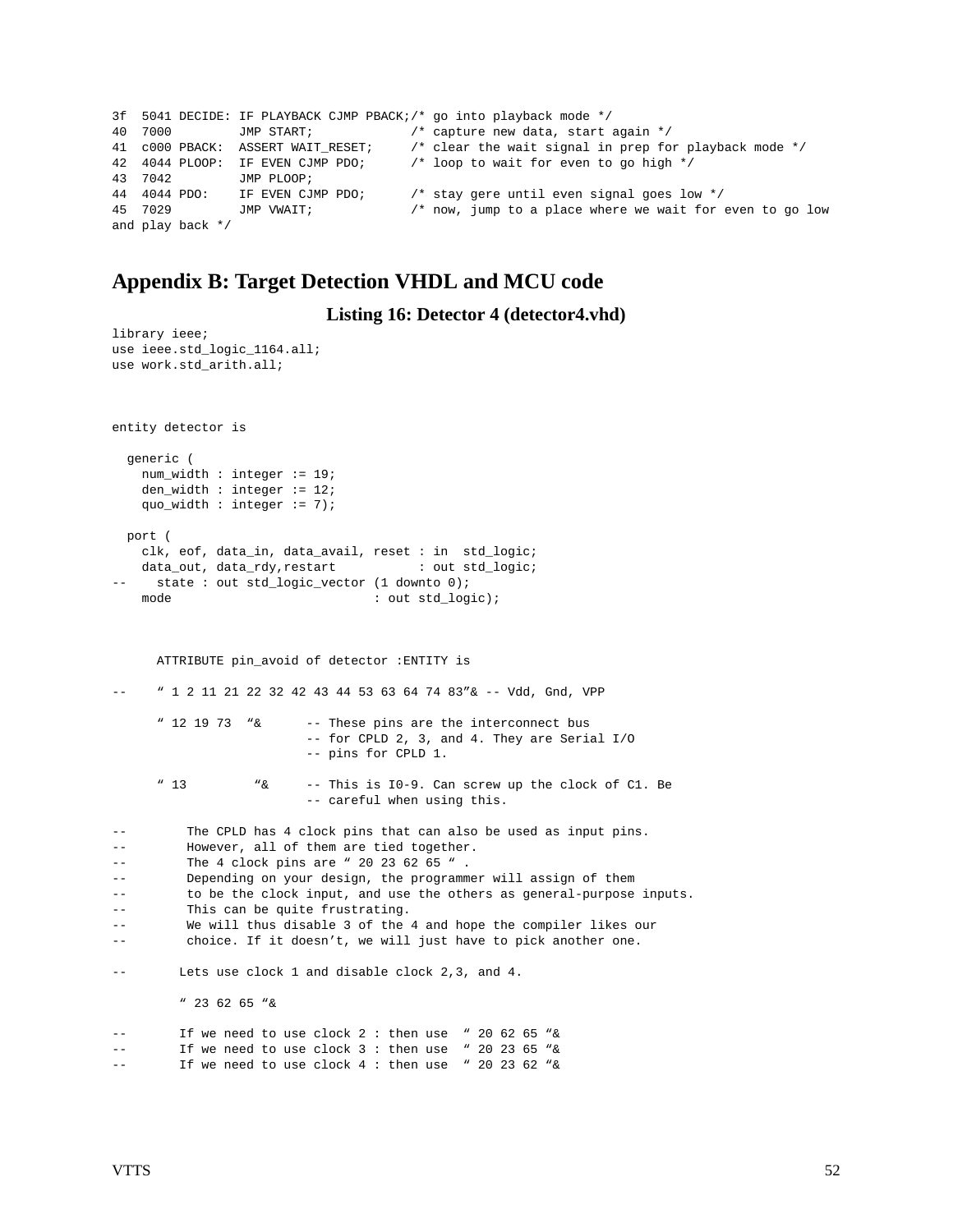```
 ATTRIBUTE pin_numbers of detector : ENTITY is
       " clk:20 reset:24 eof:25 data_avail:26 data_in:27 " &
-- " state(0):69 state(1):70 " &
      " data_out:38 data_rdy:39 mode:40 restart:47 " ;
end detector;
architecture workings of detector is
   type StateType is (Resetstate, Loadstate, Average);
 signal previous_state, next_state : StateType := ResetState;
  signal count : std_logic_vector (4 downto 0);
  signal state : std_logic_vector (1 downto 0);
  signal pulse1 : std_logic;
 begin -- workings
 fsm:process(previous_state, eof, data_in, data_avail, count, pulse1)
  begin
     case previous_state is
     when Resetstate => state <= "00"; -- Reset state of FSM
       mode \leq '0'; restart \leq '1';
        if (eof = '1') then
          next_state <= Resetstate;
         else
         next_state <= Loadstate;
         end if;
       data_rdy <= '0';
      when Loadstate => state <= "01"; -- Load State
       mode <= '0'; restart <= '0';
        if (eof='1') then
          next_state <= Average;
         else
          data_out<= (data_in and data_avail) and (not pulse1);
          next_state <= Loadstate;
         end if;
      when Average => state <= "10"; -- Averaging State
        mode <= '1'; restart <= '0';
         if (count=quo_width) then
         data_rdy <= '1'i next_state <= Resetstate;
         else
         data_rdy <= '0'i next_state <= Average;
         end if;
     when others \Rightarrow null;
     end case;
   end process;
 state_clocked: process(clk)
  begin
    if rising_edge(clk) then
```
" 14 35 41 51 72 "; -- Used by Programmer. No external connection.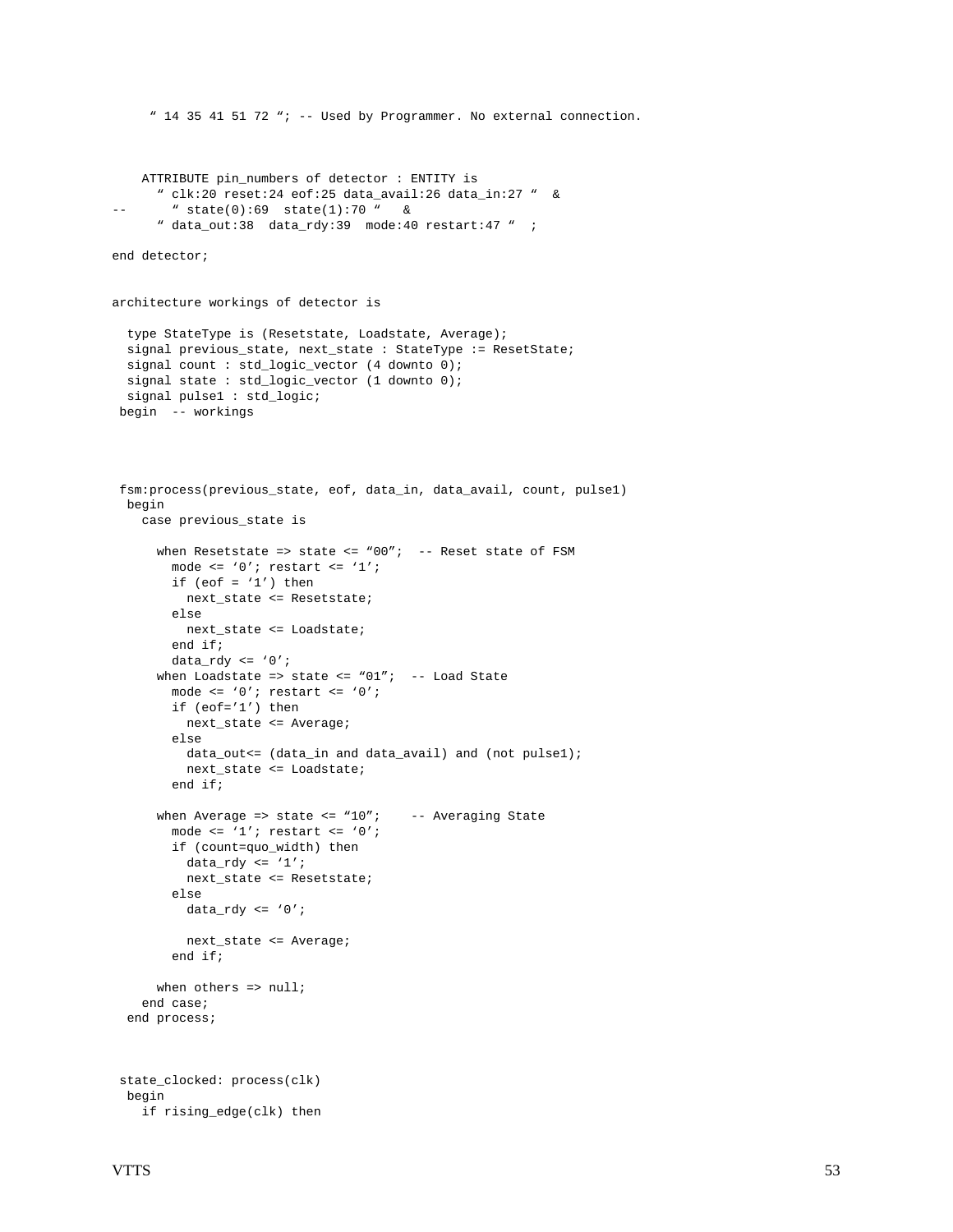```
if (reset = '1') then
       previous_state <= Resetstate;
     else
       previous_state <= next_state;
     end if;
      pulse1 <= data_in;
     if (previous_state = Average) then
      count \le count + 1;
     else
      count \leq (others \Rightarrow '0');
     end if;
   end if;
 end process state_clocked;
```
end workings;

#### **Listing 17: Divider 4 (divider4.vhd)**

```
library ieee;
use ieee.std_logic_1164.all;
use work.std_arith.all;
entity divider is
  generic(num_width : integer := 18;
         den_width : integer := 12;
         quo width : integer := 6);
  port (
    clk, enable : in std_logic;
    mode, reset : in std_logic;
   address : in std_logic_vector(quo_width downto 0);
   target : out std_logic);
      ATTRIBUTE pin_avoid of divider :ENTITY is
     -- " 1 2 11 21 22 32 42 43 44 53 63 64 74 83"& -- Vdd, Gnd, VPP
      " 12 19 73 "& -- These pins are the interconnect bus
                         -- for CPLD 2, 3, and 4. They are Serial I/O
                         -- pins for CPLD 1.
      " 13 "& -- This is I0-9. Can screw up the clock of C1. Be
                        -- careful when using this.
-- The CPLD has 4 clock pins that can also be used as input pins.
-- However, all of them are tied together.
-- The 4 clock pins are " 20 23 62 65 ".
-- Depending on your design, the programmer will assign of them
-- to be the clock input, and use the others as general-purpose inputs.
-- This can be quite frustrating.
-- We will thus disable 3 of the 4 and hope the compiler likes our
-- choice. If it doesn't, we will just have to pick another one.
-- Lets use clock 1 and disable clock 2,3, and 4.
         " 23 62 65 "&
-- If we need to use clock 2 : then use " 20 62 65 "&
-- If we need to use clock 3 : then use " 20 23 65 "&
-- If we need to use clock 4 : then use " 20 23 62 "&
```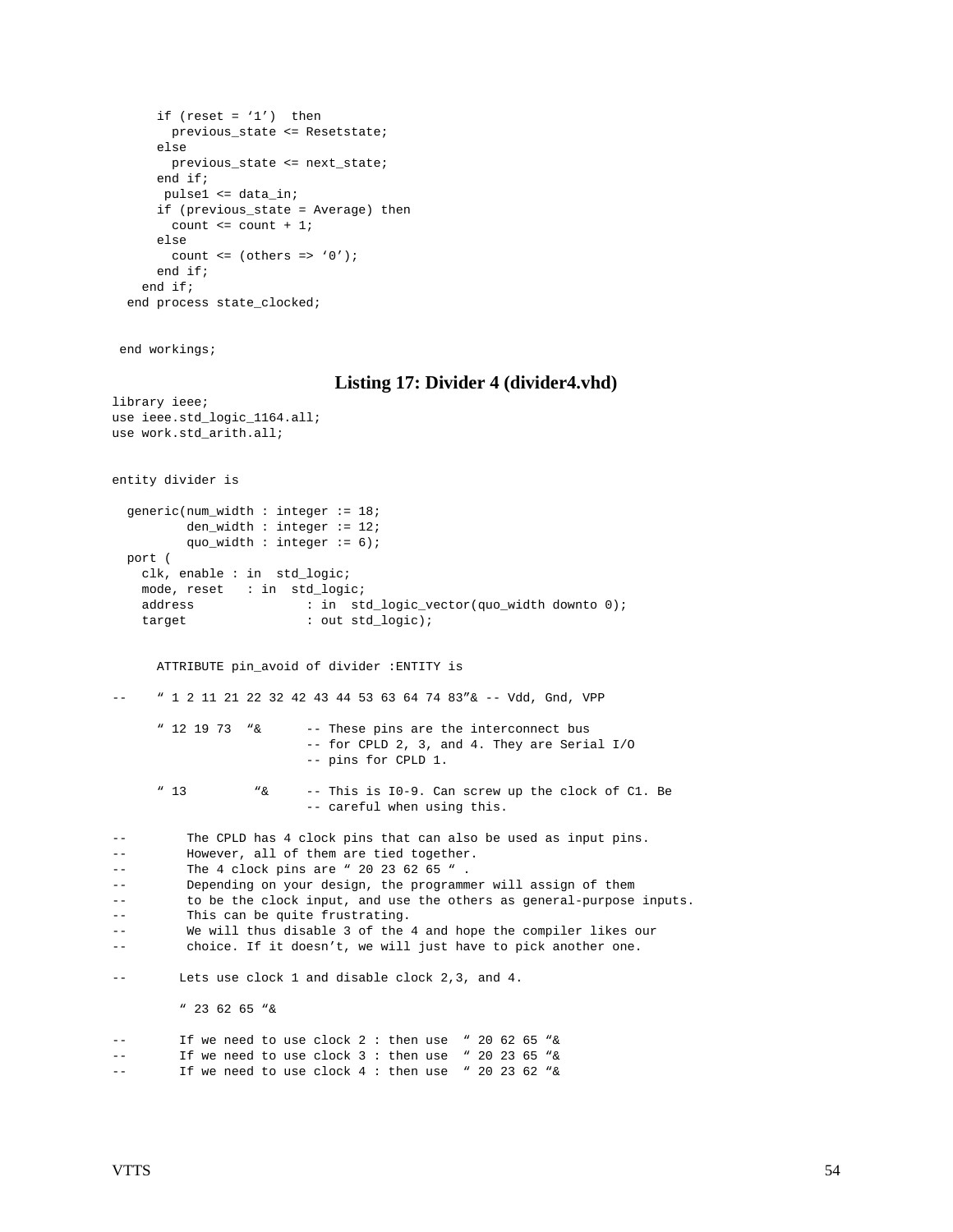```
 " 14 35 41 51 72 "; -- Used by Programmer. No external connection.
   ATTRIBUTE pin_numbers of divider : ENTITY is
       " clk:20 enable:45 reset:60 mode:46 " &
      " address(0):28 address(1):29 address(2):30 address(3):31 " &
       " address(4):33 address(5):34 address(6):36 " &
       " target:48 ";
end divider;
architecture workings of divider is
   signal load : std_logic;
  signal difference : std_logic_vector (den_width downto 0);
   signal num : std_logic_vector (num_width downto 0);
   signal den : std_logic_vector (den_width downto 0);
begin -- workings
   load <= '0' when (den>num(num_width downto quo_width))
           else '1';
   difference <= num(num_width downto quo_width)- den;
   mode_select: process (clk, mode, reset, enable)
  begin -- process mode_select
     if falling_edge(clk) then
      case mode is
      when '0' =>
        if (reset = '1') then
          num \leq (others \leq '0');
          den \leq (others \Rightarrow '0');
           target <= '0';
        elsif (enable = '1') then
           num <= num + address;
           den <= den + 1;
         end if;
      when '1' =>
          if (load = '1') then
             num <= (difference(den_width-1 downto 0)) &
                    (num(quo_width-1 downto 0)) & '0';
           else
           num <= num (num_width-1 downto 0) & '0';
           end if;
         target <= load;
      when others \Rightarrow null;
      end case;
      end if;
     end process mode select;
```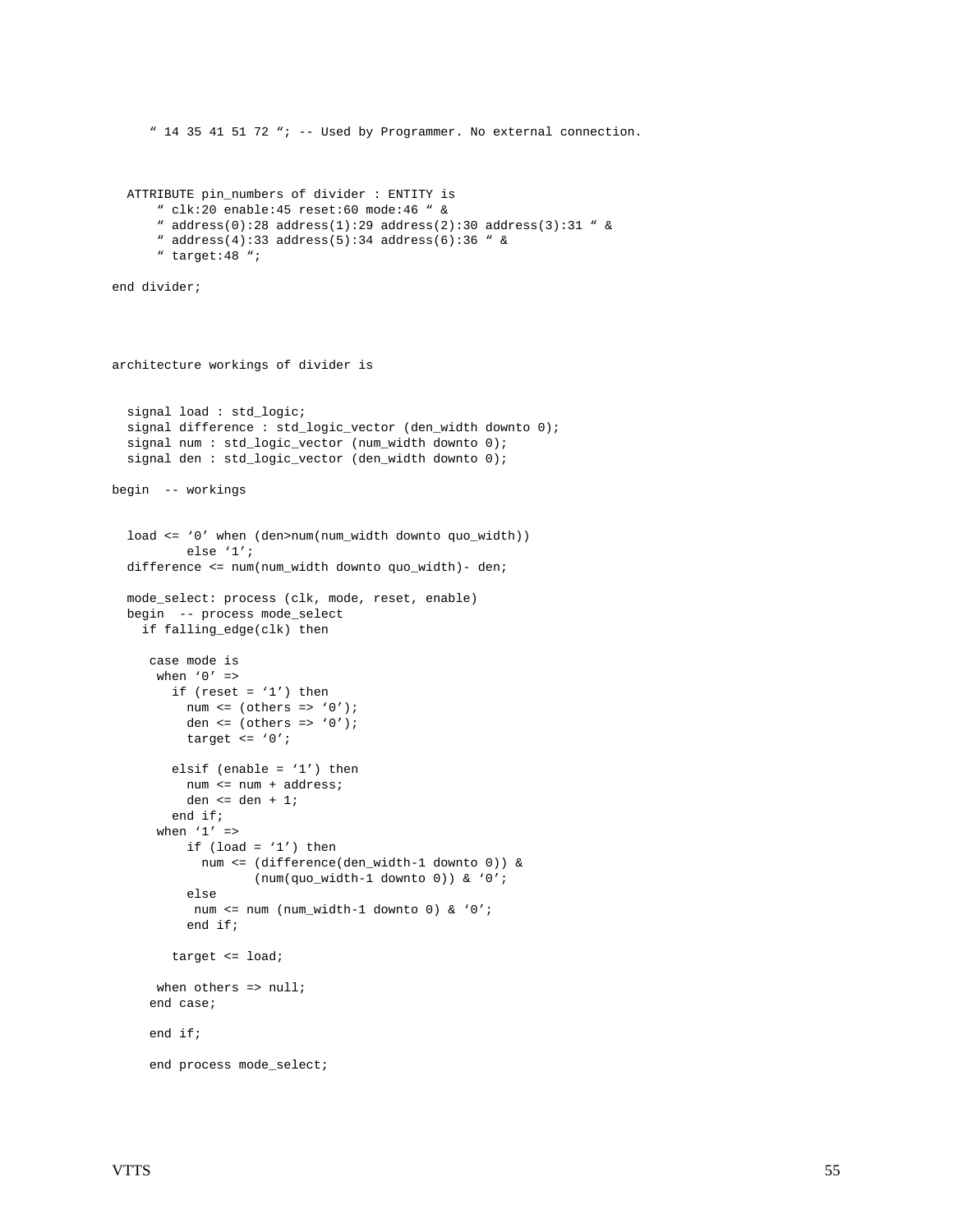end workings;

```
Listing 18: Divider 4a (divider4a.vhd)
```

```
library ieee;
use ieee.std_logic_1164.all;
use work.std_arith.all;
entity divider is
  generic(num_width : integer := 18;
          den_width : integer := 12;
          quo_width : integer := 6);
  port (
    clk, enable : in std_logic;
    mode, reset : in std_logic;
    address : in std_logic_vector(quo_width downto 0);
   target : out std_logic);
      ATTRIBUTE pin_avoid of divider :ENTITY is
-- " 1 2 11 21 22 32 42 43 44 53 63 64 74 83" & -- Vdd, Gnd, VPP
      " 12 19 73 "& -- These pins are the interconnect bus
                         -- for CPLD 2, 3, and 4. They are Serial I/O
                         -- pins for CPLD 1.
      " 13 "& -- This is I0-9. Can screw up the clock of C1. Be
                         -- careful when using this.
-- The CPLD has 4 clock pins that can also be used as input pins.
-- However, all of them are tied together.
-- The 4 clock pins are " 20 23 62 65 " .
-- Depending on your design, the programmer will assign of them
-- to be the clock input, and use the others as general-purpose inputs.
         This can be quite frustrating.
         We will thus disable 3 of the 4 and hope the compiler likes our
-- choice. If it doesn't, we will just have to pick another one.
-- Lets use clock 1 and disable clock 2,3, and 4.
         " 23 62 65 "&
-- If we need to use clock 2 : then use " 20 62 65 "&
-- If we need to use clock 3 : then use " 20 23 65 "&
        If we need to use clock 4 : then use " 20 23 62 "&
     " 14 35 41 51 72 "; -- Used by Programmer. No external connection.
  ATTRIBUTE pin_numbers of divider : ENTITY is
      " clk:20 enable:45 reset:60 mode:46 " &
     " address(0):50 address(1):52 address(2):54 address(3):55 " &
      " address(4):56 address(5):57 address(6):58 " &
```
" target:49 ";

end divider;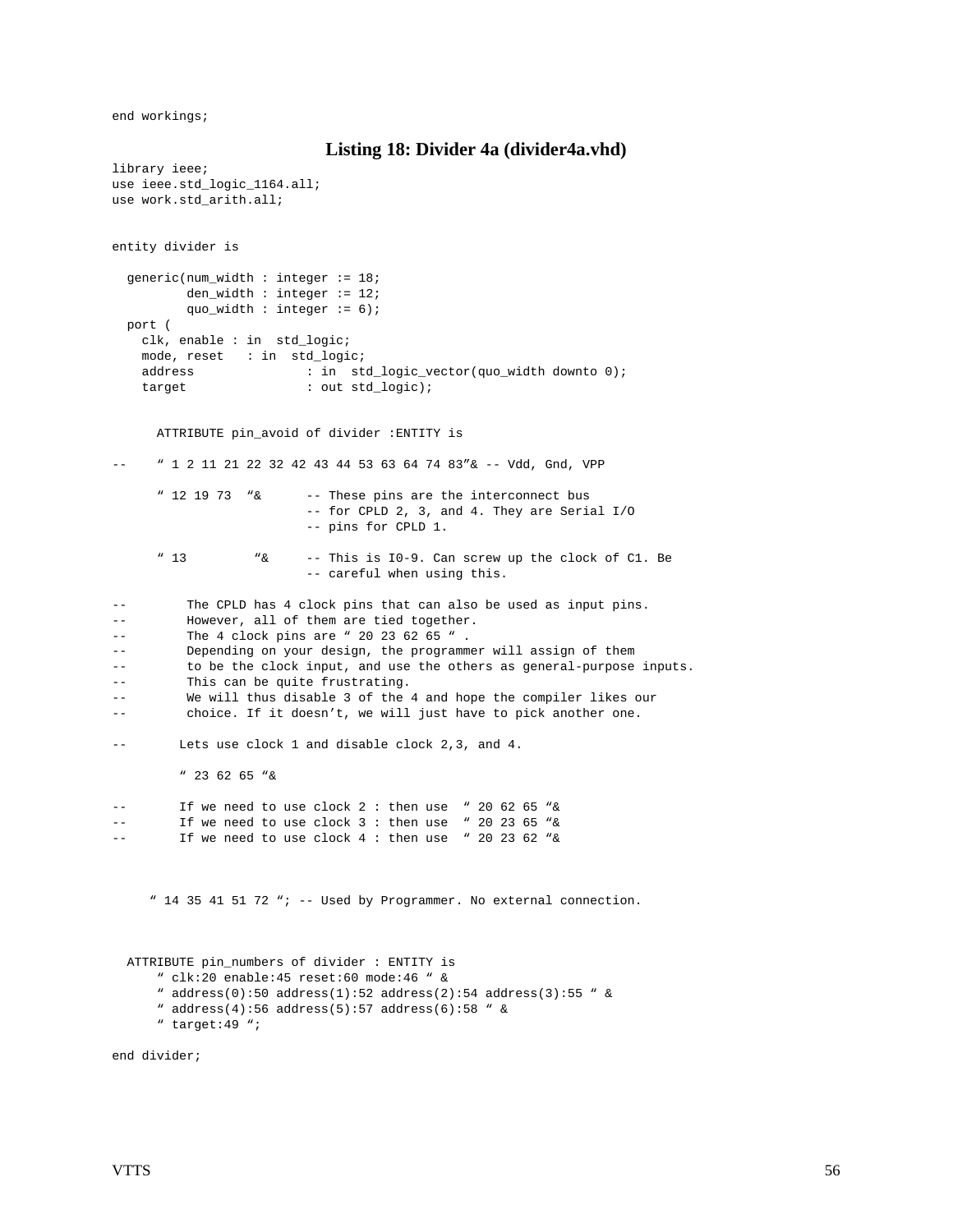```
 signal load : std_logic;
   signal difference : std_logic_vector (den_width downto 0);
   signal num : std_logic_vector (num_width downto 0);
   signal den : std_logic_vector (den_width downto 0);
begin -- workings
   load <= '0' when (den>num(num_width downto quo_width))
           else '1';
   difference <= num(num_width downto quo_width)- den;
   mode_select: process (clk, mode, reset, enable)
  begin -- process mode_select
     if falling_edge(clk) then
      case mode is
      when '0' =>
        if (reset = '1') then
          num <= (others => '0');
          den \leq (others \Rightarrow '0');
          target \leq '0';
         elsif (enable = '1') then
           num <= num + address;
           den <= den + 1;
         end if;
      when '1' =>
          if (\text{load} = '1') then
             num <= (difference(den_width-1 downto 0)) &
                    (num(quo_width-1 downto 0)) & '0';
           else
           num <= num (num_width-1 downto 0) & '0';
           end if;
         target <= load;
      when others => null;
      end case;
      end if;
      end process mode_select;
end workings;
                               Listing 19: Quotient (quotient.vhd)
library ieee;
use ieee.std_logic_1164.all;
use work.std_arith.all;
-------------------------------------------------------------------------------
--quotient de-serializer for a c22v10 pal on a palace22v10-25pc/pi device
entity quotient is
   generic (
    width : integer := 6;
```
architecture workings of divider is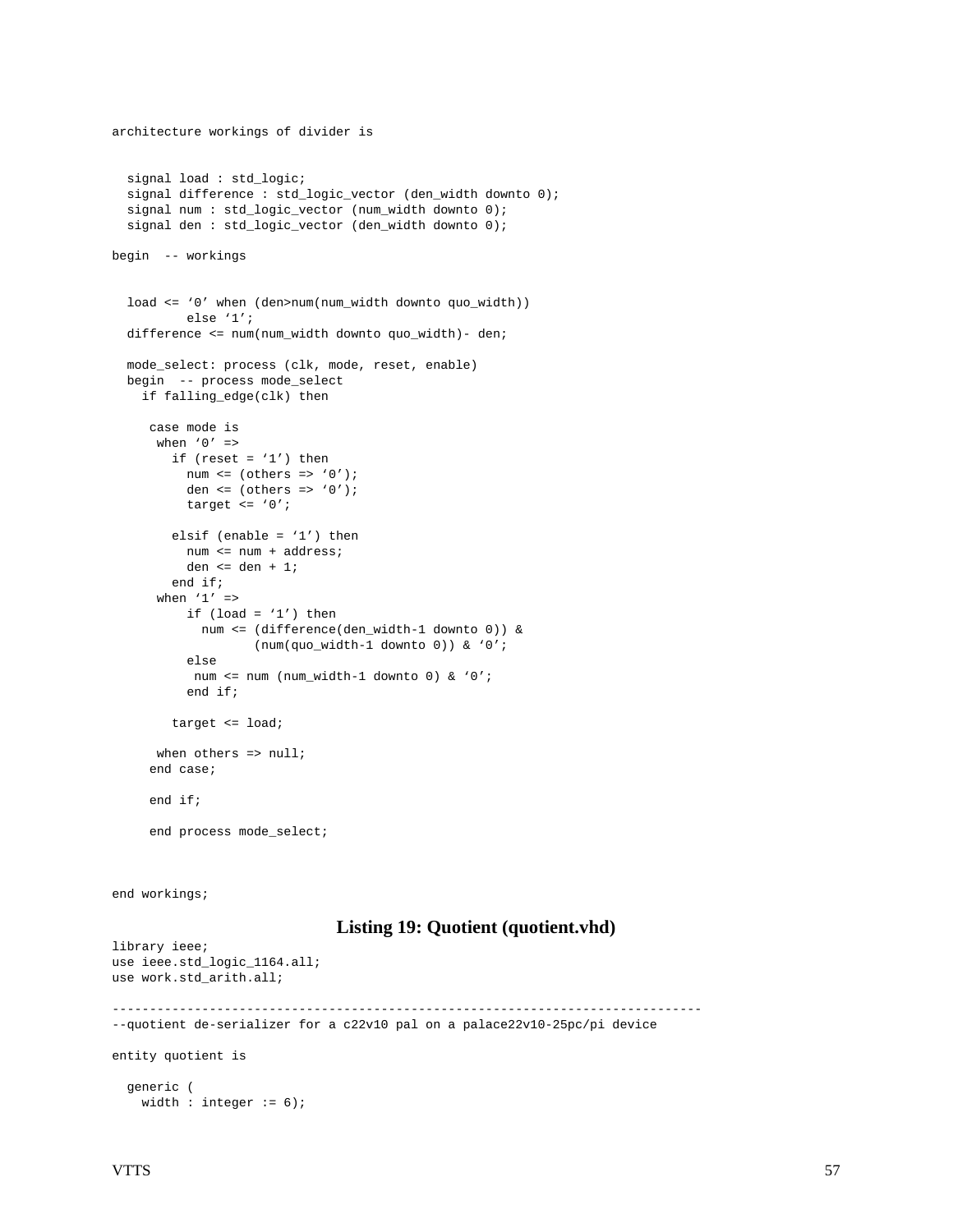```
 port (
    mode, load, clk, rdy_in : in std_logic;
   average : out std_logic_vector (width downto 0);
     pan_high, pan_low : out std_logic;
   rdy_out, blank : out std_logic);
      ATTRIBUTE pin_numbers of quotient : ENTITY is
          " clk:1 mode:2 load:3 rdy_in:4" &
        " average(0):23 average(1):22 average(2):21 " &
         " average(3):17 average(4):16 average(5):15 " &
         " average(6):14 blank:20 rdy_out:18 " ;
end quotient;
architecture workings of quotient is
    signal int_quotient, allones, mid : std_logic_vector (width downto 0);
  -- signal help : std_logic;
begin -- workings
  allones <= (others => '1');
  mid <= "0100000";
  average <= int_quotient;
-- help <= load;
  clocked: process (clk, mode, rdy_in, int_quotient)
  begin -- process clocked
    if rising_edge(clk) then
     rdy out \leq not mode ;
     if (mode = '1') then
       if (rdy_in = '1') then
          if (int_quotient = allones) then
             int_quotient <= mid;
            blank \le '1';
-- elsif (int_quotient < mid-2) then
--    pan_high <= '1';    pan_low <= '0';
-- elsif (int_quotient > mid+1) then
--    pan_high <= '0';    pan_low <= '1';
          else
--    pan_high <= '0';    pan_low <= '0';
           blank\leq'0';
            int_quotient <= int_quotient;
          end if;
        else
          int_quotient <= int_quotient(width-1 downto 0) & load;
         blank \leq '0';
        end if;
      else
        int_quotient <= int_quotient;
      end if;
     end if;
   end process clocked;
end workings;
```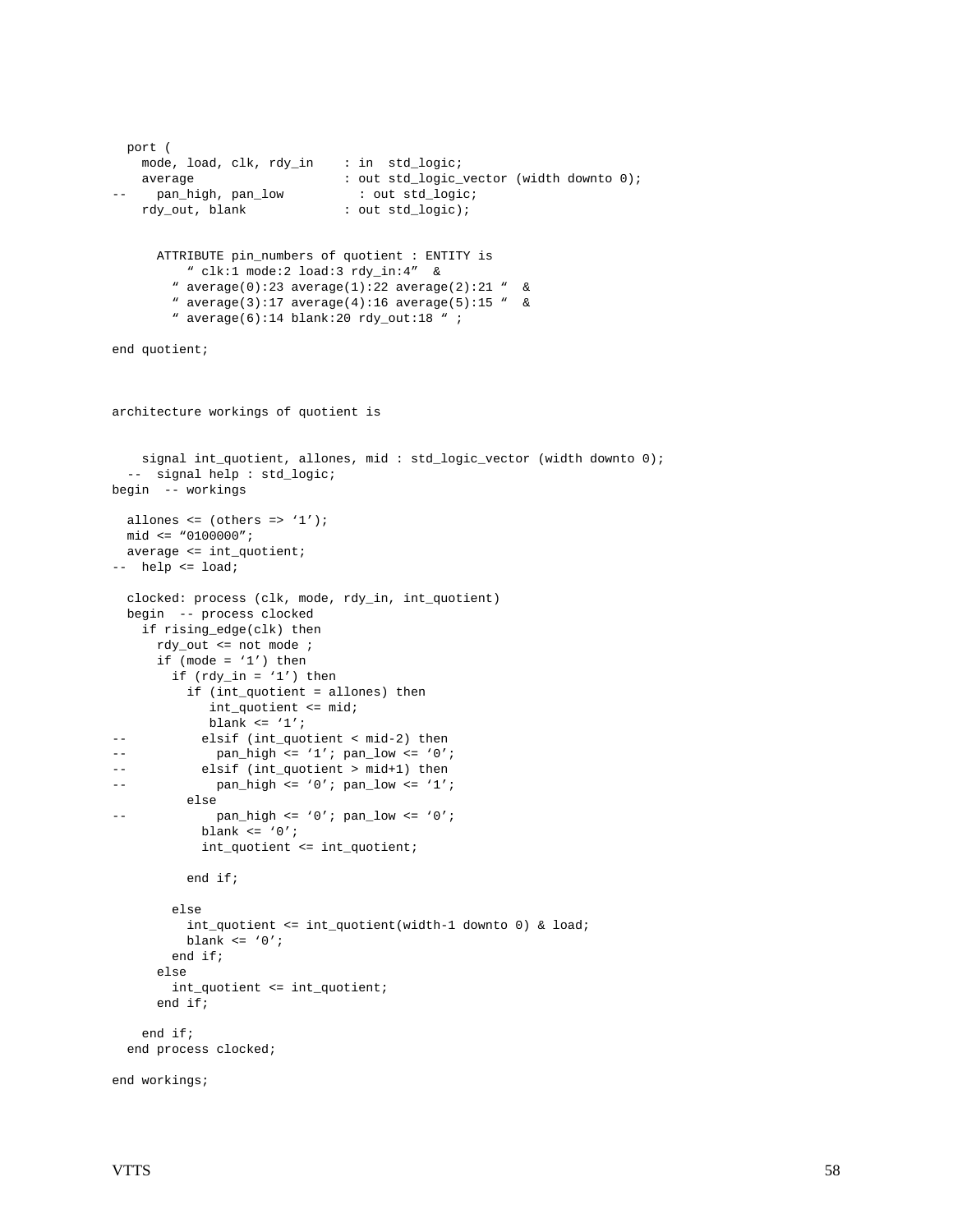#### **Listing 20: Sound FSM (sound.vhd)**

```
library ieee;
use ieee.std_logic_1164.all;
use work.std_arith.all;
entity sound is
  generic (
   prom_width : integer := 14;
   wait_width : integer := 12;
  topcount : integer := 4);
  port (
    clk, reset : in std_logic;
   data : in std_logic_vector(4 downto 0);
    state : out std_logic_vector (1 downto 0);
    sound_clk : out std_logic_vector(prom_width downto 0));
      ATTRIBUTE pin_avoid of sound :ENTITY is
     -- " 1 2 11 21 22 32 42 43 44 53 63 64 74 83"& -- Vdd, Gnd, VPP
      " 12 19 73 "& -- These pins are the interconnect bus
                         -- for CPLD 2, 3, and 4. They are Serial I/O
                         -- pins for CPLD 1.
      " 13 "& -- This is I0-9. Can screw up the clock of C1. Be
                         -- careful when using this.
-- The CPLD has 4 clock pins that can also be used as input pins.
-- However, all of them are tied together.
-- The 4 clock pins are " 20 23 62 65 ".
-- Depending on your design, the programmer will assign of them
-- to be the clock input, and use the others as general-purpose inputs.
-- This can be quite frustrating.
-- We will thus disable 3 of the 4 and hope the compiler likes our
-- choice. If it doesn't, we will just have to pick another one.
-- Lets use clock 1 and disable clock 2,3, and 4.
         " 23 62 65 "&
        If we need to use clock 2 : then use " 20 62 65 "&
-- If we need to use clock 3 : then use " 20 23 65 "&
-- If we need to use clock 4 : then use " 20 23 62 "&
     " 14 35 41 51 72 "; -- Used by Programmer. No external connection.
    ATTRIBUTE pin_numbers of sound : ENTITY is
      " clk:20 reset:49 " &
      " sound_clk(0):24 sound_clk(1):25 sound_clk(2):26 sound_clk(3):27 " &
      " sound_clk(4):28 sound_clk(5):29 sound_clk(6):30 sound_clk(7):31 " &
```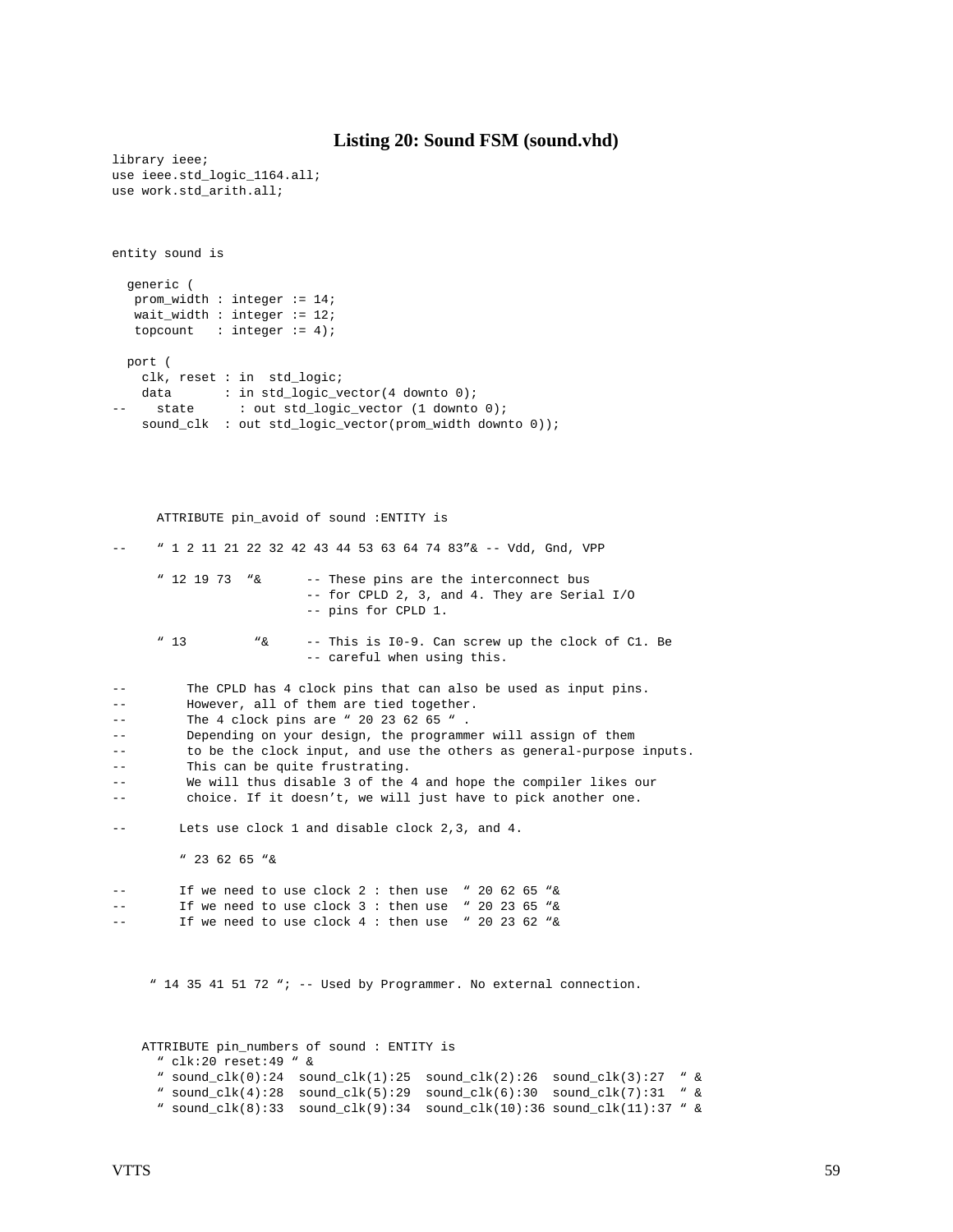```
end sound;
architecture workings of sound is
   type StateType is (Resetstate, Countdown, Output, Wait_state);
   signal previous_state, next_state : StateType := ResetState;
   signal count, allones : std_logic_vector (prom_width downto 0);
   signal state_count, allones2 : std_logic_vector (wait_width downto 0);
   signal state : std_logic_vector (1 downto 0);
begin -- workings
allones \leq (others \leq '1');
allones2 <= (others =& '1');sound_clk <= count;
 fsm:process(previous_state, allones, allones2, state_count, count, data)
  begin
     case previous_state is
      when Resetstate => state <= "00";
         next_state <= Countdown;
      when Countdown => state <= "01";
         if (data > 0) then
          next_state <= Resetstate;
        elsif (state count = allones2) then
           next_state <= Output;
         else
           next_state <= Countdown;
         end if;
      when Output => state <= "10";
         if (count = allones) then
          next_state <= Wait_state;
         else
           next_state <= Output;
         end if;
      when Wait\_state \Rightarrow state \leq "11"; if (data > 0) then
           next_state <= Resetstate;
         else
           next_state <= Wait_state;
         end if;
      when others => null;
     end case;
   end process;
  state_clocked: process(clk)
  begin
     if rising_edge(clk) then
      if (reset = '1') then
         previous_state <= Resetstate;
```
 " sound\_clk(12):38 sound\_clk(13):39 sound\_clk(14):40 " & " data(0):50 data(1):52 data(2):54 data(3):55 data(4):56 " ;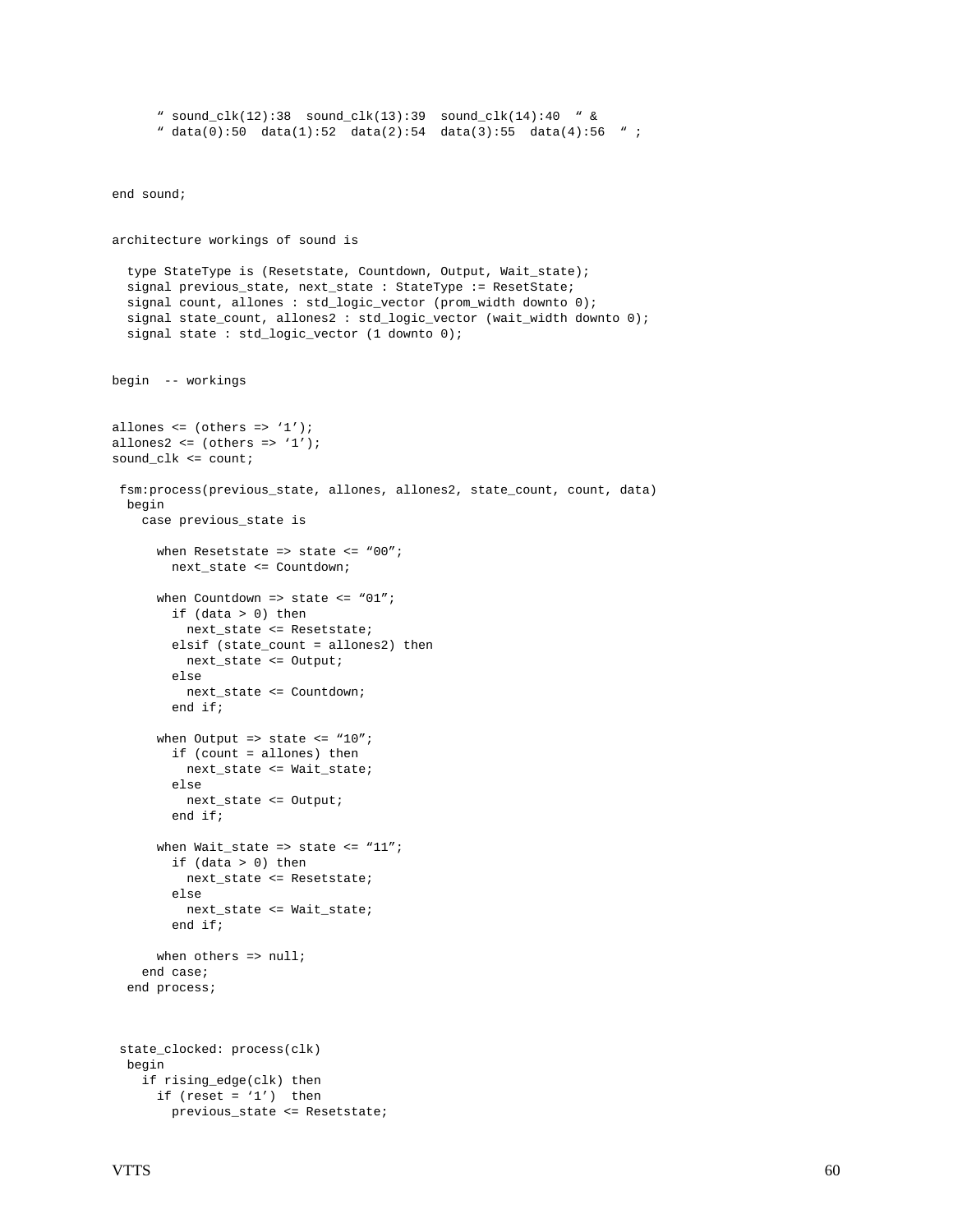```
 else
      previous state <= next state;
     end if;
     if (previous_state = Countdown) then
       state_count <= state_count + 1;
     else
       state_count <= (others => '0');
     end if;
     if (previous_state = Output) then
      count \leq count +1;
     else
      count \leq (others \Rightarrow '0');
     end if;
   end if;
 end process state_clocked;
```
end workings;

# **Appendix C: Video Output VHDL and MCU code**

```
Listing 21: Main CPLD logic (main.vhd)
```

```
-- This is the CPLD logic for the main counter, as well as the address
-- generation for memory modification. It can either drive a straight
-- 10-bit count, or perform the addition to the symbol data and output
-- the results used to modify pixel color.
library ieee;
use ieee.std_logic_1164.all;
use work.std_arith.all;
-- here is the entity
entity offset is
  port (clk, symbol, enable, copy, clearcount, increment : in std_logic;
countfull, symboldone: buffer std_logic;
indata : in std_logic_vector(7 downto 0);
detector : in std_logic_vector(11 downto 0);
outaddr : out std_logic_vector(9 downto 0);
outcount : out std_logic_vector(7 downto 0);
outpixel : out std_logic_vector(1 downto 0));
ATTRIBUTE pin_numbers of offset :ENTITY is
"outpixel(0):24 outpixel(1):25 "&
"outaddr(0):26 outaddr(1):27 outaddr(2):28 outaddr(3):29 "&
"outaddr(4):30 outaddr(5):31 outaddr(6):33 outaddr(7):34 \&"outaddr(8):36 outaddr(9):37 "&"symbol:39 enable:40 copy:45 clearcount:46 increment:47 "&
"countfull:48 symboldone:49 "&
"indata(0):50 indata(1):52 indata(2):54 indata(3):55 "&
"indata(4):56 indata(5):57 indata(6):58 indata(7):59 "&
"detector(0):3 detector(1):4 detector(2):5 detector(3):6 "\&"detector(4):7 detector(5):8 detector(6):9 detector(7):10 "&
"detector(8):15 detector(9):16 detector(10):17 detector(11):18 "&
"outcount(0):75 outcount(1):76 outcount(2):77 outcount(3):78 "&
"outcome(4):79 outcount(5):80 outcount(6):81 outcount(7):82 ";
end offset;
-- here is the architcture
architecture behavioral of offset is
```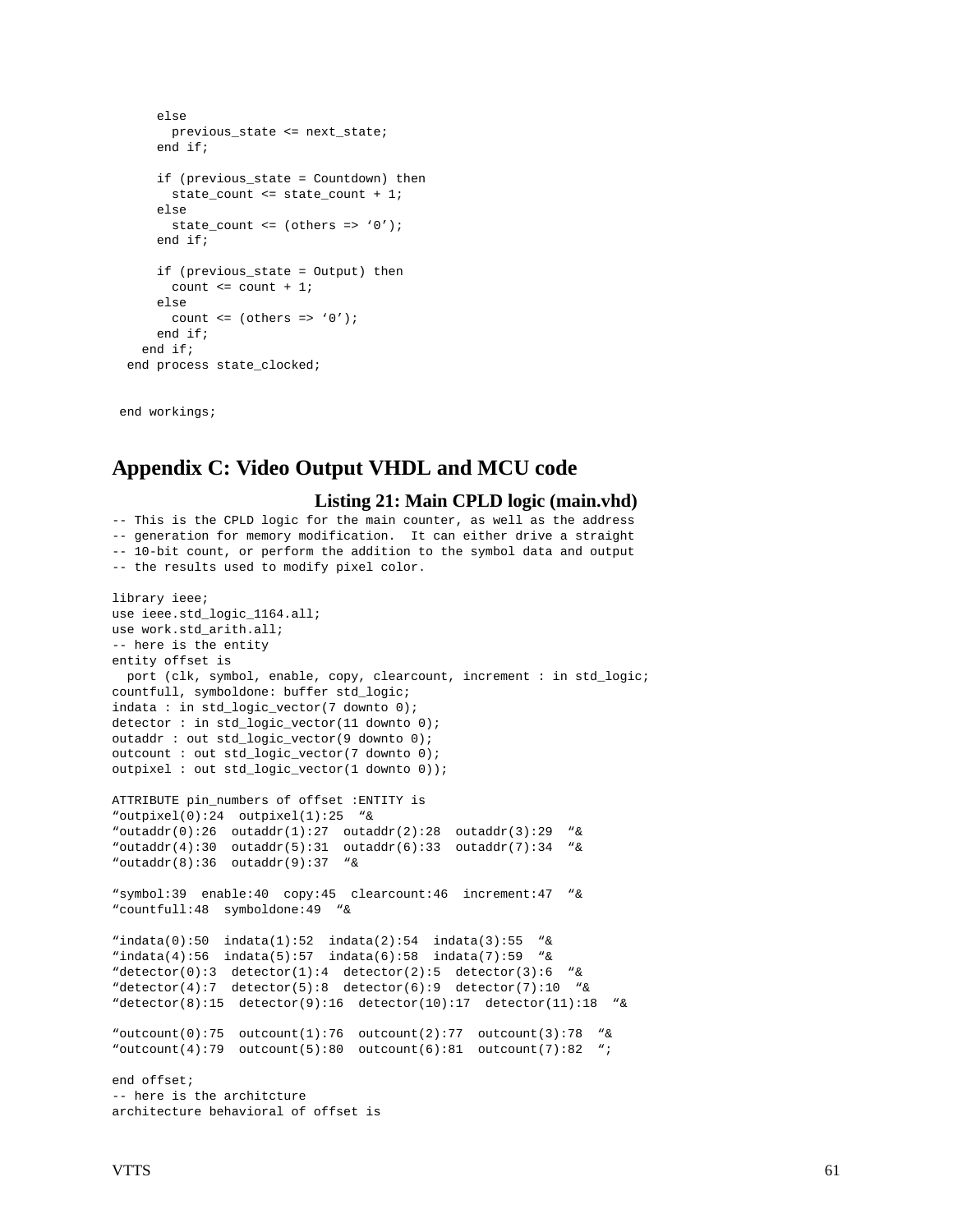```
signal int_offset, detector_sync : std_logic_vector(11 downto 0);
signal sixzeros : std logic vector(5 downto 0);
signal intcnt, int_addr : std_logic_vector(9 downto 0);
begin
clocked: process (clk)
begin
if rising_edge(clk) then
if clearcount = '1' then
intcnt <= "0000000000";
<code>countfull \leq '0';</code>
symboldone <= '0';
elsif (intcnt = "1111111111") then
countfull \leq '1';
elsif (increment = '1') then
if ((symbol = '0') AND (intcnt = "0000011010")) then
symboldone <= '1';
elsif ((symbol = '1') AND (intcnt = "0000001111")) then
symboldone <= '1';
end if;
intcnt \le intcnt + 1;
else
countfull <= countfull;
symboldone <= symboldone;
end if;
if (symbol = '1') then
-- Y
if ((detector_sync(11 downto 6) = "000000") OR
(detector_sync(11 downto 6) = "000001") OR
(detector_sync(11 downto 6) = "000010") OR
(detector_sync(11 downto 6) = "000011") OR
(detector_sync(11 downto 6) = "000100")) then
int_offset(11 downto 6) <= sixzeros + indata(7 downto 4);
elsif((detector_sync(11 downto 6) = "111111") OR
(detector_sync(11 downto 6) = "111110") OR
(detector sync(11 downto 6) = "111101") OR(detector_sync(11 downto 6) = "111100")) then
int_{0}ffset(11 downto 6) <= (sixzeros + 55) + indata(7 downto 4);
else
int_{0}ffset(11 downto 6) <= (detector_sync(11 downto 6) - 4) + indata(7 downto 4);
end if;
-- X
if ((detector_sync(5 downto 0) = "000000") OR
(detector_sync(5 downto 0) = "000001") OR
(detector sync(5 downto 0) = "000010") OR(detector_sync(5 downto 0) = "000011") OR
(detector_sync(5 downto 0) = "000100") then
int_offset(5 downto 0) <= sixzeros + indata(3 downto 0);
elsif((detector_sync(5 downto 0) = "111111") OR
(detector_sync(5 downto 0) = "111110") OR
(detector_sync(5 downto 0) = "111101") OR
(detector_sync(5 downto 0) = "111100") then
int_{0}ffset(5 downto 0) <= (sixzeros + 55) + indata(3 downto 0);
else
int_{of} (5 downto 0) <= (detector_sync(5 downto 0) - 4) + indata(3 downto 0);
end if;
else
int_{0}ffset(11 downto 6) <= (sixzeros + 28) + indata(7 downto 4);
int_{offset(5 down to 0) \leftarrow (sixzeros + 28) + indata(3 down to 0);end if;
detector_sync <= detector;
end if;
end process clocked;
mux: process (copy, intcnt, int_offset)
begin
if (copy = '1') then
```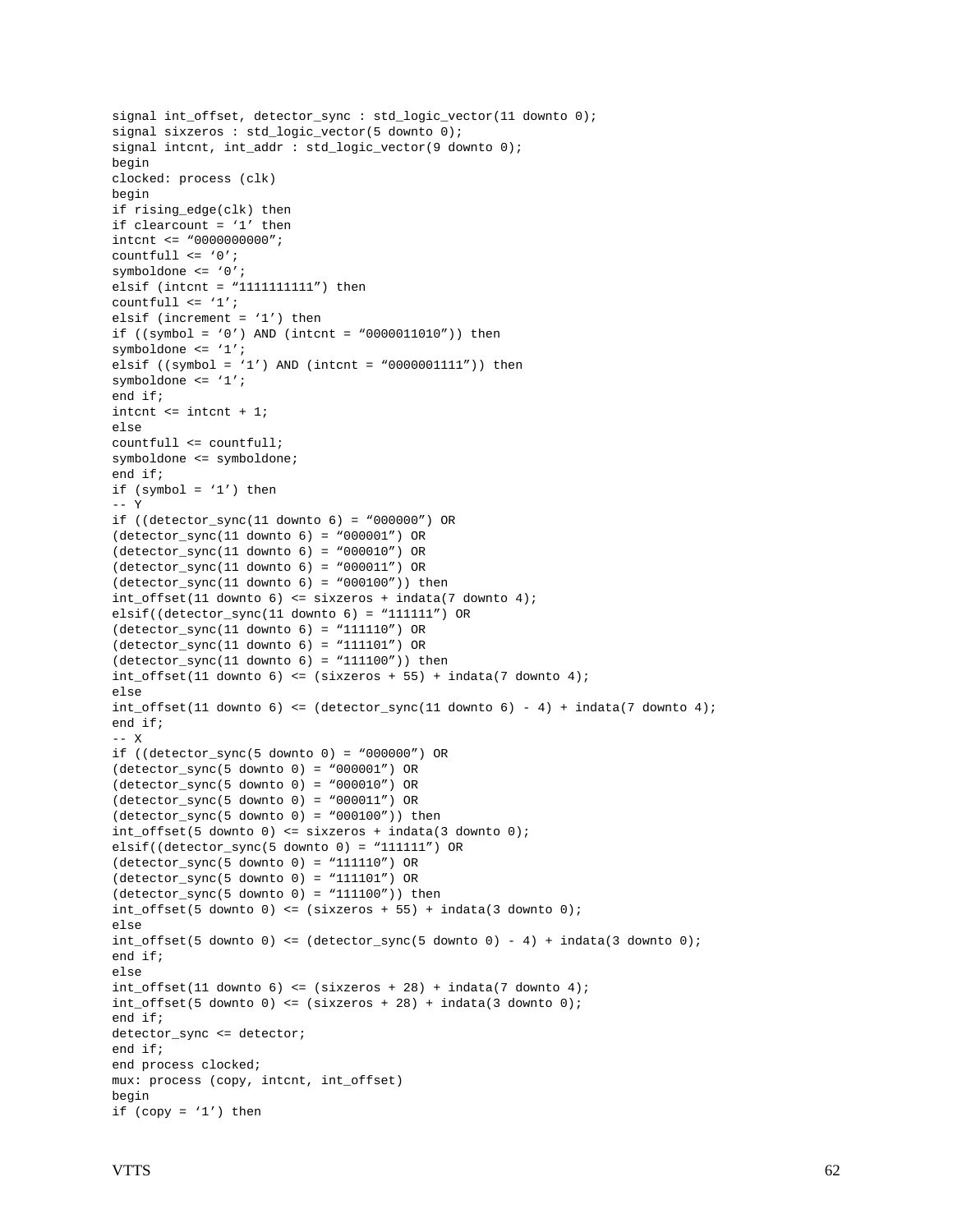```
int_addr <= intcnt;
else
int_addr <= int_offset(11 downto 2);
end if;
end process mux;
enable: process (enable)
begin
if (enable = '1') then
outaddr <= int_addr;
outpixel <= int_offset(1 downto 0);
else
outaddr <= "ZZZZZZZZZZZ";
outpixel <= "ZZ";
end if;
end process enable;
outcount <= intcnt(7 downto 0);
sixzeros <= "000000";
end behavioral;
```
#### **Listing 22: Store logic (store.vhd)**

```
-- This PAL takes the data from the Digitizer and packs it into bytes,
-- each containing four pixels worth of data. Once the byte is ready
-- and the bus is clear, the data can be driven to the bus.
library ieee;
use ieee.std_logic_1164.all;
use work.std_arith.all;
-- here is the entity
entity store is
  port (clk, data, load, enable: in std_logic;
pixel : in std_logic_vector(1 downto 0);
outdata : out std_logic_vector(7 downto 0));
ATTRIBUTE pin_numbers of store :ENTITY is
"enable:2 load:3 data:4 pixel(0):5 pixel(1):6 "&
\text{voutdata}(0):23 outdata(1):22 outdata(2):21 outdata(3):20 "\&<br>\text{voutdata}(4):19 outdata(5):18 outdata(6):17 outdata(7):16 "
                outdata(5):18 outdata(6):17 outdata(7):16 ";
end store;
-- here is the architcture
architecture behavioral of store is
signal int_data : std_logic_vector(7 downto 0);
begin
clocked: process (clk)
begin
if rising_edge(clk) then
if (load = '1') then
if pixel = "00" then
int_data(0) \leq data;int_data(1) \leq '0';elsif pixel = "01" then
int_data(2) \leq data;int_data(3) \leq v'elsif pixel = "10" then
int_data(4) \leq data;int data(5) \leq v0';
else
int_data(6) \leq data;int_data(7) \leq 0'iend if;
else
int data \leq int data;
end if;
end if;
end process clocked;
```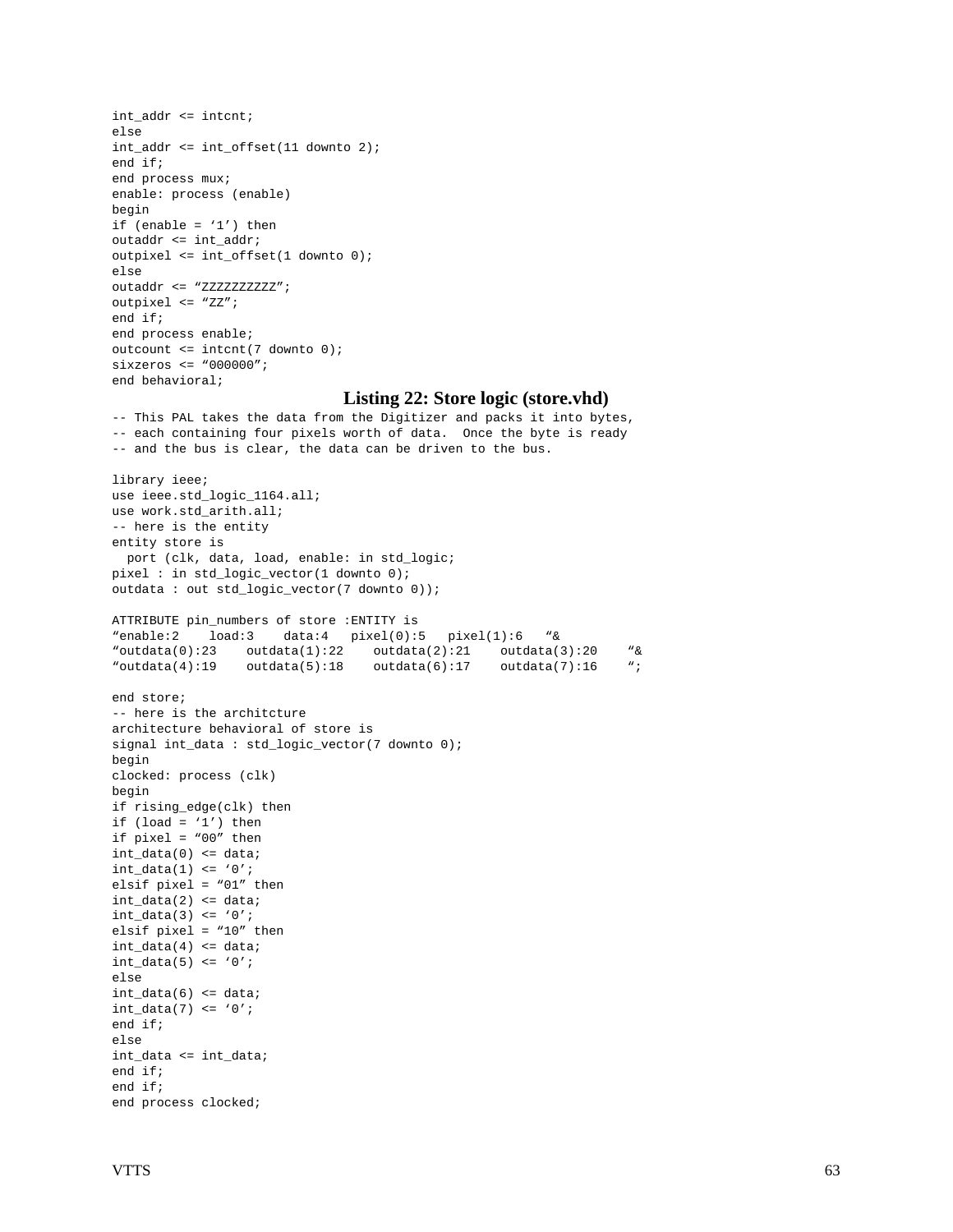```
enable: process (enable, int_data)
begin
if (enable = '1') then
outdata <= int_data;
else
outdata <= "ZZZZZZZZ";
end if;
end process enable;
end behavioral;
                            Listing 23: Modify logic(modify.vhd)
-- This PAL is used to change the color value of a pixel
-- specified by the signal "pixel" to the desired color.
-- Once the input byte is received, it is modified.
-- The output is enabled once the bus is clear.
library ieee;
use ieee.std_logic_1164.all;
use work.std_arith.all;
-- here is the entity
entity modify is
  port (clk, color, load, enable: in std_logic;
pixel : in std_logic_vector(1 downto 0);
indata : in std_logic_vector(7 downto 0);
outdata : out std_logic_vector(7 downto 0));
ATTRIBUTE pin_numbers of modify :ENTITY is
"enable:10 load:11 color:13 pixel(0):15 pixel(1):14 "&
"indata(0):2 indata(1):3 indata(2):4 indata(3):5 "&
"indata(4):6 indata(5):7 indata(6):8 indata(7):9 "&
"outdata(0):23 outdata(1):22 outdata(2):21 outdata(3):20 "&
"outdata(4):19 outdata(5):18 outdata(6):17 outdata(7):16 ";
end modify;
-- here is the architcture
architecture behavioral of modify is
signal int_data : std_logic_vector(7 downto 0);
begin
clocked: process (clk)
begin
if rising_edge(clk) then
if (\text{load} = '1') then
int_data <= indata;
if pixel = "00" then
int_data(0) <= color;
int_data(1) \leq 1'ielsif pixel = "01" then
int_data(2) \leq color;int_data(3) \leq 1'ielsif pixel = "10" then
int_data(4) \leq color;int_data(5) \leq 1'ielse
int_data(6) <= color;
int_data(7) \leq 1'iend if;
else
int_data <= int_data;
end if;
end if;
end process clocked;
enable: process (enable)
begin
if (enable = '1') then
outdata <= int_data;
```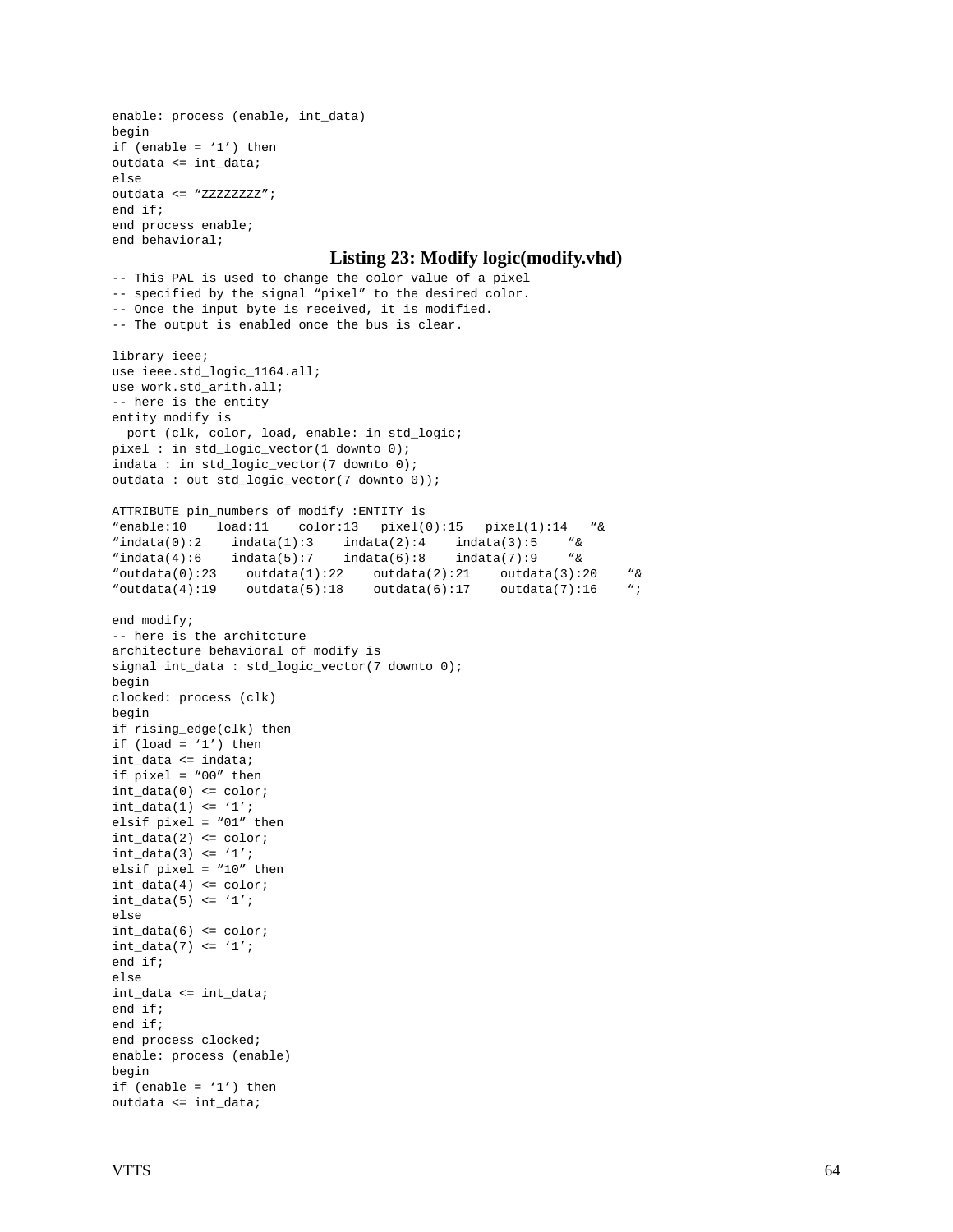else outdata <= "ZZZZZZZZ"; end if; end process enable; end behavioral;

#### **Listing 24: Detector latch (dlatch.vhd)**

```
-- This PAL is used to latch data coming from the Detector Unit.
-- Since a total of 12 bits of data are being sent, two of these
-- PALs are used.
library ieee;
use ieee.std_logic_1164.all;
use work.std_arith.all;
-- here is the entity
entity dlatch is
  port (clk, load : in std_logic;
indata : in std_logic_vector(5 downto 0);
outdata : buffer std_logic_vector(5 downto 0));
ATTRIBUTE pin_numbers of dlatch :ENTITY is
"load:13 "&
"indata(0):2 indata(1):3 indata(2):4 ``&"indata(3):5 indata(4):6 indata(5):7 ``&"outdata(0):23 outdata(1):22 outdata(2):21 "&
"outdata(3):20 outdata(4):19 outdata(5):18 ";
end dlatch;
-- here is the architcture
architecture behavioral of dlatch is
begin
clocked: process (clk)
begin
if rising_edge(clk) then
if (load = '1') then
outdata <= indata;
else
outdata <= outdata;
end if;
end if;
end process clocked;
end behavioral;
                           Listing 25: Overlay images (images.dat)
/* This file contains the images for both the box and the crosshair */
\prime^* They are seperated by a block of NULL padding to comply with the */
/* addressing scheme used by the Video Output Unit. */
# SET_ADDRESS = 0;
# BASE = BINARY;
/* BOX - 28 DATA POINTS */
/* TOP */
00000000 00000001 00000010 00000011
00000100 00000101 00000110 00000111
/* SIDES */
00010000 00010111
00100000 00100111
00110000 00110111
01000000 01000111
```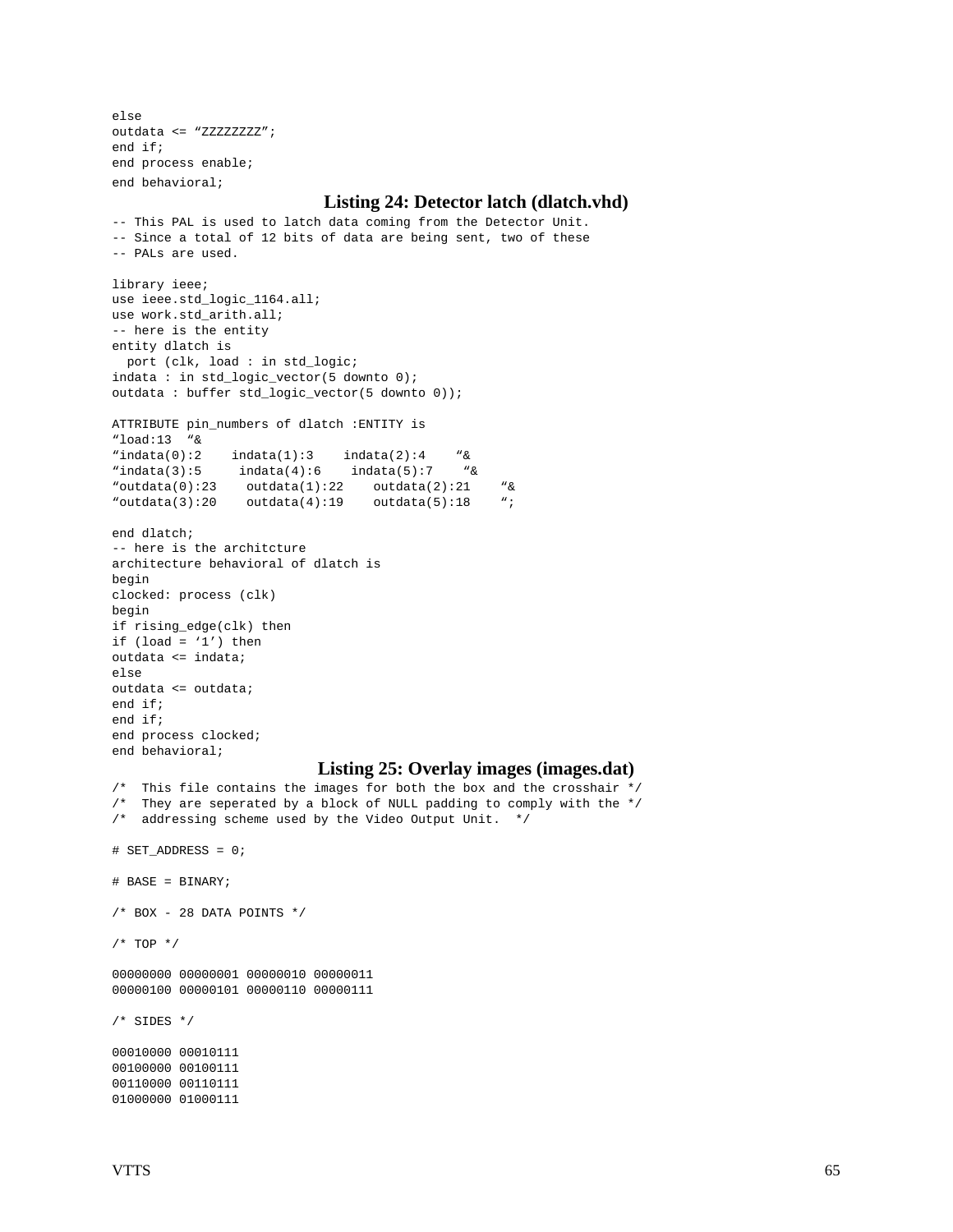01010000 01010111 01100000 01100111

/\* BOTTOM \*/

01110000 01110001 01110010 01110011 01110100 01110101 01110110 01110111

/\* PADDING \*/

00000000 00000000 00000000 00000000

00000000 00000000 00000000 00000000 00000000 00000000 00000000 00000000 00000000 00000000 00000000 00000000 00000000 00000000 00000000 00000000

00000000 00000000 00000000 00000000 00000000 00000000 00000000 00000000 00000000 00000000 00000000 00000000 00000000 00000000 00000000 00000000

00000000 00000000 00000000 00000000 00000000 00000000 00000000 00000000 00000000 00000000 00000000 00000000 00000000 00000000 00000000 00000000

00000000 00000000 00000000 00000000 00000000 00000000 00000000 00000000 00000000 00000000 00000000 00000000 00000000 00000000 00000000 00000000

00000000 00000000 00000000 00000000 00000000 00000000 00000000 00000000 00000000 00000000 00000000 00000000 00000000 00000000 00000000 00000000 00000000 00000000 00000000 00000000 00000000 00000000 00000000 00000000

00000000 00000000 00000000 00000000 00000000 00000000 00000000 00000000

00000000 00000000 00000000 00000000

00000000 00000000 00000000 00000000 00000000 00000000 00000000 00000000 00000000 00000000 00000000 00000000 00000000 00000000 00000000 00000000 00000000 00000000 00000000 00000000 00000000 00000000 00000000 00000000 00000000 00000000 00000000 00000000

00000000 00000000 00000000 00000000 00000000 00000000 00000000 00000000 00000000 00000000 00000000 00000000 00000000 00000000 00000000 00000000 00000000 00000000 00000000 00000000 00000000 00000000 00000000 00000000 00000000 00000000 00000000 00000000 00000000 00000000 00000000 00000000 00000000 00000000 00000000 00000000 00000000 00000000 00000000 00000000 00000000 00000000 00000000 00000000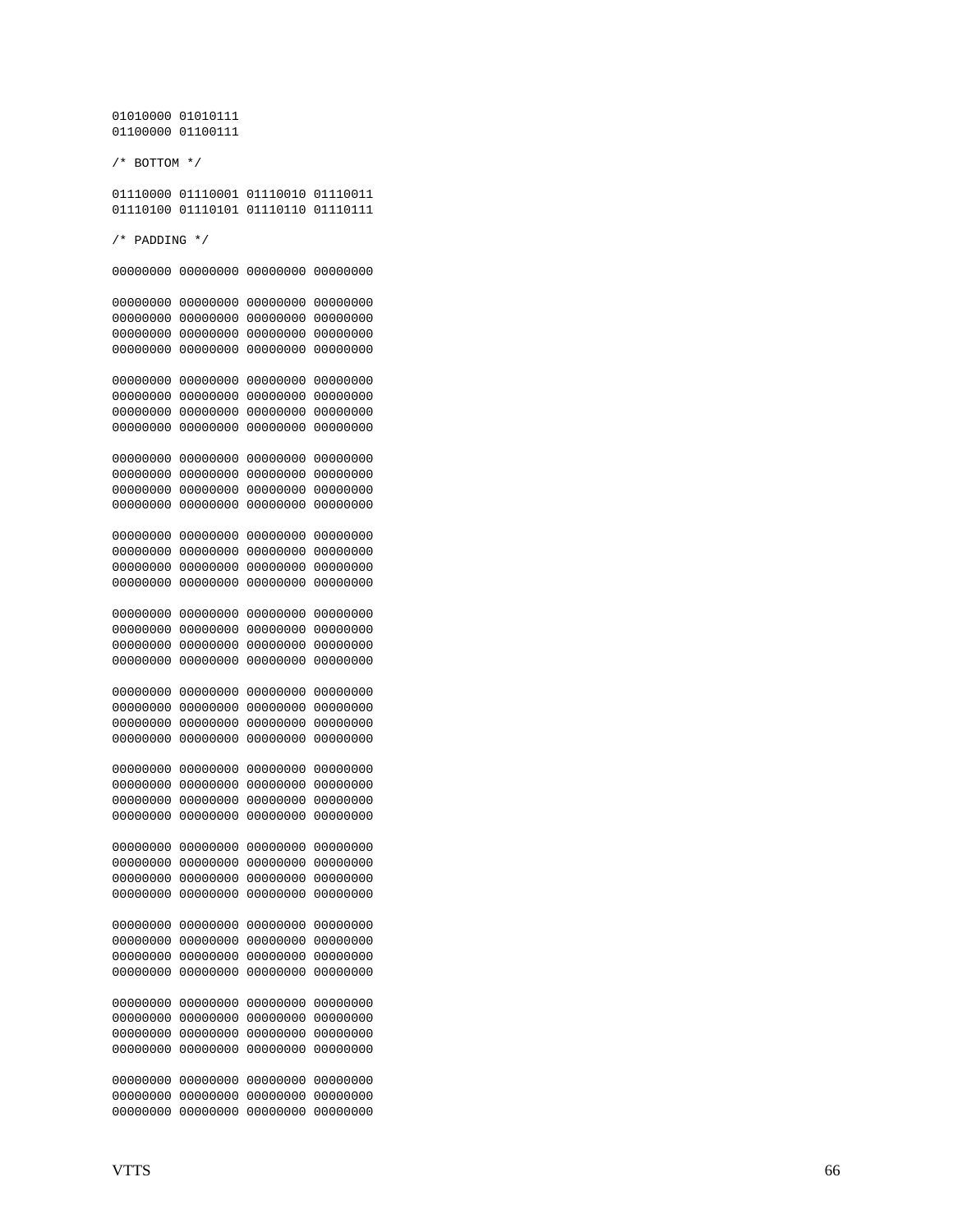```
00000000 00000000 00000000 00000000
00000000 00000000 00000000 00000000
00000000 00000000 00000000 00000000
00000000 00000000 00000000 00000000
00000000 00000000 00000000 00000000
00000000 00000000 00000000 00000000
00000000 00000000 00000000 00000000
00000000 00000000 00000000 00000000
00000000 00000000 00000000 00000000
00000000 00000000 00000000 00000000
00000000 00000000 00000000 00000000
00000000 00000000 00000000 00000000
/* CROSSHAIR - 17 DATA POINTS*/
00000000 00001000
00010001 00010111
00100010 00100110
00110011 00110101
01000100
01010101 01010011
01100110 01100010
01110111 01110001
10001000 10000000
                              Listing 26: Tristate logic 1 (vtrist1.vhd)
-- This is one of two PALs used to handle the tristate enable conditions
-- to the VRAM. It is necessary to give both the SRAM, and the MC6847
-- access to its control signals and data lines. This PAL in particular
-- handles the address bus.
library ieee;
use ieee.std_logic_1164.all;
use work.std_arith.all;
-- here is the entity
entity vtrist1 is
  port (n_fs : in std_logic;
indata : in std_logic_vector(9 downto 0);
outdata : out std_logic_vector(9 downto 0));
ATTRIBUTE pin_numbers of vtrist1 :ENTITY is
"n_fs:13 "&
\text{vindata}(0):2 \quad \text{indata}(1):3 \quad \text{indata}(2):4 \quad \text{indata}(3):5 \quad \text{w}.\<br>\text{vindata}(4):6 \quad \text{indata}(5):7 \quad \text{indata}(6):8 \quad \text{indata}(7):9 \quad \text{w}.\"indata(4):6 indata(5):7 indata(6):8 indata(7):9 \alpha"indata(8):10 indata(9):11 "&
"outdata(0):23 outdata(1):22 outdata(2):21 outdata(3):20 "&
"outdata(4):19 outdata(5):18 outdata(6):17 outdata(7):16 \alpha"outdata(8):15 outdata(9):14 ";
end vtrist1;
-- here is the architcture
architecture behavioral of vtrist1 is
begin
enable: process (n_fs, indata)
begin
if (n fs = '0') then
outdata <= indata;
else
outdata <= "ZZZZZZZZZZ";
end if;
```
00000000 00000000 00000000 00000000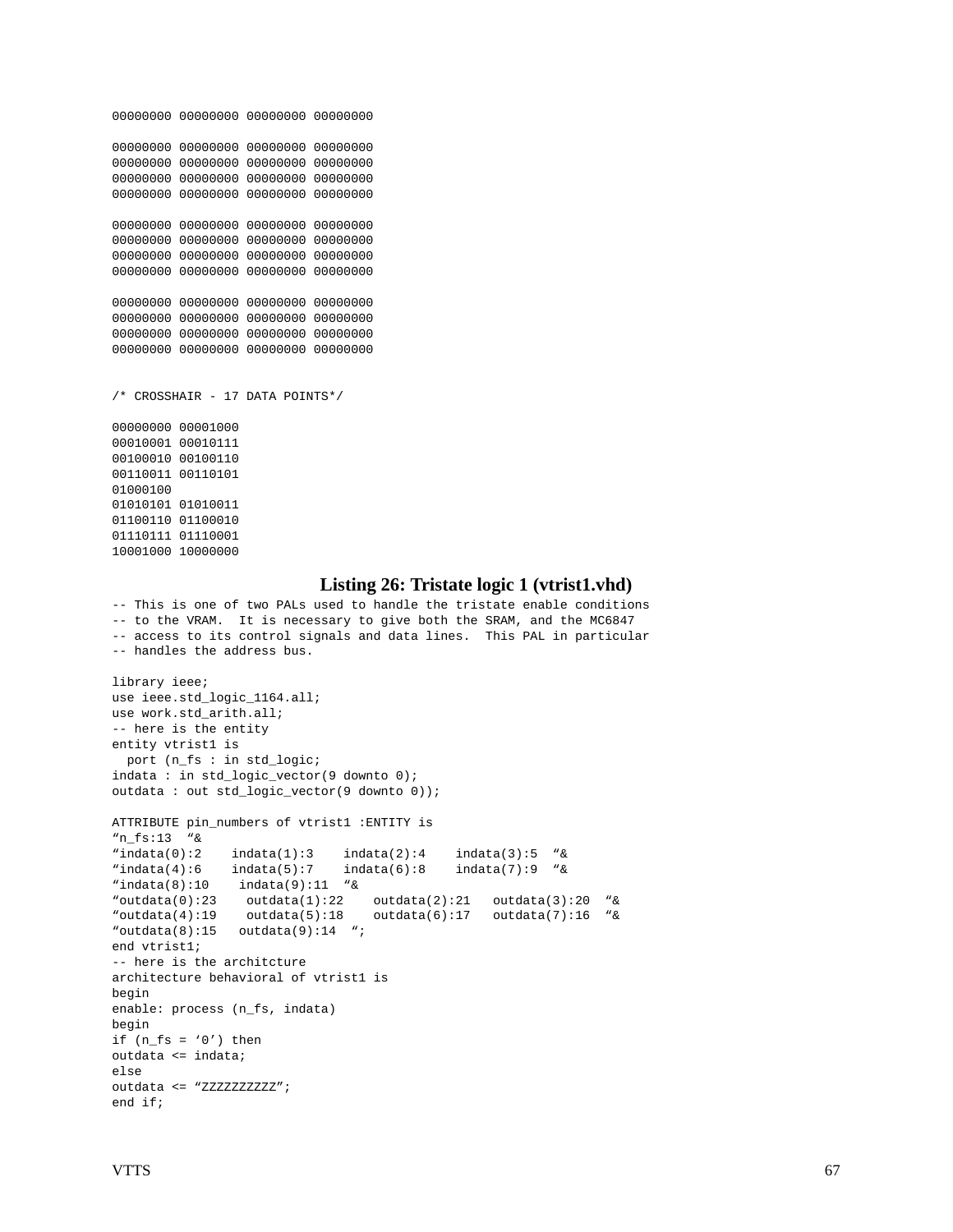end process enable; end behavioral;

#### **Listing 27: Tristate logic 2 (vtrist2.vhd)**

-- This is one of two PALs used to handle the tristate enable conditions -- to the VRAM. It is necessary to give both the SRAM, and the MC6847 -- access to its control signals and data lines. This PAL in particular -- handles the data bus and control signals.

```
library ieee;
use ieee.std_logic_1164.all;
use work.std_arith.all;
-- here is the entity
entity vtrist2 is
  port (n_fs, inwrite : in std_logic;
 outoe, outwe : out std_logic;
indata : in std_logic_vector(7 downto 0);
outdata : out std_logic_vector(7 downto 0));
ATTRIBUTE pin_numbers of vtrist2 :ENTITY is
"n_fs:13 inwrite:1 outoe:14 outwe:15 "&
"indata(0):2 indata(1):3 indata(2):4 indata(3):5 "&
"indata(4):6 indata(5):7 indata(6):8 indata(7):9 \alpha"outdata(0):16 outdata(1):17 outdata(2):18 outdata(3):19 "&
"outdata(4):20 outdata(5):21 outdata(6):22 outdata(7):23 ";
end vtrist2;
-- here is the architcture
architecture behavioral of vtrist2 is
begin
enable: process (n_fs, indata, inwrite)
begin
if (n fs = '0') then
outdata <= indata;
outoe <= inwrite;
outwe <= inwrite;
else
outdata <= "ZZZZZZZZ";
outoe <= '0';
outwe \leq '1';
end if;
end process enable;
end behavioral;
```
#### **Listing 28: Video color mapping logic (video.vhd)**

-- This PAL is used to map the chroma and luminance signals from -- the MC6847 to the appropriate RGB values. This logic converts the -- four output colors to Black, White, Red, and Blue. The dual outputs -- for each color are fed as inputs to S38 chips which are necessary -- to drive the output signal, as they have open-collector outputs. library ieee; use ieee.std\_logic\_1164.all; use work.std\_arith.all; -- here is the entity entity video is port (l, ah, al, bh, bl : in std\_logic; r1, r2, g1, g2, y1, y2, b1, b2 : out std\_logic); ATTRIBUTE pin\_numbers of video :ENTITY is "l:2 ah:3 al:4 bh:5 bl:6 "& "r1:23 r2:22 g1:21 g2:20 "& "y1:19 y2:18 b1:17 b2:16 "; end video; -- here is the architcture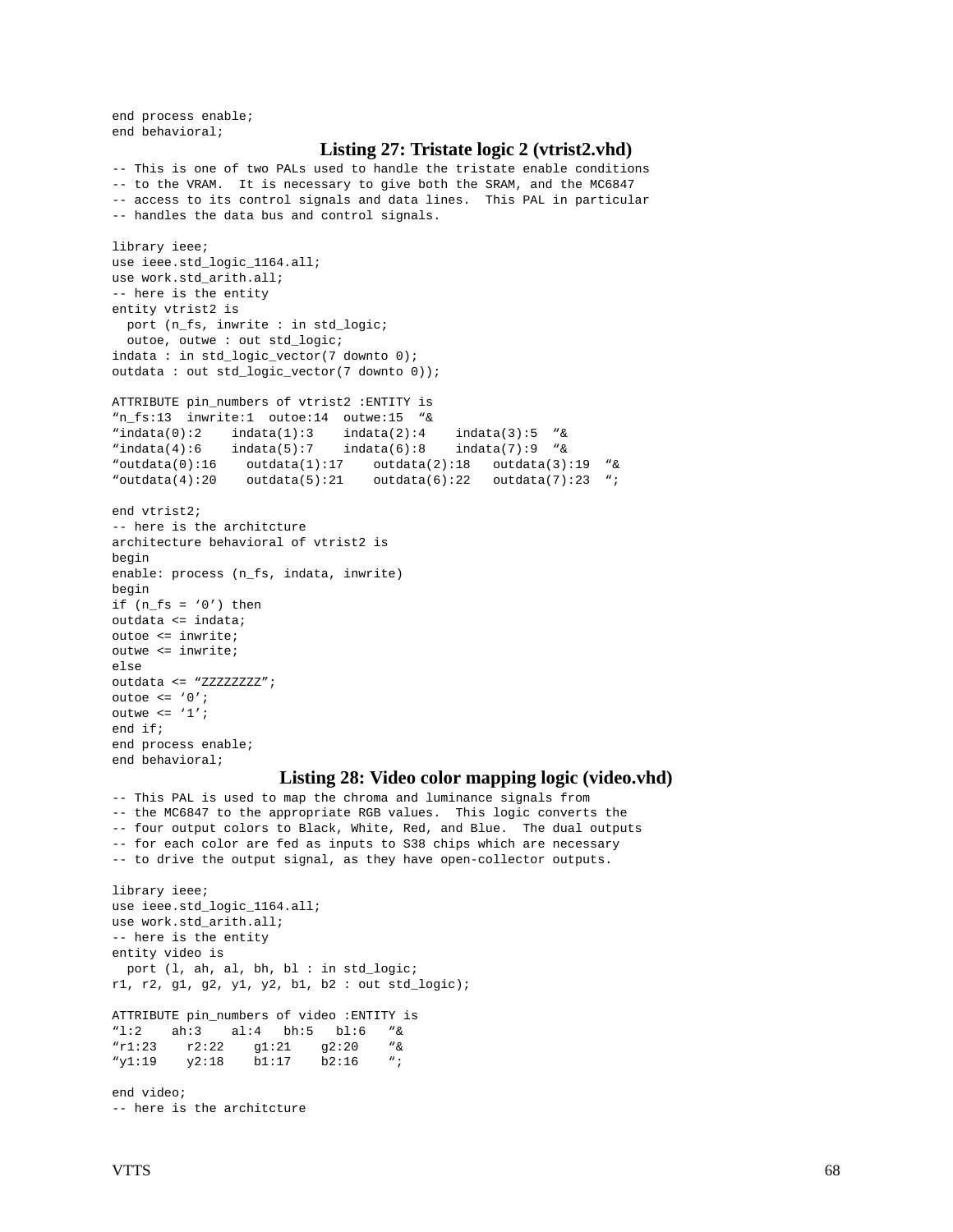```
architecture behavioral of video is
begin
r1 <= NOT ah;
r2 << NOT bh;
q1 \leq NOT bh;
q2 \leq NOT bh;
y1 \leq y0';
y2 \leq y0';
b1\Leftarrow NOT bh;
b2 <= NOT (bl and (NOT \text{ al}));
end behavioral;
```
#### **Listing 29: MCU specification file(mcu.sp)**

```
/* mcu.sp * /
/* Main Specification file */
/* Video Output Unit * /
/* Chris Lyon, 5-6-01 */****************************************************************/
/* Instruction Word Organization: */
/* conditional branches 0cccxxxx aaaaaaaa */
/* unconditional branches 0111xxxx aaaaaaaa */
% assertion statements 1sssssss sssssssss */<br>
\frac{x}{1} where c = status selection */
/* where c = status selection \frac{\ast}{\ell}<br>/* a = alternative address. i.e. jump address \frac{\ast}{\ell}a = alternative address, i.e. jump address
\frac{1}{x} s = assertion signals \frac{x}{x}/****************************************************************/
op <15:0>; \sqrt{*} Indicates the available bits \sqrt{*} /
address op <7:0>; /* Indicates bit locations for addresses */
value op <7:0>;
/*
 * Instruction set for your MCU
 */
CJMPop<15>=%b0;/* Conditional JuMP */
JMPop<15:12>=%b0111;/* unconditional JuMP */
ASSERTop<15>=%b1;/* unconditional ASSERT */
/* These are defined so that you may use them to make your code more
 * readable. Their use is not required. */
IF nop;
THEN nop;<br>TRUE op<1
      T_{\text{C}} op<14:12>=%b111; \frac{1}{2} /* This forces a true output of the 151 */
RESETop<15:0>=%b0111000000000000;
/*
 * Assertions:
 * You probably want to register these in a PAL. Remember that many
  * of the assertions in your system are level-sensitive, so a glitch will
  * cause unexpected behavior.
  */
VWRITEop<0>=1;
RAMOEop<1>=1;
RAMWEop<2>=1;
CLEARCOUNTop<3>=1;
INCREMENTop<4>=1;
COPYop < 5> = 1;MENABLEop<6>=1;
SENABLEop<7>=1;
```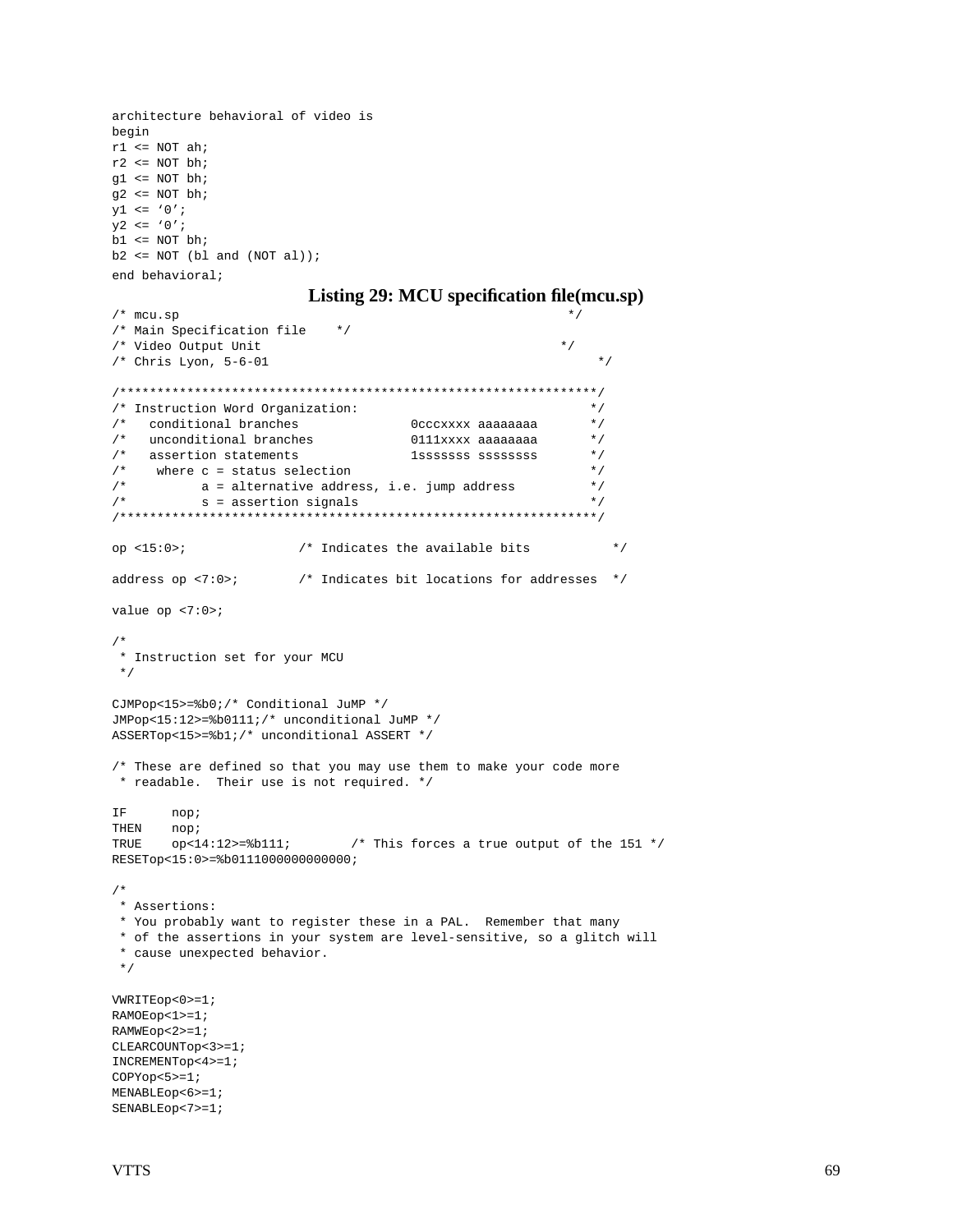```
MODENABLEop<8>=1;
MODLOADop<9>=1;
SYMBOLop<10>=1;
DETLOADop<11>=1;
SLOADop<12>=1;
/*
 * Status signals:
 * Make sure that all status signals that change during mcu operation
  * are synchronized to the system /CLK
 */
FSop<14:12>=0;
```

```
COUNTFULLop<14:12>=1;
SYMBOLDONEop<14:12>=2;
WAITop<14:12>=3;
DATAAVAILop<14:12>=4;
```

| $/*$ mcu.as                                                                              | $^*/$                                                                                                                                                             |
|------------------------------------------------------------------------------------------|-------------------------------------------------------------------------------------------------------------------------------------------------------------------|
| /* Main Assembly File<br>/* Video Output Unit<br>/* Chris Lyon, $5-6-01$                 | $*$ /<br>$\star$ /<br>$*$ /                                                                                                                                       |
| # SPEC_FILE = main.sp;                                                                   | /* This statement is required at the<br>beginning of the ASSEM_FILE. It tells<br>where the SPEC_FILE can be found. */                                             |
|                                                                                          | # LIST_FILE = main.lst; /* This statement specifies the name for<br>the assembler listing file. If not<br>included, no listing will be created */                 |
| $#$ MASK_COUNT = 8;                                                                      | /* This statement is required to mask out 8<br>bits of the 16 bit op-code to produce 2 PROM<br>files. Use with the 'assem16to8' command. */                       |
| $# SET$ _ADDRESS = 0;                                                                    | /* This statement tells the program at what<br>address to start assembling. The address<br>given is a hexadecimal number. */                                      |
| $#$ LOAD_ADDRESS = 000;                                                                  | /* This statement, if used AFTER the<br>SET_ADDRESS statement, determines the<br>beginning PROM address for the program<br>image. The address is in HEX.<br>$*$ / |
| BEGIN:<br>IF WAIT CJMP WAITHIGH;<br>JMP BEGIN;                                           |                                                                                                                                                                   |
| WAITHIGH:<br>IF WAIT CJMP WAITHIGH;<br>/* falling edge of wait */                        |                                                                                                                                                                   |
| STORE:<br>ASSERT CLEARCOUNT MENABLE COPY;                                                | /* clear the counter, and begin enabling the output */                                                                                                            |
| DATAHOLD0:<br>IF DATAAVAIL CJMP DATAHOLD0;<br>/* dataavail has gone low */<br>DATAWAITO: |                                                                                                                                                                   |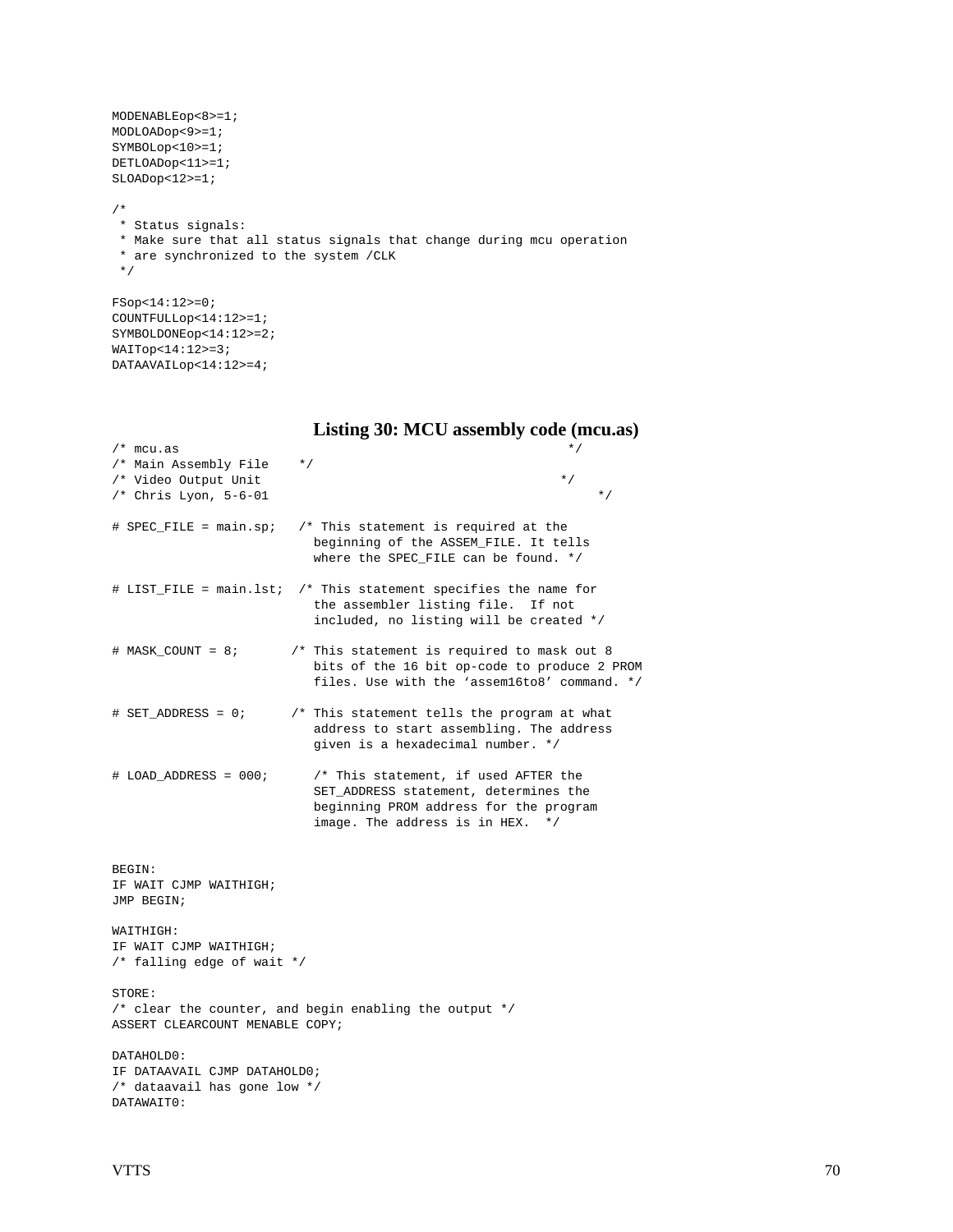```
IF DATAAVAIL CJMP PIXEL0;
JMP DATAWAIT0;
/*rising edge of dataavail */
PIXEL0:
/* grab first pixel */
ASSERT MENABLE COPY SLOAD;
ASSERT MENABLE COPY;
/* wait for next rising edge of dataavail */
DATAHOLD1:
IF DATAAVAIL CJMP DATAHOLD1;
/* dataavail has gone low */
DATAWAIT1:
IF DATAAVAIL CJMP PIXEL1;
JMP DATAWAIT1;
/*rising edge of dataavail */
PIXEL1:
/* grab second pixel */
ASSERT MENABLE COPY SLOAD;
ASSERT MENABLE COPY;
DATAHOLD2:
IF DATAAVAIL CJMP DATAHOLD2;
/* dataavail has gone low */
DATAWAIT2:
IF DATAAVAIL CJMP PIXEL2;
JMP DATAWAIT2;
/*rising edge of dataavail */
PIXEL2:
/* grab third pixel */
ASSERT MENABLE COPY SLOAD;
ASSERT MENABLE COPY;
/* wait for next rising edge of dataavail */
DATAHOLD3:
IF DATAAVAIL CJMP DATAHOLD3;
/* dataavail has gone low */
DATAWAIT3:
IF DATAAVAIL CJMP PIXEL3;
JMP DATAWAIT3;
/*rising edge of dataavail */
PIXEL3:
/* grab third pixel */
ASSERT MENABLE COPY SLOAD;
ASSERT MENABLE COPY;
STOREBYTE:
/* make the store pal drive the databus */
ASSERT MENABLE COPY SENABLE;
/* write pulse */
ASSERT MENABLE COPY SENABLE RAMOE RAMWE;
ASSERT MENABLE COPY SENABLE;
/* check to see if counter is full */
IF COUNTFULL CJMP DONESTORE;
/* increment counter */
ASSERT MENABLE COPY INCREMENT;
ASSERT MENABLE COPY;
JMP DATAHOLD0;
DONESTORE:
JMP DOBOX;
```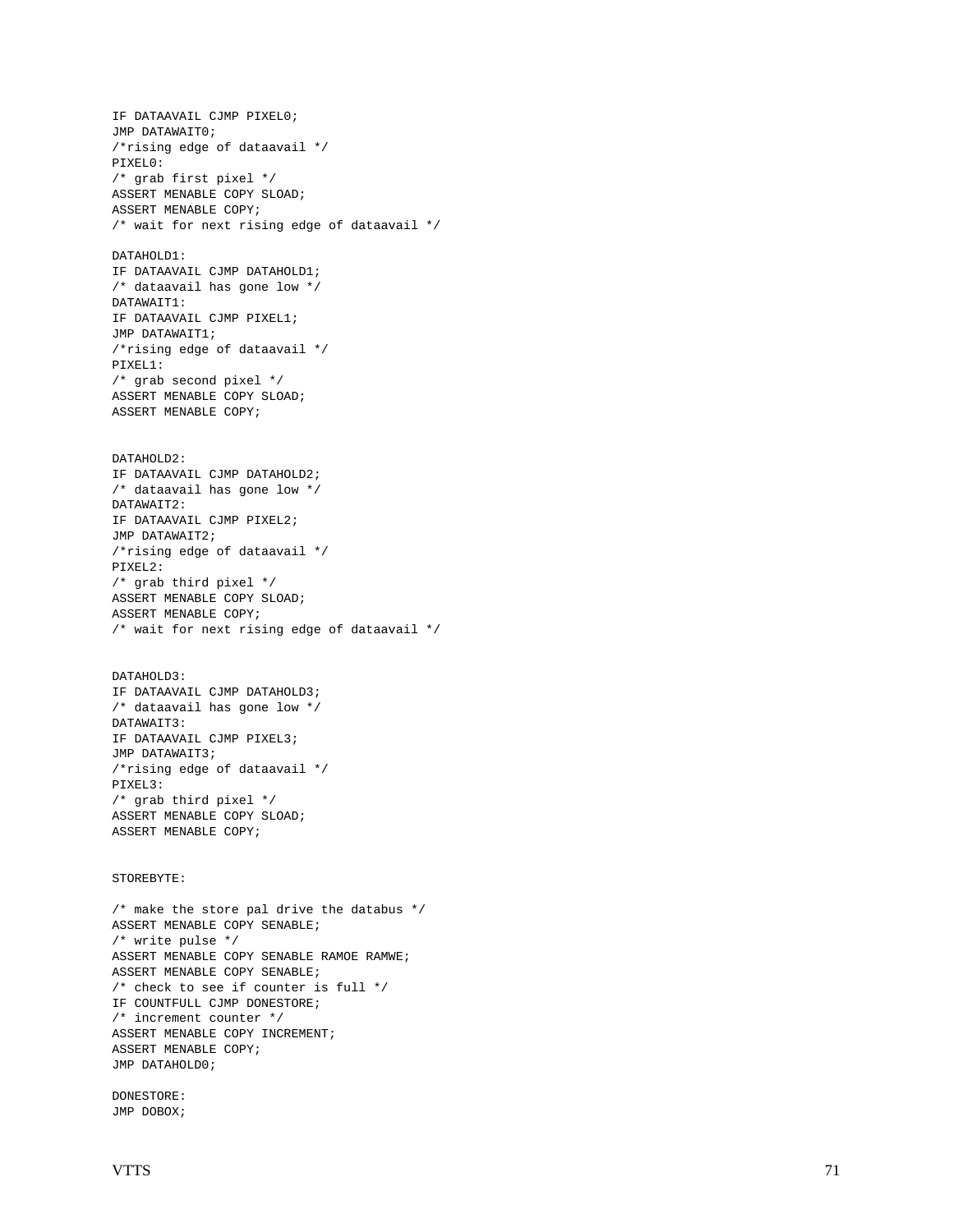```
DOBOX:
ASSERT MENABLE;
ASSERT CLEARCOUNT MENABLE;
/* location of first pixel should now be stable output */
BOXLOOP:
/* make the ram drive the databus */
ASSERT MENABLE RAMOE;
/* ram is outputting original byte */
ASSERT MENABLE RAMOE MODLOAD;
ASSERT MENABLE RAMOE;
/* make ram stop driving */
ASSERT MENABLE;
/* load new byte onto bus */
ASSERT MENABLE MODENABLE;
/* write pulse */
ASSERT MENABLE MODENABLE RAMOE RAMWE;
ASSERT MENABLE MODENABLE;
/* check to see if counter is full */
IF SYMBOLDONE CJMP DONEBOX;
/* increment counter */
ASSERT MENABLE INCREMENT;
ASSERT MENABLE;
JMP BOXLOOP;
DONEBOX:
ASSERT MENABLE;
JMP DOXHAIR;
DOXHAIR:
/* latch the bits from the detector */
ASSERT SYMBOL DETLOAD;
ASSERT CLEARCOUNT SYMBOL;
/* location of first pixel should now be stable output */
XHAIRLOOP:
/* make the ram drive the databus */
ASSERT SYMBOL;
DONEBRK:
ASSERT MENABLE SYMBOL;
ASSERT MENABLE SYMBOL;
ASSERT MENABLE RAMOE SYMBOL;
ASSERT MENABLE RAMOE SYMBOL;
/* ram is outputting original byte */
ASSERT MENABLE RAMOE MODLOAD SYMBOL;
ASSERT MENABLE RAMOE MODLOAD SYMBOL;
ASSERT MENABLE RAMOE SYMBOL;
ASSERT MENABLE RAMOE SYMBOL;
/* make ram stop driving */
ASSERT SYMBOL;
ASSERT SYMBOL;
/* load new byte onto bus */
ASSERT MENABLE MODENABLE SYMBOL;
ASSERT MENABLE MODENABLE SYMBOL;
/* write pulse */
ASSERT MENABLE MODENABLE RAMOE RAMWE SYMBOL;
ASSERT MENABLE MODENABLE RAMOE RAMWE SYMBOL;
ASSERT MENABLE MODENABLE SYMBOL;
ASSERT MENABLE MODENABLE SYMBOL;
/* check to see if counter is full */
IF SYMBOLDONE CJMP DONEXHAIR;
```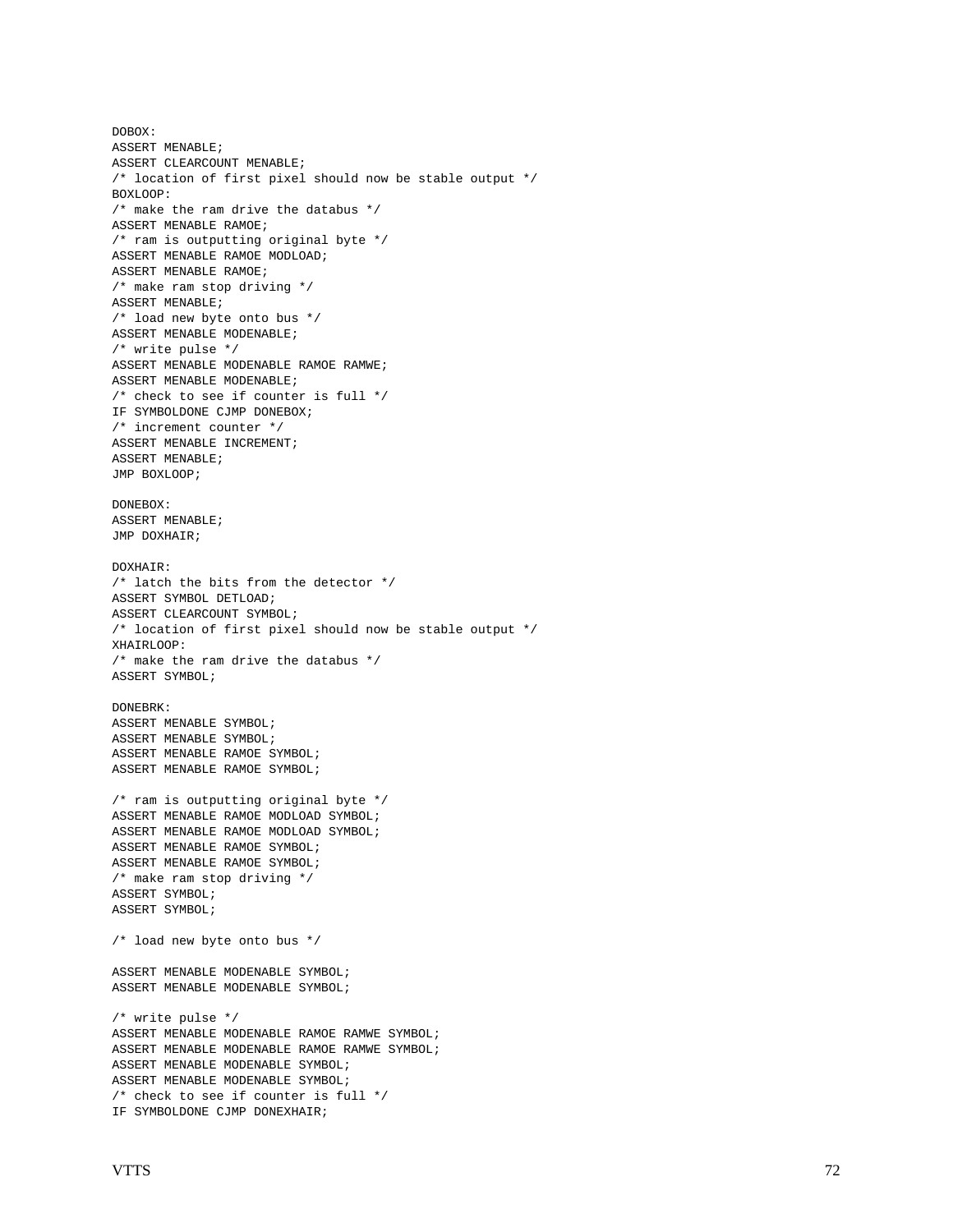/\* increment counter \*/ ASSERT INCREMENT SYMBOL; ASSERT SYMBOL; JMP XHAIRLOOP; DONEXHAIR: ASSERT MENABLE SYMBOL; ASSERT MENABLE SYMBOL; ASSERT MENABLE SYMBOL; ASSERT MENABLE SYMBOL; ASSERT MENABLE SYMBOL; ASSERT MENABLE SYMBOL; JMP STARTCOPY; STARTCOPY: IF FS CJMP FSWAIT; JMP STARTCOPY;  $/*$  fs has gone low  $*/$ FSWAIT:IF FS CJMP FSWAIT; /\* falling edge of FS \*/ /\* clear the counter, and begin enabling the output \*/ ASSERT CLEARCOUNT MENABLE COPY RAMOE; MEMCOPY: /\* copy the location currently in counter \*/ ASSERT MENABLE COPY RAMOE VWRITE; ASSERT MENABLE COPY RAMOE; /\* check to see if counter is full \*/ IF COUNTFULL CJMP DONECOPY; /\* increment counter \*/ ASSERT MENABLE COPY INCREMENT RAMOE; ASSERT MENABLE COPY RAMOE; JMP MEMCOPY;

DONECOPY: JMP BEGIN;

## **Listing 31: MCU Assertion Logic (mcuassert1.vhd)**

```
-- This is the first assertion PAL for the MCU
library ieee;
use ieee.std_logic_1164.all;
entity main1 is
  port (clk : in std_logic;
        MCU_ASSERT, VWRITE, RAMOE, RAMWE, CLEARCOUNT, INCREMENT, COPY, MENABLE, SENABLE : in
std_logic;
vwriteout, ramoeout, ramweout, clearcountout, incrementout, copyout, menableout, senableout:
buffer std_logic);
ATTRIBUTE pin_numbers of main1 : ENTITY is
"MCU_ASSERT:13 "&
"VWRITE:2 RAMOE:3 RAMWE:4 CLEARCOUNT:5 INCREMENT:6 COPY:7 MENABLE:8 SENABLE:9 "&
```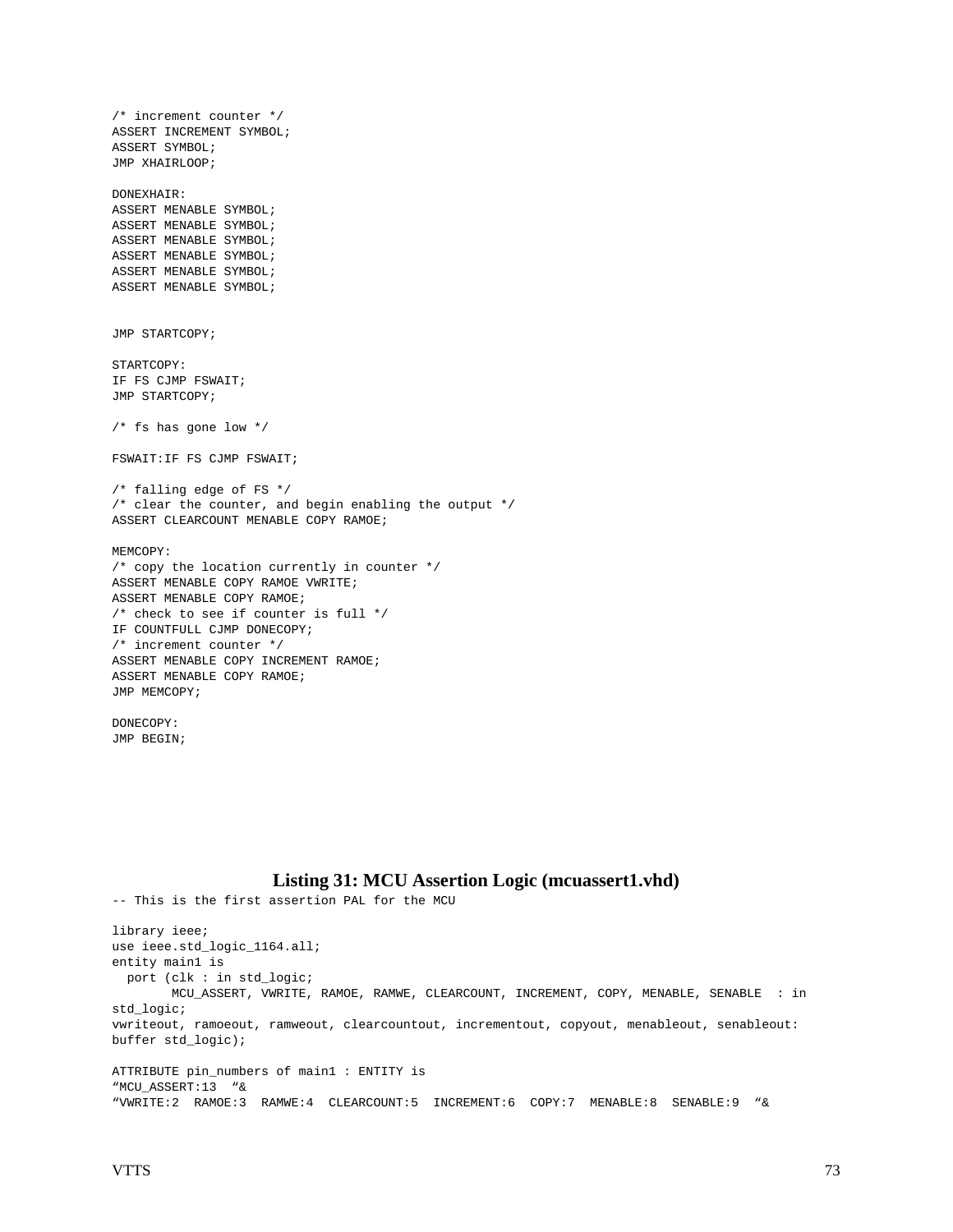```
"vwriteout:23 ramoeout:22 ramweout:21 "&
"clearcountout:20 incrementout:19 copyout:18 menableout:17 senableout:16";
end main1;
architecture archmain of main1 is
  begin
  ff: process (clk)
  begin
    if rising_edge(clk) then
if MCU_ASSERT = '1' then
vwriteout <= NOT VWRITE;
ramoeout <= NOT RAMOE;
ramweout <= NOT RAMWE;
clearcountout <= CLEARCOUNT;
incrementout <= INCREMENT;
copyout <= COPY;
menableout <= MENABLE;
senableout <= SENABLE;
else
vwriteout <= vwriteout;
ramoeout <= ramoeout;
ramweout <= ramweout;
clearcountout <= clearcountout;
incrementout <= incrementout;
copyout <= copyout;
menableout <= menableout;
senableout <= senableout;
end if;
      end if;
   end process ff;
end architecture archmain;
                     Listing 32: MCU Assertion Logic (mcuassert2.vhd)
-- This is the second assertion pal for the MCU
library ieee;
use ieee.std_logic_1164.all;
entity main2 is
  port (clk : in std_logic;
         MCU_ASSERT, MODENABLE, MODLOAD, SYMBOL, DETLOAD, SLOAD : in std_logic;
modenableout, modloadout, symbolout, detloadout, sloadout : buffer std_logic);
ATTRIBUTE pin_numbers of main2 : ENTITY is
"MCU_ASSERT:13 "&
"MODENABLE:2 MODLOAD:3 SYMBOL:4 DETLOAD:5 SLOAD:6 "&
"modenableout:23 modloadout:22 symbolout:21 detloadout:20 sloadout:19";
end main2;
architecture archmain of main2 is
  begin
   ff: process (clk)
  begin
    if rising_edge(clk) then
if MCU_ASSERT = '1' then
modenableout <= MODENABLE;
modloadout <= MODLOAD;
symbolout <= SYMBOL;
detloadout <= DETLOAD;
sloadout <= SLOAD;
else
modenableout <= modenableout;
modloadout <= modloadout;
symbolout <= symbolout;
detloadout <= detloadout;
sloadout <= sloadout;
end if;
      end if;
```